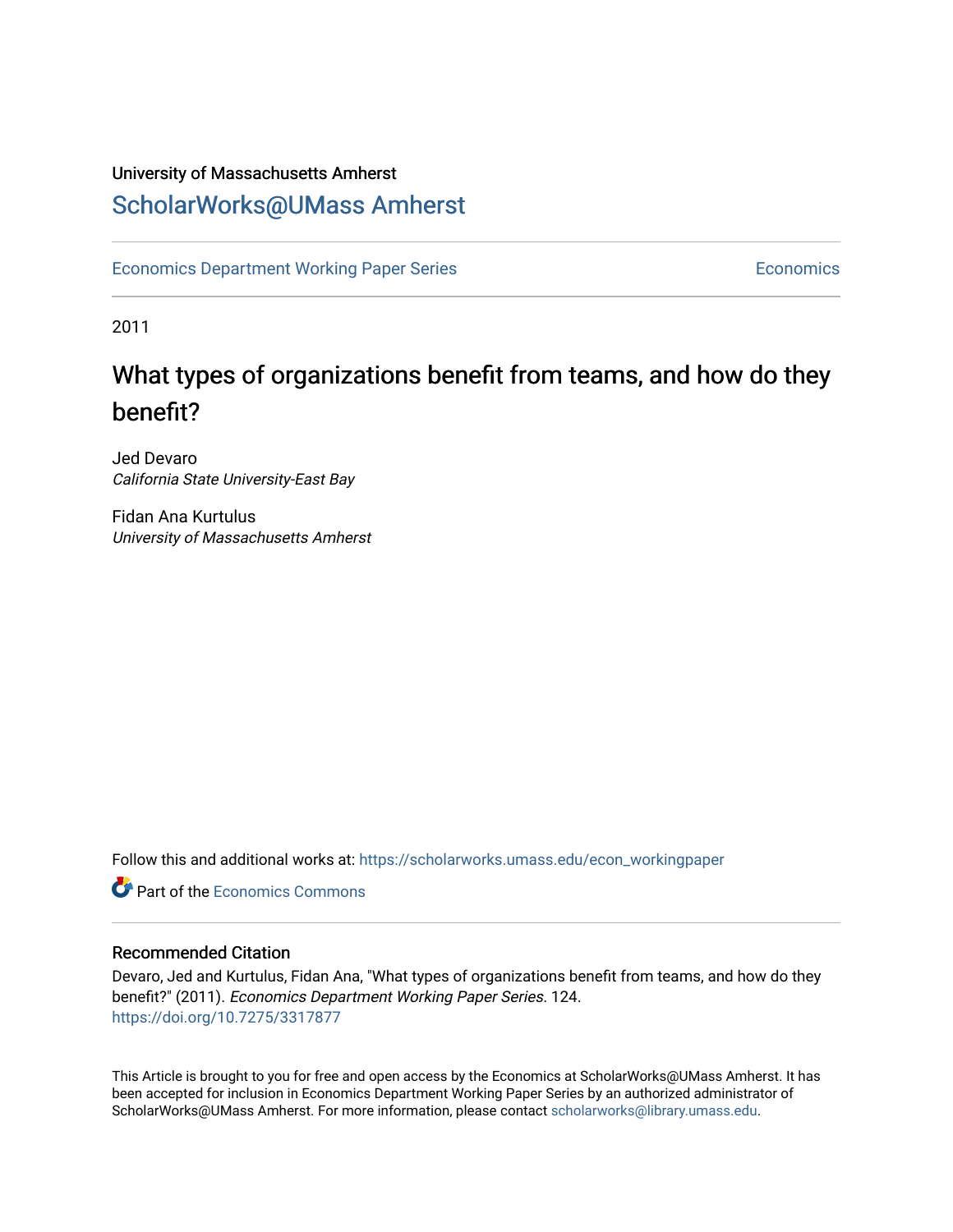# **DEPARTMENT OF ECONOMICS**

## **Working Paper**

## **What types of organizations benefit from teams, and how do they benefit?**

By

Jed Devaro Fidan Ana Kurtulus

Working Paper 2011‐16



## **UNIVERSITY OF MASSACHUSETTS AMHERST**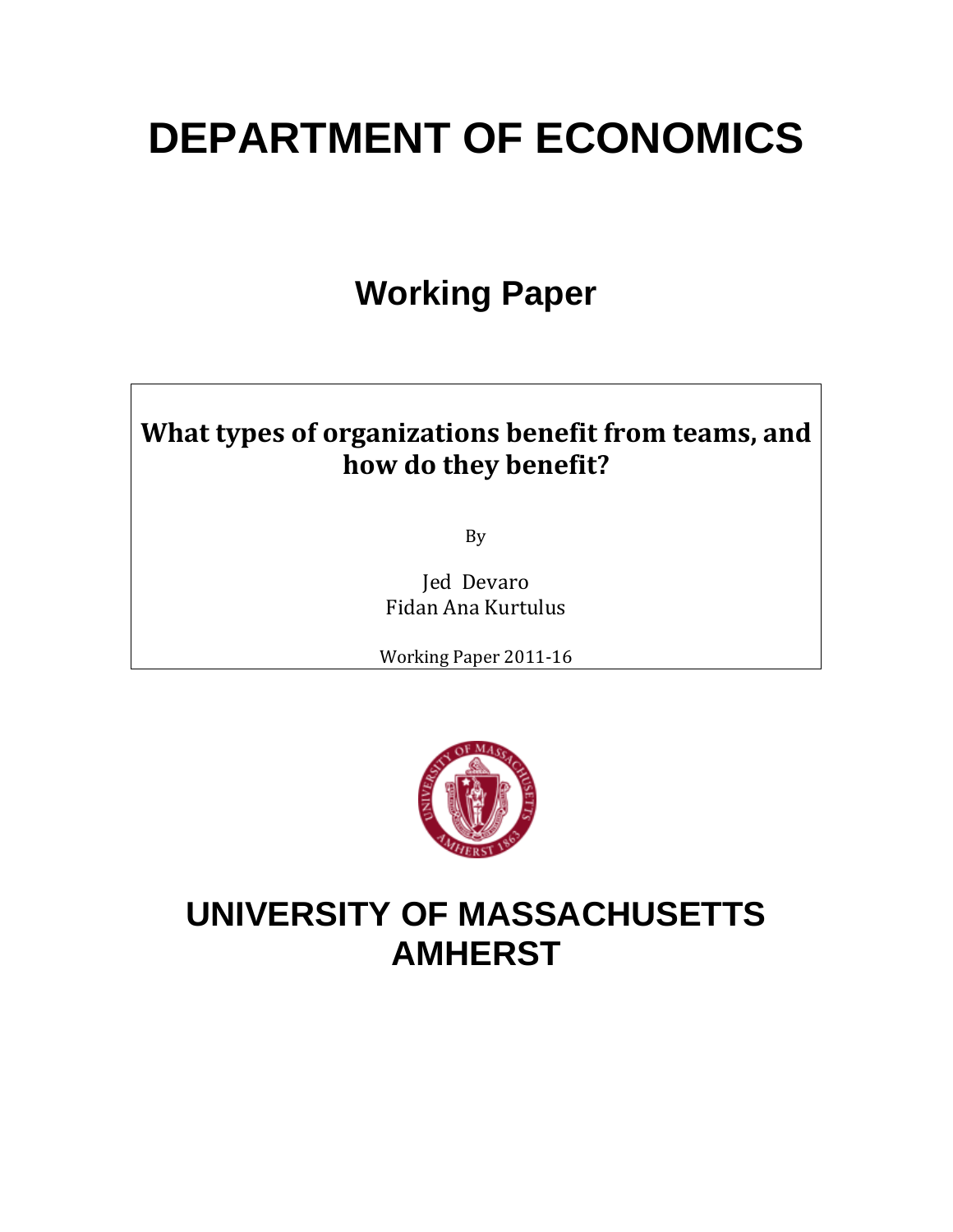## WHAT TYPES OF ORGANIZATIONS BENEFIT FROM TEAM PRODUCTION, AND HOW DO THEY BENEFIT?

#### Jed DeVaro and Fidan Ana Kurtulus

#### **ABSTRACT**

Using data from a large cross-section of British establishments, we ask how different firm characteristics are associated with the predicted benefits to organizational performance from using team production. To compute the predicted benefits from using team production, we estimate structural models for financial performance, labor productivity, and product quality, treating the firm's choices of whether or not to use teams and whether or not to grant teams autonomy as endogenous. One of the main results is that many firm characteristics are associated with larger predicted benefits from teams to labor productivity and product quality but smaller predicted benefits to financial performance. For example, this is true for union recognition as measured by the number of recognized unions in an establishment. Similarly, when a particular firm characteristic is associated with lower benefits from teams to labor productivity or product quality, the same characteristic is frequently associated with higher predicted benefits to financial performance. This is true for the degree of financial participation and employee ownership and also for establishment size and a

Participation in the Age of Globalization and Information

Advances in the Economic Analysis of Participatory and Labor-Managed Firms, Volume 9, 3–54 Copyright  $\odot$  2006 by Elsevier Ltd.

All rights of reproduction in any form reserved

ISSN: 0885-3339/doi:10.1016/S0885-3339(05)09001-0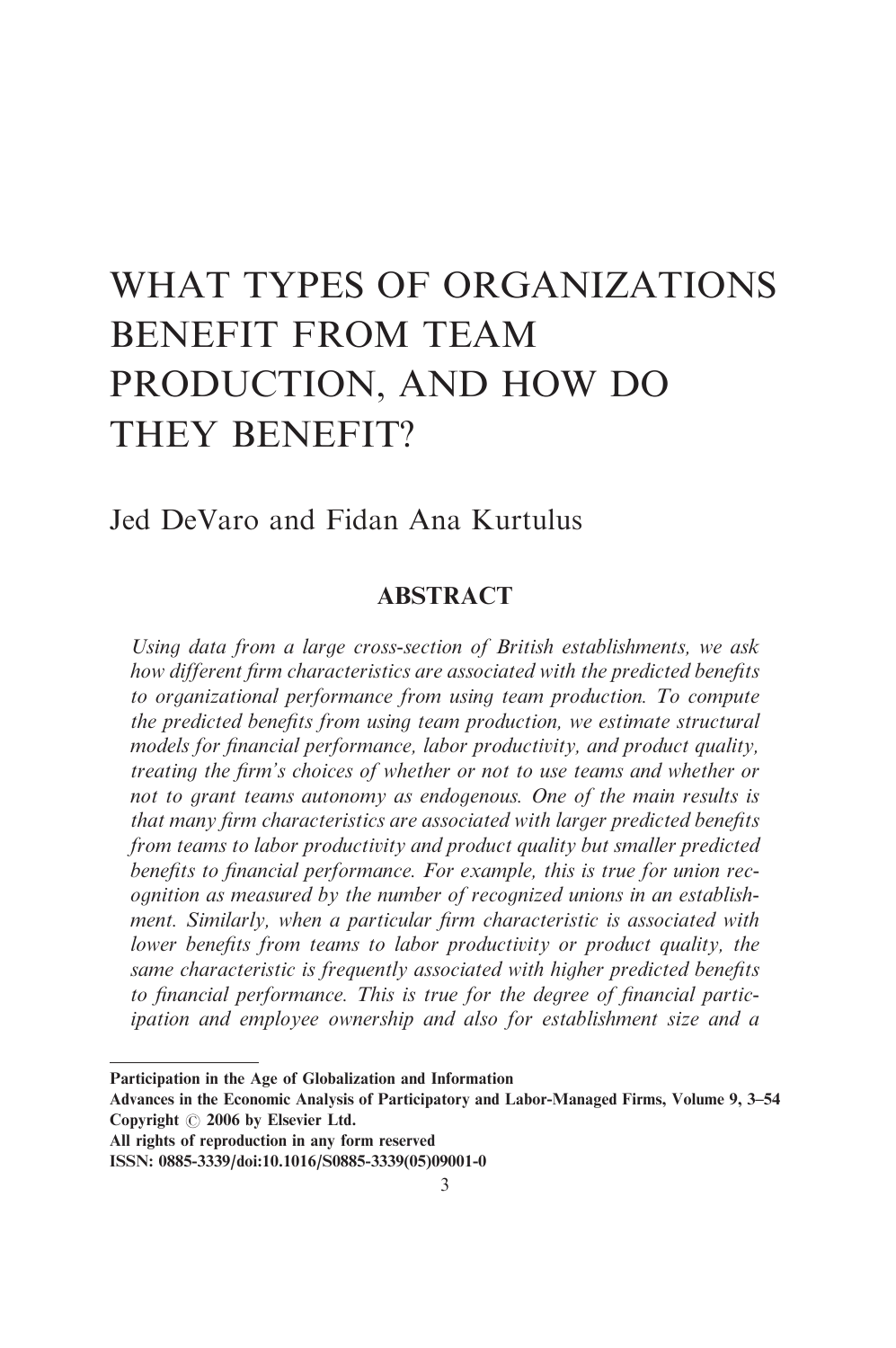number of industries. These results highlight the advantages of analyzing broader measures of organizational performance that are more inclusive of the wide spectrum of benefits and costs associated with teams than the labor productivity measures frequently studied in the teams literature.

#### 1. INTRODUCTION

Arguments suggesting that innovative systems for organizing and managing employees generate improved employee achievement and organizational performance abound. Recent research on workplace practices transferring power to employees, described collectively as ''high-performance practices,'' has identified employee participation as a key element of sustained competitive advantage. Employee participation in the form of team-based work structures, often ''self-managed teams'' conferred with considerable autonomy, figures prominently as one dimension of high-performance work systems and is the focus of this paper. Specifically, our goal is to shed light on the question of what types of organizations benefit from team production and how they benefit (e.g., through higher financial performance, labor productivity, or product quality).

Much of the vast literature on teams and other high-performance practices focuses on the question of *whether and how* organizations benefit from use of these practices, as opposed to the question of *what types* of organizations benefit. A popular approach is the case study, examining one or a relatively small number of firms, usually over time (e.g., Bartel, 2004; Batt, 1999, 2001, 2004; Hamilton, Nickerson, & Owan, 2003; Batt & Appelbaum, 1995). While the case study approach is useful for answering questions about whether and how organizations benefit from teams, it is somewhat less useful for answering questions about what types of organizations benefit, since by their very nature case studies involve little or no variation in firm characteristics. Introducing variation in firm characteristics usually requires comparisons of different case studies, as in meta analyses.<sup>1</sup> The difficulty with this approach is that studies vary widely in their data, measurement of variables, methodology, sampling period, geographic region of analysis, research questions, and in a variety of other respects. If the goal is to identify how a particular firm characteristic, say firm size, is associated with the predicted benefits to organizational performance from using teams, this question is unlikely to be answered convincingly through comparisons across case studies. Such a task would involve assembling a relatively small number of case studies that vary by the size of the organizations studied; inevitably these organizations will vary in a multitude of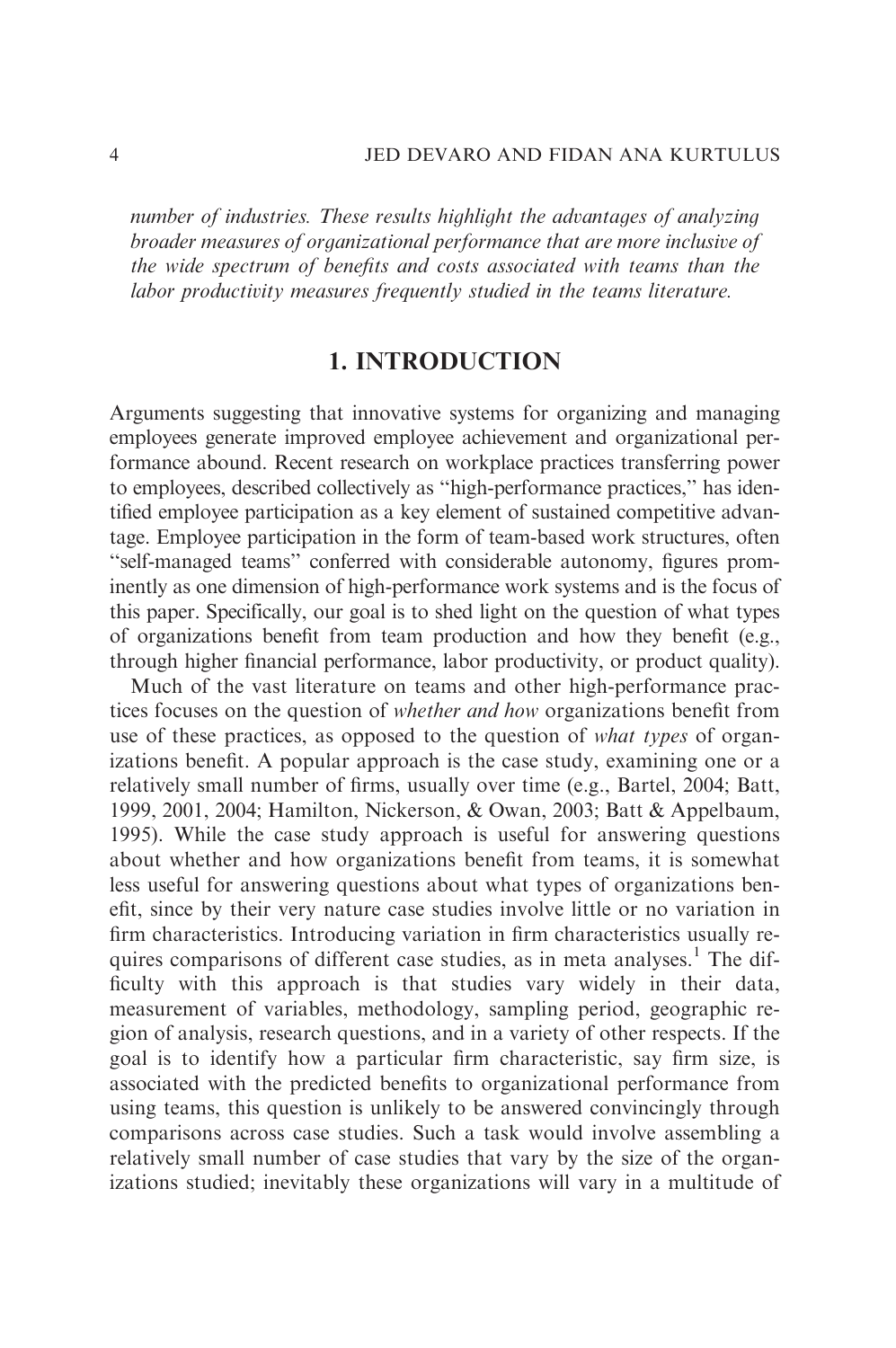dimensions other than the firm size, making it impossible to control for these other factors. Even if it were possible to make controlled comparisons, it would not be clear what weights should be assigned to the individual studies being surveyed.

An alternative to the case study approach, and the one taken in this paper, is the use of broader cross-sections or panels of organizations. Examples of studies taking this approach include Black and Lynch (2001, 2004), DeVaro (2004a, b), Eriksson (2003), Kato and Morishima (2002), Cappelli and Neumark (2001), and Caroli and van Reenen (2001). Like case studies, broader samples of firms can shed light on the question of whether and how organizations benefit from teams. In addition, these data are somewhat more conducive to answering questions about what types of organizations benefit from teams, due to their inherent variation across organizational types. Of course, these broader data sets suffer a number of disadvantages relative to case studies. First, since the samples are more heterogeneous, the definitions of variables (for instance, the meaning of ''team production'') are not as obviously comparable as they would be across observations in a single case study. Second, significant heterogeneity in these samples increases the threat that unobserved heterogeneity may bias the estimated effect of teams on organizational performance. Other things equal, panel data are always preferable to cross sectional data in that they can accommodate individual effects to mitigate concerns about unobserved heterogeneity. However, exploiting such panel data in studies of team production invariably involves compromising either on the breadth of the sample or on the richness of the information available in the data or both.

Our study uses a large, nationally representative cross section of British establishments in 1998. Our sample has variation not only in whether or not team production is used, but on the type of team production used, in particular whether or not team members are granted autonomy. In addition to detailed firm characteristics for use as controls, the sample also includes multiple measures of organizational performance (financial performance, labor productivity, and product quality). To our knowledge, there are no large, nationally representative panel data sets available that contain information on the types of teams used (autonomous or non-autonomous), firm characteristics, and multiple measures of organizational performance. Our research strategy is therefore to exploit the unique and extensive information contained in our cross-sectional data, while estimating structural models to address concerns about unobserved heterogeneity biases.

There are three main distinguishing features of our work. First, we estimate structural models that treat the choices of team production and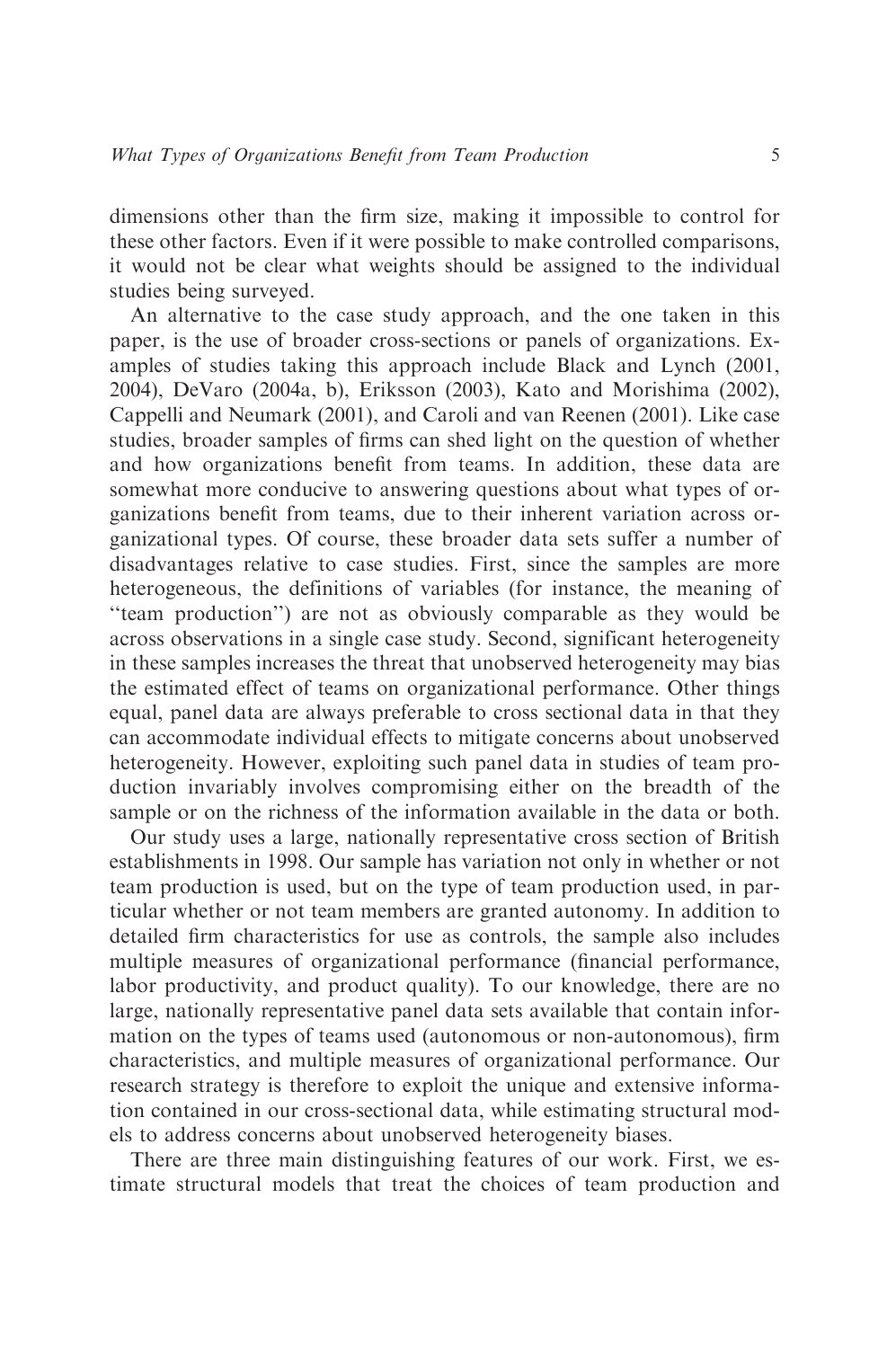whether to grant teams autonomy as endogenous variables, as opposed to the typical approach that treats these variables as exogenous right-hand-side variables in a regression. Second, our models interact the ''teams'' treatment with all other firm characteristics (both observed and unobserved). Allowing the teams treatment effect to vary with organizational characteristics allows us to make statements about what types of organizations are predicted to benefit from team production.

Third, we compare three measures of organizational performance (financial performance, labor productivity, and product quality) in the same analysis, allowing us to make statements about how teams benefit organizational performance. Though there are some exceptions, such as DeVaro (2004a) and Huselid (1995), financial performance is rarely seen as the outcome measure in studies of the effects of high-performance practices on organizational performance. This variable is of particular interest as an overall measure of firm performance, since as a measure of profit it is more inclusive than other outcome measures of the wide array of benefits and costs associated with human resource practices.<sup>2</sup>

There are three stages to our empirical analysis. In the first stage, we estimate structural models for our three measures of organizational performance. In the second stage, we use the parameter estimates from the first stage to compute the ''predicted benefit to organizational performance from using team production'' for each establishment in our sample. In the third stage, we assess how a particular firm characteristic is associated with the predicted benefits to organizational performance from using team production, holding other firm characteristics constant.

A progressive example is useful for motivating our structural approach. Consider the following two regressions, where  $Y$  is a continuous measure of firm performance, TEAMS is a dummy variable equaling 1 if the firm uses team production and 0 otherwise,  $X$  is a firm characteristic such as firm size, and e a disturbance term uncorrelated with TEAMS and firm size:

$$
Y = \beta_0 + \beta_1 \text{ TEAMS} + \beta_2 X + \varepsilon \tag{1}
$$

$$
Y = \beta_0 + \beta_1 \text{ TEAMS} + \beta_2 X + \beta_3 (\text{TEAMS} \times X) + \varepsilon \tag{2}
$$

(In practice, of course,  $X$  would be a vector containing many characteristics other than firm size.) If the goal is to ask what the effect of teams is on firm performance, either regression would be informative. The teams ''treatment effect" of interest would be  $\beta_1$  in Model 1 and  $\beta_1 + \beta_3 X$  in Model 2. If, on the other hand, the goal is to ask (as in this paper) whether the benefits from teams are greater in larger firms than in smaller firms or vice versa,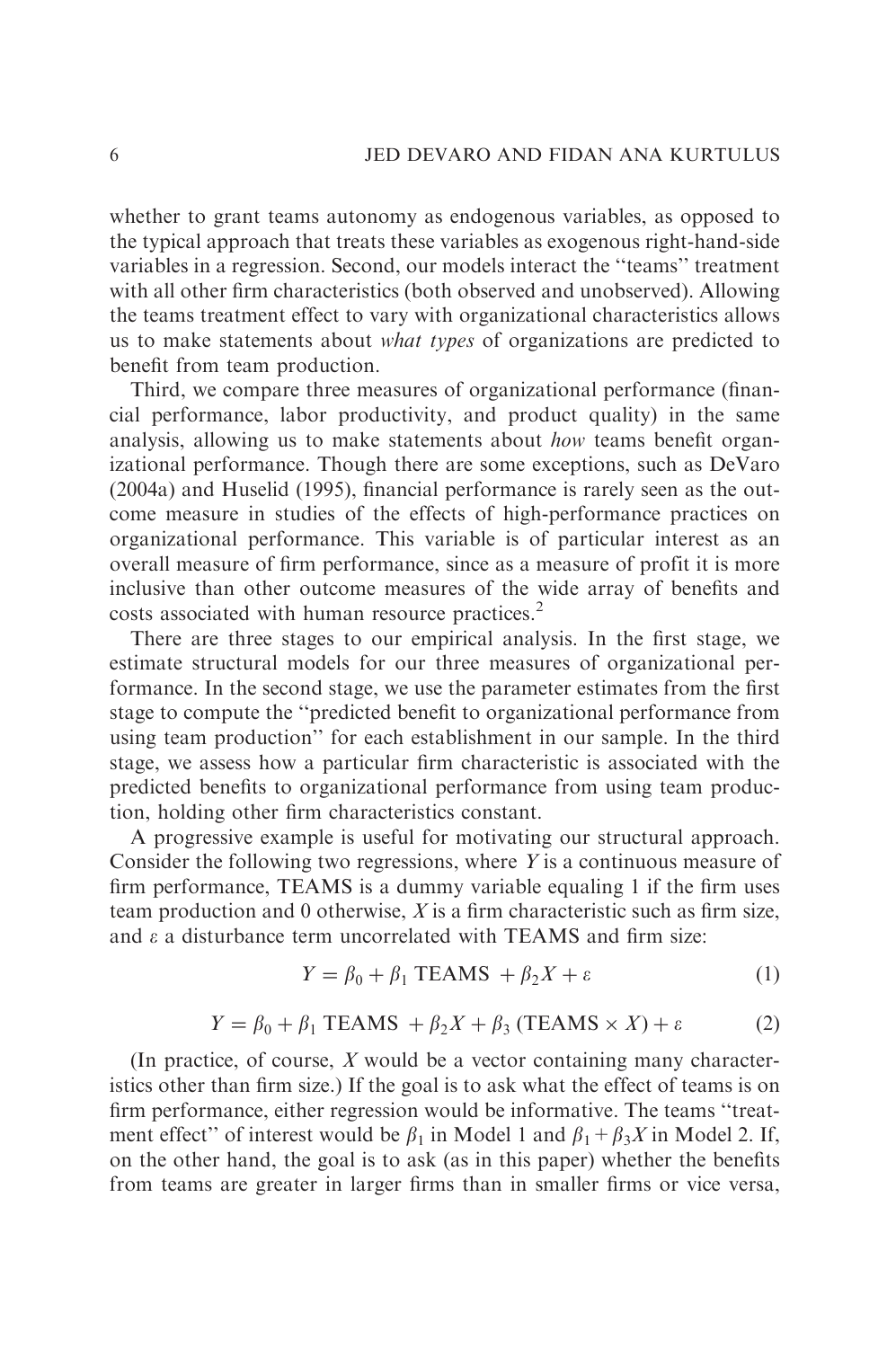only Model 2 is informative. If the estimated  $\beta_3$  is found to be negative, we would conclude that the benefits to organizational performance from using teams decrease with firm size. In sum, Model 2 provides a simple way of answering our research question of what types of firms (or in this example what size firms) benefit from team production.

Model 2 assumes that the unobserved determinants of firm performance are the same whether team production is used or not. Allowing these unobserved determinants of firm performance to differ by whether or not teams are used, or interacting TEAMS with e, yields the following generalization of Model 2:

$$
Y = \beta_0 + \beta_1 X + \varepsilon_1 \quad \text{if TEAMS} = 1
$$
  
=  $\beta_2 + \beta_3 X + \varepsilon_0 \quad \text{if TEAMS} = 0$  (3)

The teams treatment effect in Model 3 is  $(\beta_0 - \beta_2) + (\beta_1 - \beta_3)X$ . This is computationally identical to the teams treatment effect in Model 2. Models 1–3 can be criticized on the grounds that they assume that the disturbances are uncorrelated with TEAMS, a case that is quite difficult to make. Even if X were to include a detailed set of observable firm characteristics, there would inevitably be some inherently unobservable factors (such as managerial talent or the degree of congeniality and cooperation among the workers) that would influence both firm performance and the tendency of the firm to engage in team production. The consequence is that in all three regressions the estimated teams treatment effect is biased, yielding misleading answers to the question of whether firms benefit from team production and to the question of whether large firms experience different benefits from teams than do small firms.

To address this endogeneity problem, one can specify an additional equation that determines TEAMS. Letting TEAMS\* denote a continuous latent index that can be thought of as the firm's propensity to engage in team production, consider the following Model 4:

$$
Y = \beta_0 + \beta_1 X + \varepsilon_1 \quad \text{if TEAMS} = 1
$$
  
=  $\beta_2 + \beta_3 X + \varepsilon_0 \quad \text{if TEAMS} = 0$   
TEAMS\* =  $\alpha_0 + \alpha_1 Z + \varepsilon_2$   
TEAMS = 1 if TEAMS\* > 0  
= 0 if TEAMS\* \le 0 (4)

Assuming multivariate normality of the disturbances, estimation of this model yields consistent estimates of the teams' treatment effect of interest.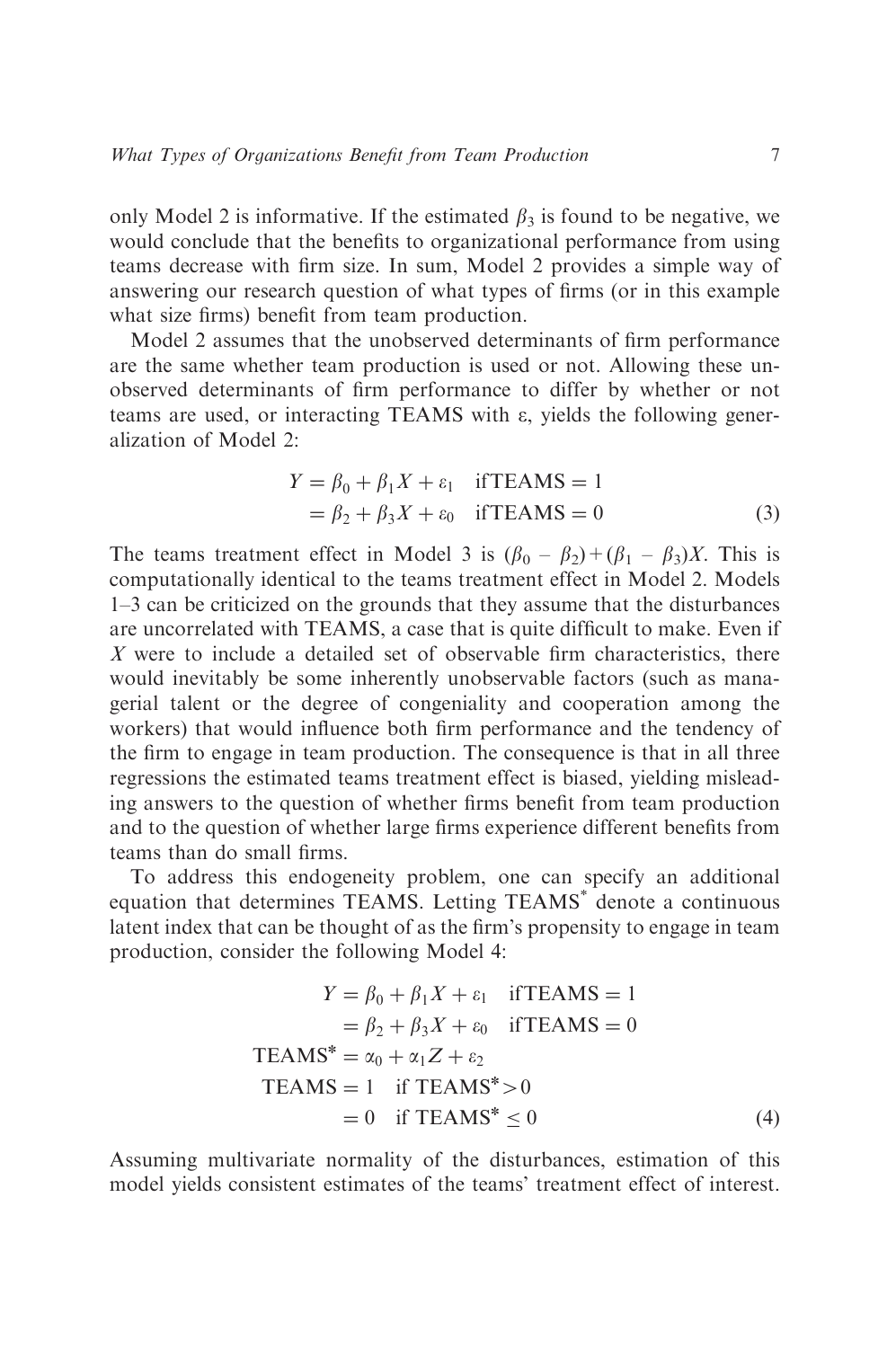Whereas in Model 3 we incorrectly imposed (implicitly) the assumptions  $cov(\varepsilon_1, \varepsilon_2) = 0$  and  $cov(\varepsilon_0, \varepsilon_2) = 0$ , in Model 4 these covariances are unrestricted parameters to be estimated.

The structural models we estimate in this paper are only slightly more complicated than Model 4, the two main differences being that our measures of Y are discrete rather than continuous and that we introduce autonomy into the model and treat it as endogenous in addition to teams. These models were proposed and estimated in a pair of recent related papers (DeVaro, 2004a, b). The first of these considered financial performance (interpreted as profit) as the measure of organizational performance, and the second considered labor productivity and product quality. Both papers addressed the question of whether the team production affects organizational performance but did not consider how these effects differ in different types of firms. In the present paper, we consider all the three measures of organizational performance and ask how the predicted benefits of teams vary with organizational characteristics. We now turn to a discussion of the theoretical background underlying teams research and previous evidence on what types of organizations are most likely to benefit from team structures.

#### 2. PREVIOUS RESEARCH ON FIRM CHARACTERISTICS AND THE BENEFITS OF TEAMS TO ORGANIZATIONAL PERFORMANCE

Theoretical models in the economics literature on the effects of team production on organizational performance involve a comparison of the benefits and costs to team production (Alchian & Demsetz, 1972). Some of the main benefits of team production accrue through productive information sharing among workers, when potential team members have knowledge that is nonduplicative and also relevant to the production process (Lazear, 1995, 1998). The potential costs of team production include costs associated with regular team meetings and training, and shirking and free-riding among team members (Alchian & Demsetz, 1972; Holmstrom, 1982; Rasmusen, 1987; Itoh, 1991, 1992; McAfee & McMillan, 1991; Legros & Matthews, 1993). Kandel and Lazear (1992) argue that teams alleviate costly monitoring of workers in the presence of asymmetric information by relying on monitoring of workers through peer pressure.

In empirical work, team structures are sometimes the central focus of the analysis (e.g., DeVaro, 2004a,b; Hamilton et al., 2003; Boning, Ichniowski, &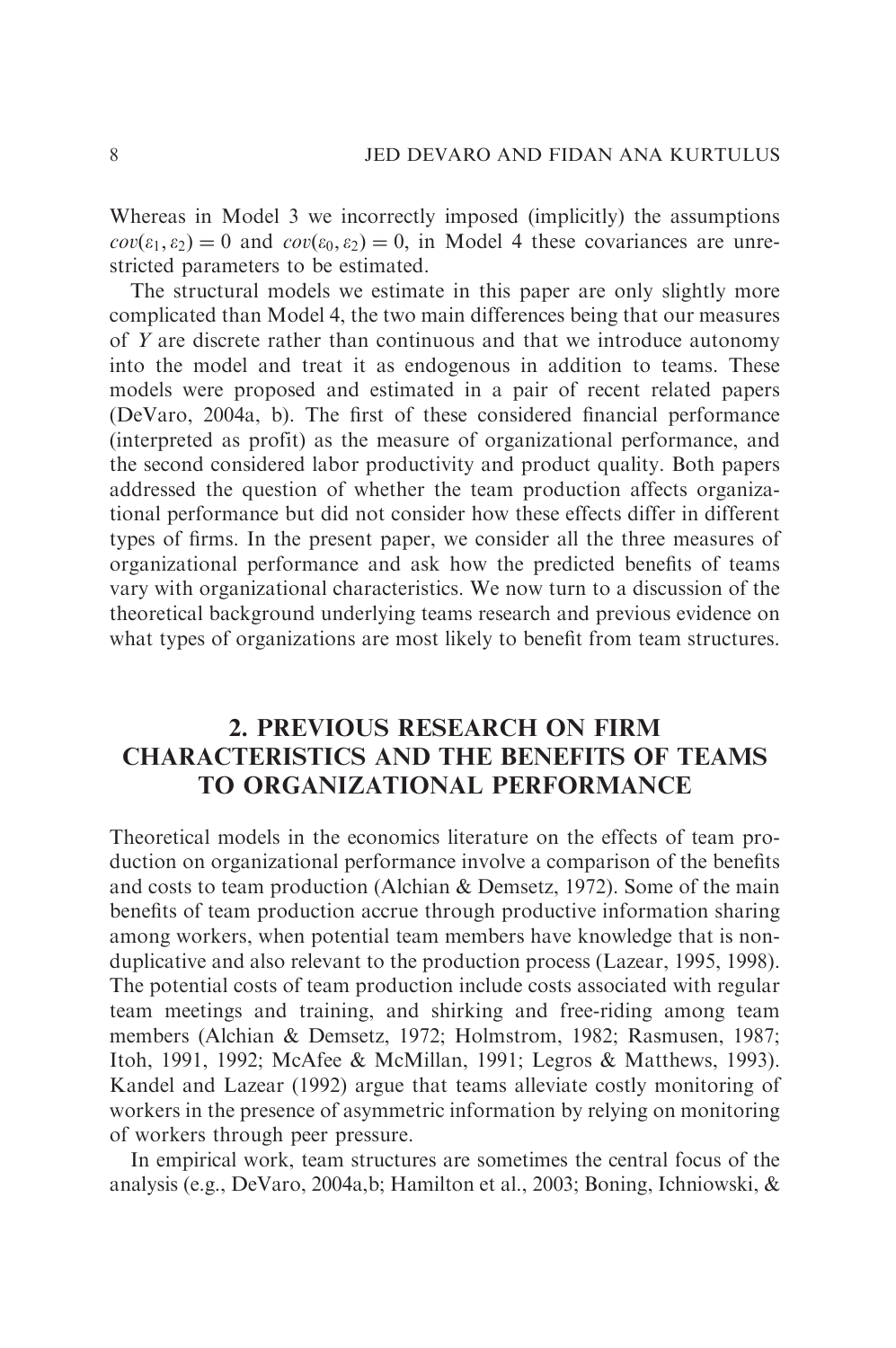Shaw, 2003) and are sometimes one of a number of high performance practices that are analyzed together (e.g., Eriksson, 2003; Black & Lynch, 2001; Ichniowski, Shaw, & Prennushi, 1997). Frequently the teams under study are self-managed or autonomous, reflecting the fact that such teams are used more commonly than closely managed or non-autonomous teams.<sup>3</sup> A common finding in the literature is that autonomous teams have positive effects on firm performance. For example, Eriksson (2003) finds a positive effect of self-managed teams on labor productivity in a cross section of establishments, and Hamilton et al. (2003) finds a 14% increase in labor productivity after the introduction of self-managed teams in a garment manufacturing plant.

#### 2.1. What Types of Organizations Benefit from Team Production?

While much has been written on the subject of whether and how teams confer benefits to organizational performance, less attention has been devoted to the question of what types of organizations benefit from teams. Our analysis addresses a large number of organizational characteristics, but the following four are of particular interest: union membership, firm size, financial participation and employee ownership, and industry. We now discuss what the previous literature has to say about the relationship between teams and each of these in turn.

#### 2.2. Union Membership

While some argue that the presence of unions at the workplace constrains the ability of management to redesign jobs to incorporate new work systems such as teams, others claim that unions can promote the introduction and continued existence of such systems by facilitating increased dialogue between workers and management. A meta-analysis conducted by Doucouliagos and Laroche (2003) concluded that unions have a negative impact overall on labor productivity in the United Kingdom.<sup>4</sup> Empirical evidence in the previous literature on the relation between the presence of unions and teams has been mixed. Osterman (1994) found that the presence of unions in an organization is not an important determinant of the adoption of highperformance workplace practices, including self-managed teams, whereas McNabb and Whitfield (1997) found that recognized unions facilitate the introduction of teamwork in establishments.

Apart from this issue of adoption of teams, the question of whether the benefits to firm performance from using teams vary with the presence of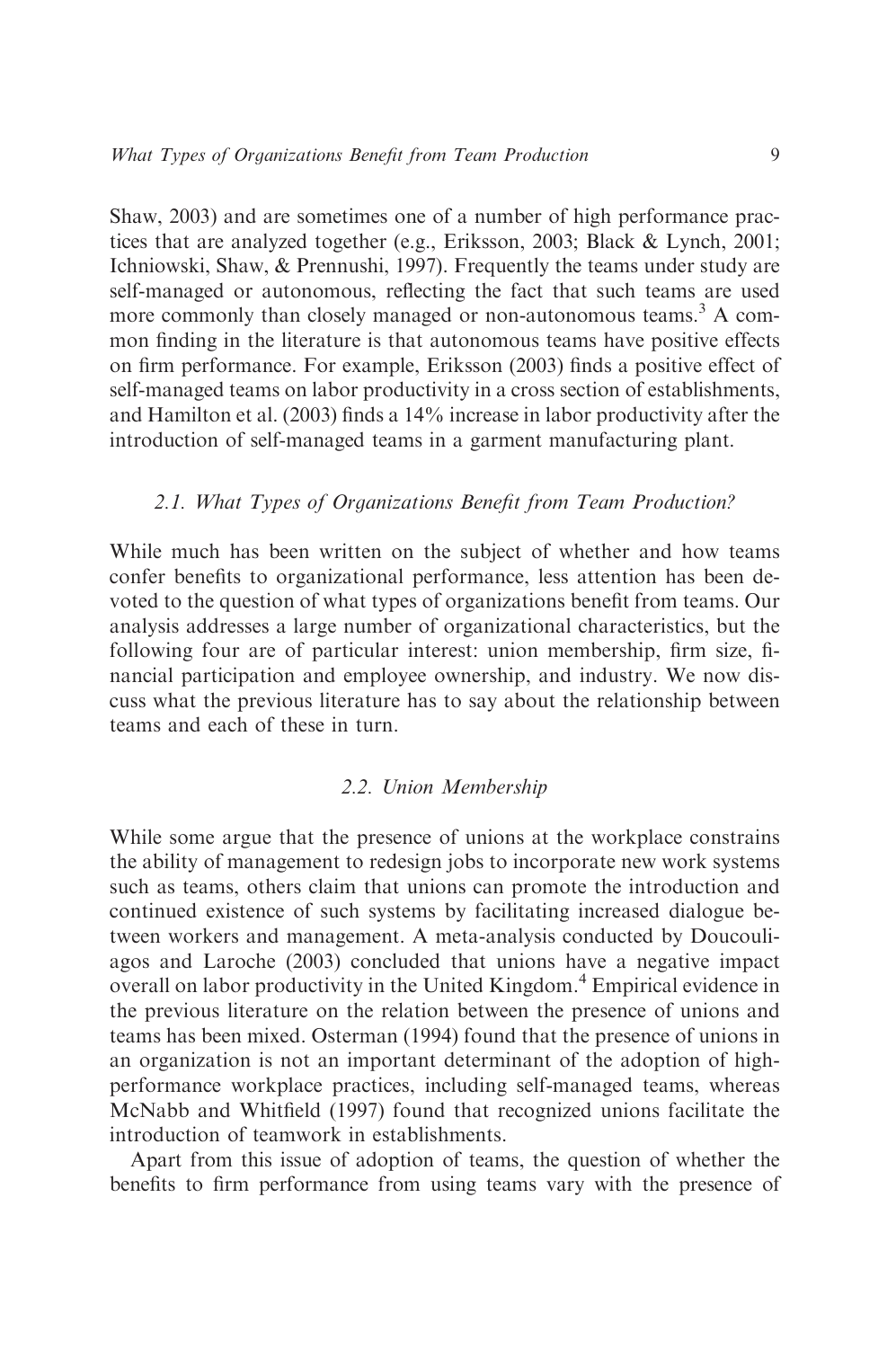unions has been addressed by Black and Lynch (2004). That study found that when union membership and self-managed teams are interacted in a cross section regression, the effect on labor productivity is negative, suggesting that unionized establishments that use self-managed teams tend to have lower labor productivity. When union membership and self-managed teams are interacted in a fixed effects regression, the effect on labor productivity is positive. However, neither of these results was statistically significant. McNabb and Whitfield (1997) used cross sectional data from the third wave of the Worker Industrial Relations Survey (the wave previous to the one used in the current paper) to show that the joint effect of union presence and teamwork on relative financial performance is positive. Our findings are closer to Black and Lynch's cross-sectional results in that ours suggest negative relationships between financial performance and both the presence of unions in the establishment and the number of recognized unions in the establishment.

#### 2.3. Firm Size

To our knowledge, there has been no work done on the relationship between firm size and the predicted benefits from team production, though some attention has been devoted to the question of how the adoption of team production varies with firm size. For example, Osterman (1994) used data on 694 manufacturing establishments in the U.S. to find that smaller establishments are more likely to adopt innovative work practices including teams. McNabb and Whitfield (1997), on the other hand, found that the propensity to adopt teamwork programs is positively associated with firm size and being part of a large organization. The question of whether the benefits from team production vary by firm size is of interest if for no other reason than the fact that most labor market measures vary with firm size. One story that could give rise to a firm-size effect concerns the relative costs of alternative means of monitoring workers. It might be that in smaller organizations, internal monitoring by peers in the context of teams is more effective than in larger organizations. An alternative story that would suggest the opposite result is that larger organizations face greater problems of coordination and information sharing than do smaller organizations, so that the benefits from teams would be increasing in the scale of the organization.

#### 2.4. Financial Participation and Employee Ownership

In our study, worker participation in firm decision-making is considered at the group level and is reflected in the granting of autonomy to team members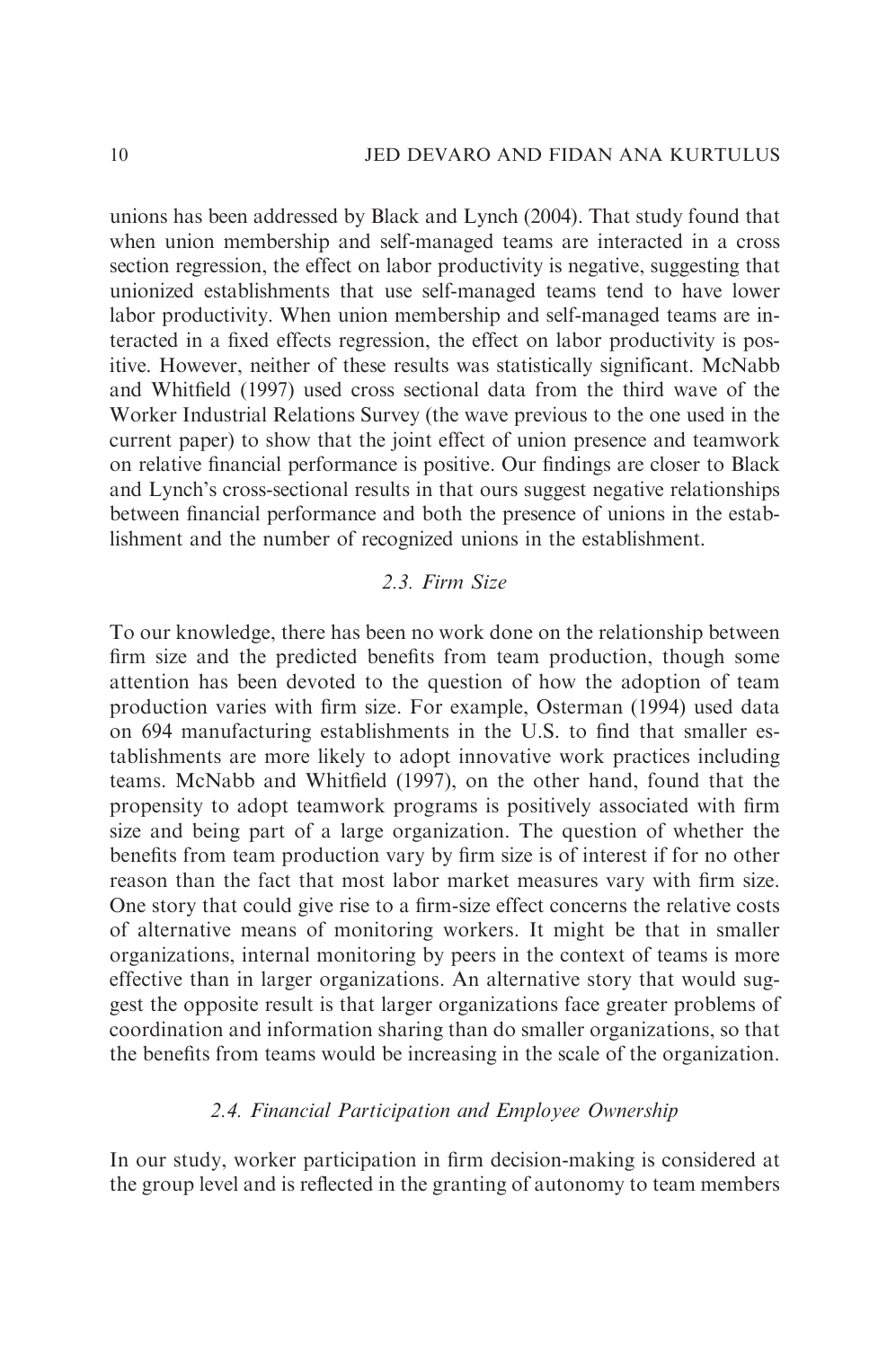(giving team members the latitude to jointly decide how the work is to be done). Since over half of the teams in our sample are autonomous by this definition, the decision to organize production in teams very often coincides with a decision to increase the degree of worker participation in firm decision making at the group level. Recent research has shown that such employee involvement in decision making is an effective means of enhancing firm performance when implemented along with employee ownership schemes such as profit sharing and share ownership (Kruse et al., 2004; Kruse, 2002; Freeman & Dube, 2000; Kruse & Blasi, 1997; Ichniowski et al., 1997; Ben-Ner & Jones, 1995). Eriksson (2003) argued that new work practices and new pay practices such as teams bonus, individual bonus, stock or stock options, and profit sharing are complementary in the sense that, if a firm that has adopted new work practices introduces performance-related pay schemes, this enhances productivity further, though this complementarity is found to be more on the level of individual compensation schemes, rather than group-based pay incentives. Ben-Ner and Jones (1995) argued that both ownership without participation, and participation without ownership, can actually decrease firm performance by increasing worker–firm conflict. Adams (2003) found the existence of complementarities between the use of profit sharing and the delegation of decision-making power on an individual basis to production line workers.

Other studies have argued that financial participation is conducive to aligning the goals of the employees with the goals of the firm by directly linking the workers' pay to firm performance. However, the goal-alignment process needs to be supported both by financial participation and employee ownership, or what is called ''direct participation,'' and employee involvement in decision making at all levels of the firm hierarchy, or what is called ''indirect participation'' (Kato & Morishima, 2002). Kruse (2002) has explained the intuition as follows: ''Employee ownership may improve firm performance by decreasing labor-management conflict and serving as a collective incentive to improve workplace cooperation, information-sharing, and organizational citizenship behavior. This may be limited by the freerider problem when rewards are shared with co-workers, direct incentives for better work becomes weak as the number of coworkers expands. To counteract this problem and encourage higher performance, firms may combine employee ownership with employee participation in decision-making and other human resource policies to encourage a sense of ownership, draw more fully on worker skills and information, and create company spirit and work norms.'' (p. 71). In this paper, we present evidence corroborating this complementarity hypothesis; our analysis shows that establishments whose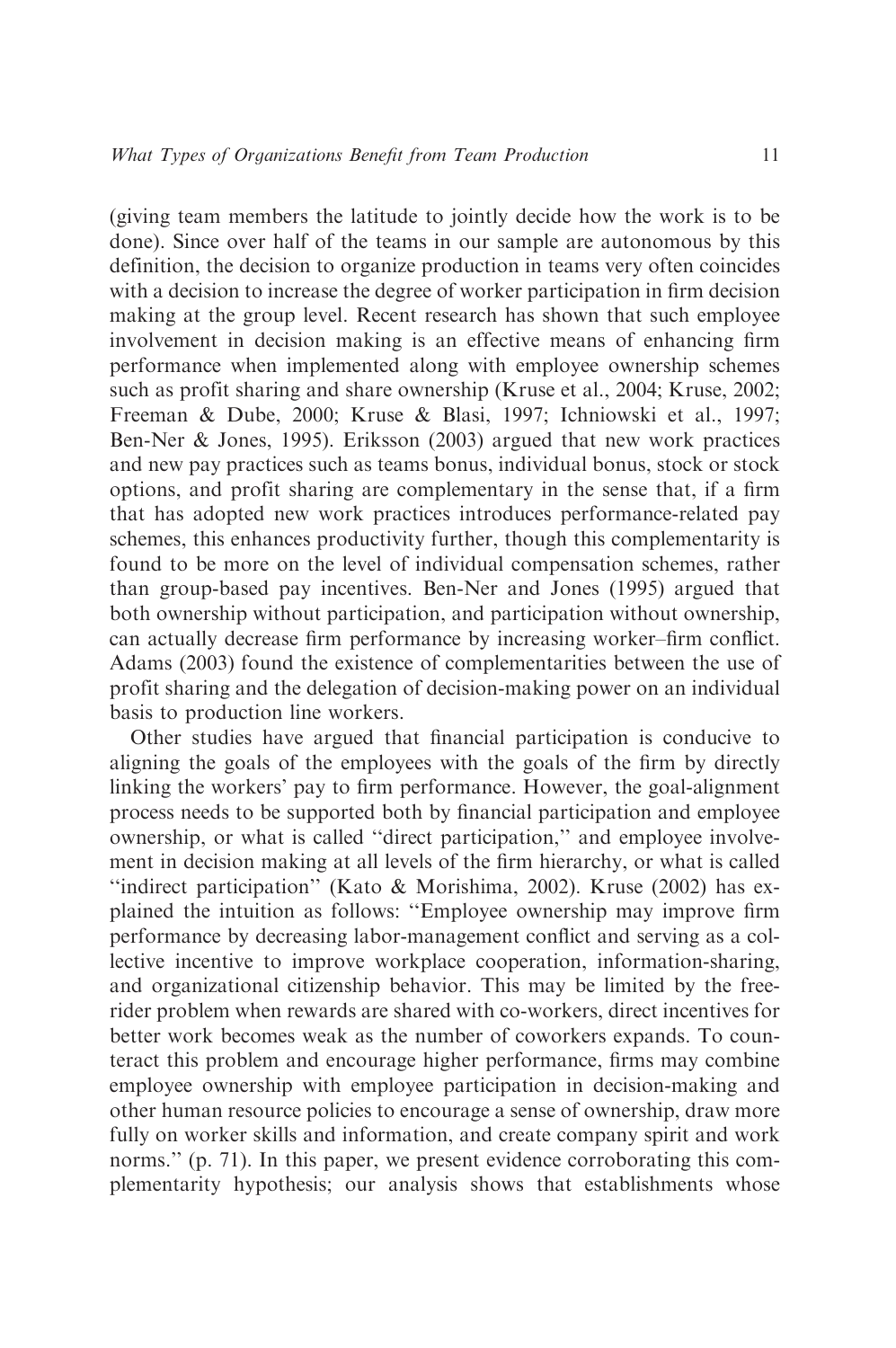employees engage in higher levels of financial participation are also more likely to benefit from team production through higher financial performance.

#### 2.5. Industry

According to the cross sectional analysis of McNabb and Whitfield (1997), the presence of teamwork programs is most common in the wholesale and retail sectors, and least likely in production industries and non-metal manufacture, whereas establishments in banking, insurance, and finance are generally more likely to adopt teams. Empirical statements about which industries experience the largest predicted benefits from teams and other workplace practices must be made primarily on the basis of comparisons of different case studies or different industry-specific data sets. The vast majority of past studies have focused on the manufacturing industry. Comparatively less is known about the effects of teams on firm performance in other industries, though there are some results. In services, an example is Batt (1999), which found that the use of self-managed teams among customer service and sales workers yields a statistically significant improvement in self-reported service quality and sales per employee (the measure of labor productivity in sales occupations). When combined with new technology usage, teams boost sales by an even greater magnitude. Batt and Appelbaum (1995) looked at two industries, namely telecommunications (where they considered customer service staff as well as ''network crafts'' occupations such as installation and repair crews) and apparel manufacturing (where they considered sewing machine operators) and found that teams have a significant and positive impact on workers' perceptions of the quality of work done by their work groups.<sup>5</sup> Batt's (2001) empirical results suggest that there are no significant differences in labor productivity and service quality when field technicians work in teams rather than independently.

In manufacturing, the effect of teams and other high-performance work practices has generally been found to be positive. Hamilton et al. (2003) found a 14% increase in labor productivity after a switch to self-managed teams in a garment-manufacturing plant in Northern California. Also in the apparel manufacturing industry, Berg, Appelbaum, Bailey, and Kalleberg (1996) found that team production improved such outcomes as quality, costs, and responsiveness to retailers via better coordination among team members as a result of their ability to self-regulate work, eliminate bottlenecks, resolve conflicts, help one another to solve problems, and make improvements to the production process.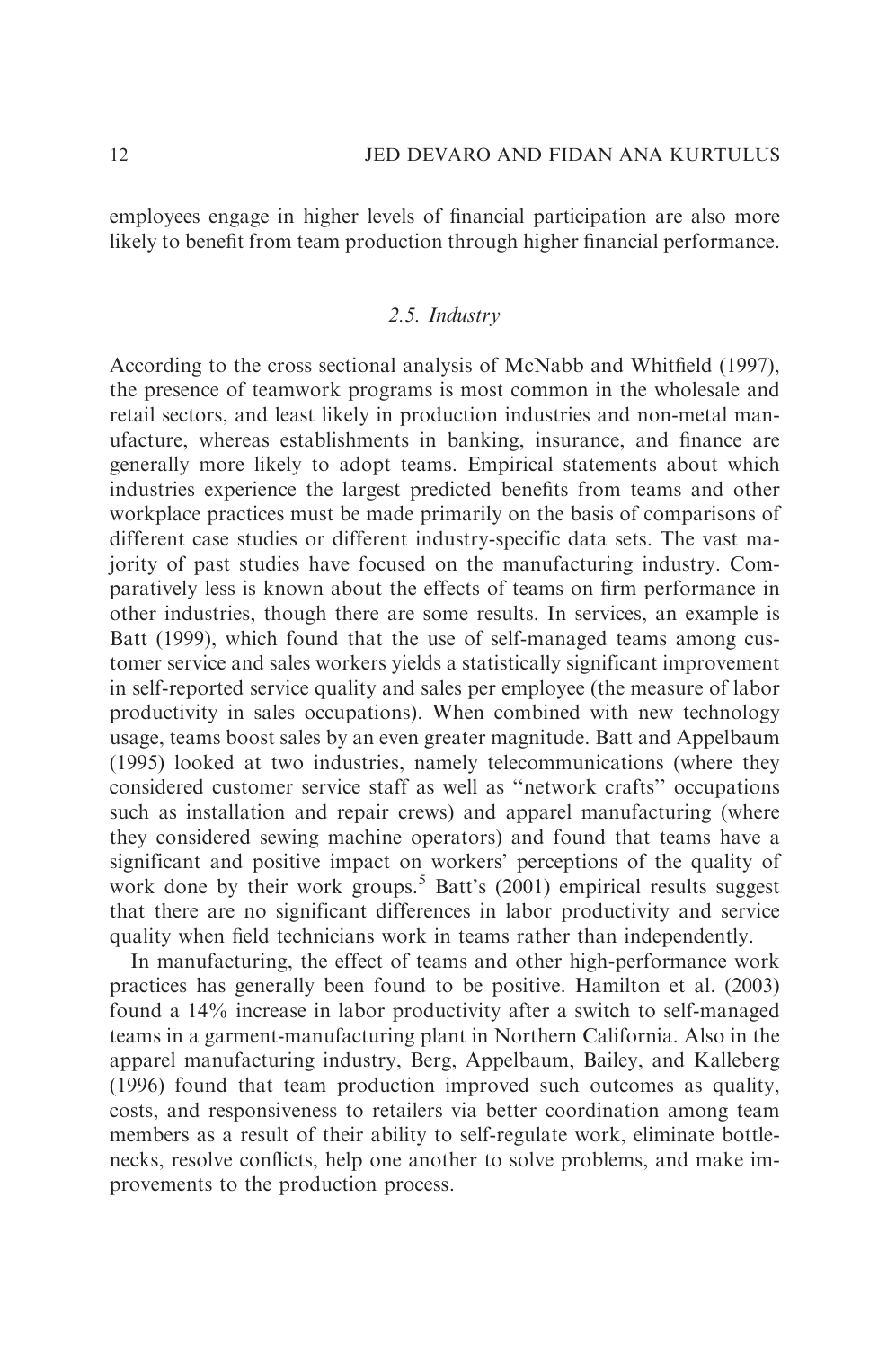Boning et al. (2003) used data from the steel-manufacturing sector to find that production lines that adopt problem-solving teams experience large gains in productivity. However, this is true only for production lines that undertake complex production processes and products – in less complex environments, there is no benefit to using teams. Ichniowski et al. (1997) studied the effects of high-performance workplace systems in a specific production process in steel manufacturing, namely steel finishing lines. They considered teams (specifically the existence and prevalence of formal work teams for the purposes of problem-solving activities, and worker membership in multiple problem-solving teams) as one of a number of human resource management (HRM) practices used, though their focus was on HRM systems more generally rather than teams specifically. Their results indicate that finishing lines, which utilize a set of innovative work practices have higher levels of worker productivity than lines that use more traditional practices and that there exist complementarities between certain high-performance practices.

Black and Lynch (2001) found that U.S. firms in manufacturing that use high-performance workplace practices, such as regular group meetings, benchmarking, self-managed teams and profit sharing have higher productivity and wages than other firms. Black and Lynch (2004) suggested that the adoption of such innovations was an important factor contributing to the jump in multifactor productivity of the U.S. economy in the second half of the 1990s. On the other hand, Cappelli and Neumark (2001) studied the effects of highperformance work practices including benchmarking, regularly scheduled group meetings to discuss work-related problems, job rotation, self-managed teams, pay for skill and profit sharing in a panel of manufacturing firms. Their results show that these practices may raise productivity, though with little statistical significance, and that the effects on overall labor efficiency are small.

#### 3. DATA: WORKPLACE EMPLOYEE RELATIONS SURVEY (WERS) 1998

The data are from the management questionnaire in the 1998 wave of the British Workplace Employee Relations Survey (WERS) (Department of Trade and Industry and Advisory, 2001), jointly sponsored by the Department of Trade and Industry, ACAS, the Economic and Social Research Council, and the Policy Studies Institute. Distributed via the UK Data Archive, the WERS data are a nationally representative stratified random sample covering British workplaces with at least 10 employees except for those in the following 1992 Standard Industrial Classification (SIC) divisions: agriculture,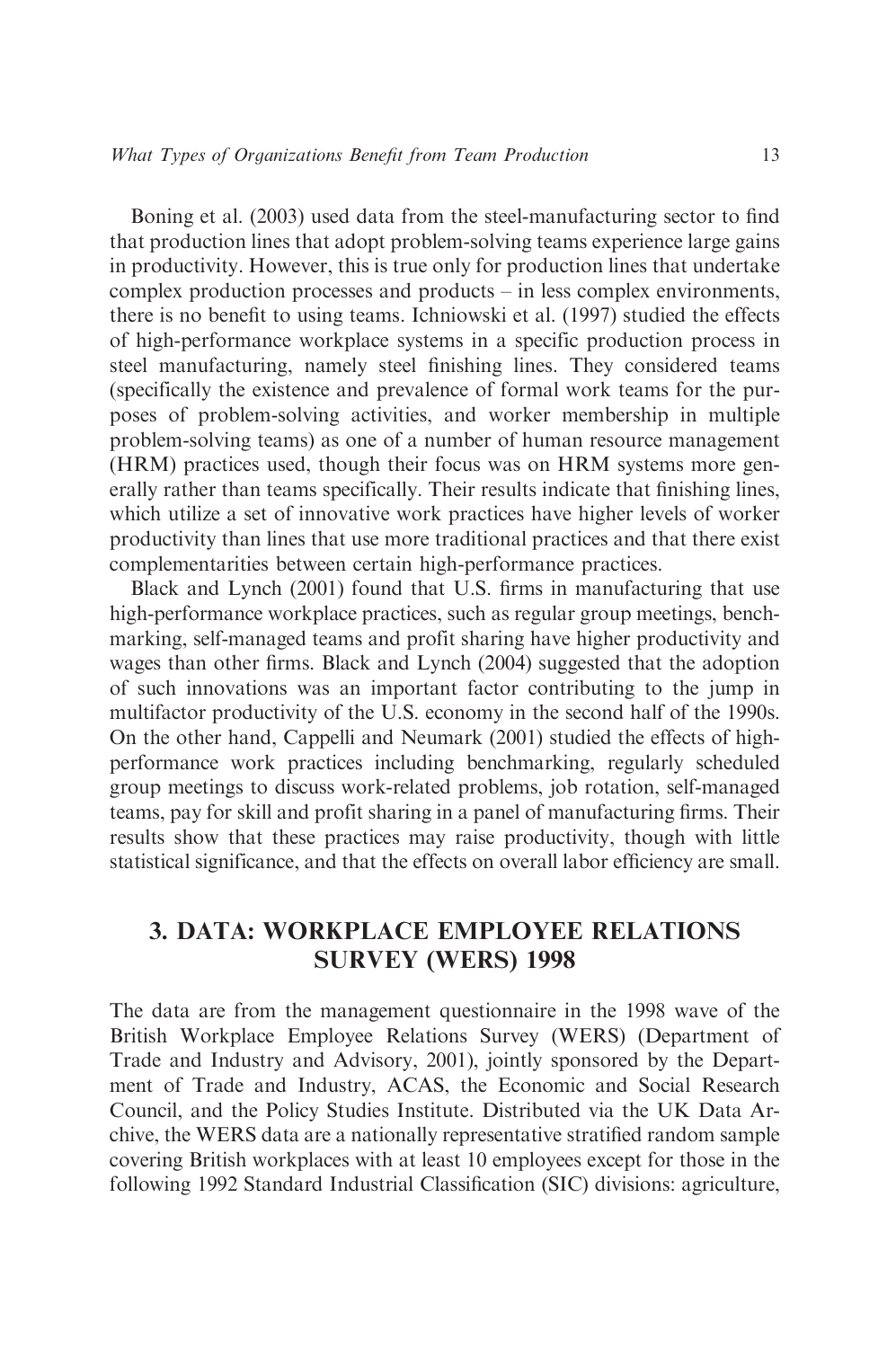hunting, and forestry; fishing; mining and quarrying; private households with employed persons; and extra-territorial organizations. Some of the 3,192 workplaces targeted were found to be out of scope, and the final sample size of 2,191 implies a net response rate of 80.4% (Cully, Woodland, O'Reilly, & Dix, 1999) after excluding out-of-scope cases. Data were collected between October 1997 and June 1998 via face-to-face interviews, and the respondent was usually the most senior manager at the workplace with responsibility for employment relations. Table 1 displays the industry composition of the sample, using 12 industry categories in the 1992 SIC.

|                                                         | Number of<br>Establishments | Percent of Total |
|---------------------------------------------------------|-----------------------------|------------------|
| Distribution by industry                                |                             |                  |
| Manufacturing                                           | 299                         | 13.7             |
| Electricity, gas, and water                             | 80                          | 3.7              |
| Construction                                            | 112                         | 5.1              |
| Wholesale and retail                                    | 322                         | 14.7             |
| Hotels and restaurants                                  | 127                         | 5.8              |
| Transport and communication                             | 136                         | 6.2              |
| Financial services                                      | 101                         | 46               |
| Other business services                                 | 227                         | 10.4             |
| Public administration                                   | 183                         | 8.4              |
| Education                                               | 244                         | 11.1             |
| Health                                                  | 249                         | 11.4             |
| Other community services                                | 111                         | 5.1              |
| Total                                                   | 2191                        | 100              |
| Distribution by largest occupational group at workplace |                             |                  |
| Managers and administrators                             | 15                          | 0.7              |
| Professional occupations                                | 309                         | 14.1             |
| Associate professional and technical occupations        | 180                         | 8.2              |
| Clerical & secretarial occupations                      | 390                         | 17.8             |
| Craft & related occupations                             | 231                         | 10.5             |
| Personal and protective service occupations             | 314                         | 14.3             |
| Sales occupations                                       | 237                         | 10.8             |
| Plant and machine operatives                            | 278                         | 12.7             |
| Other occupations                                       | 237                         | 10.8             |
| Total                                                   | 2191                        | 100              |

Table 1. Distribution of Workplaces by Industry and Largest Occupational Group.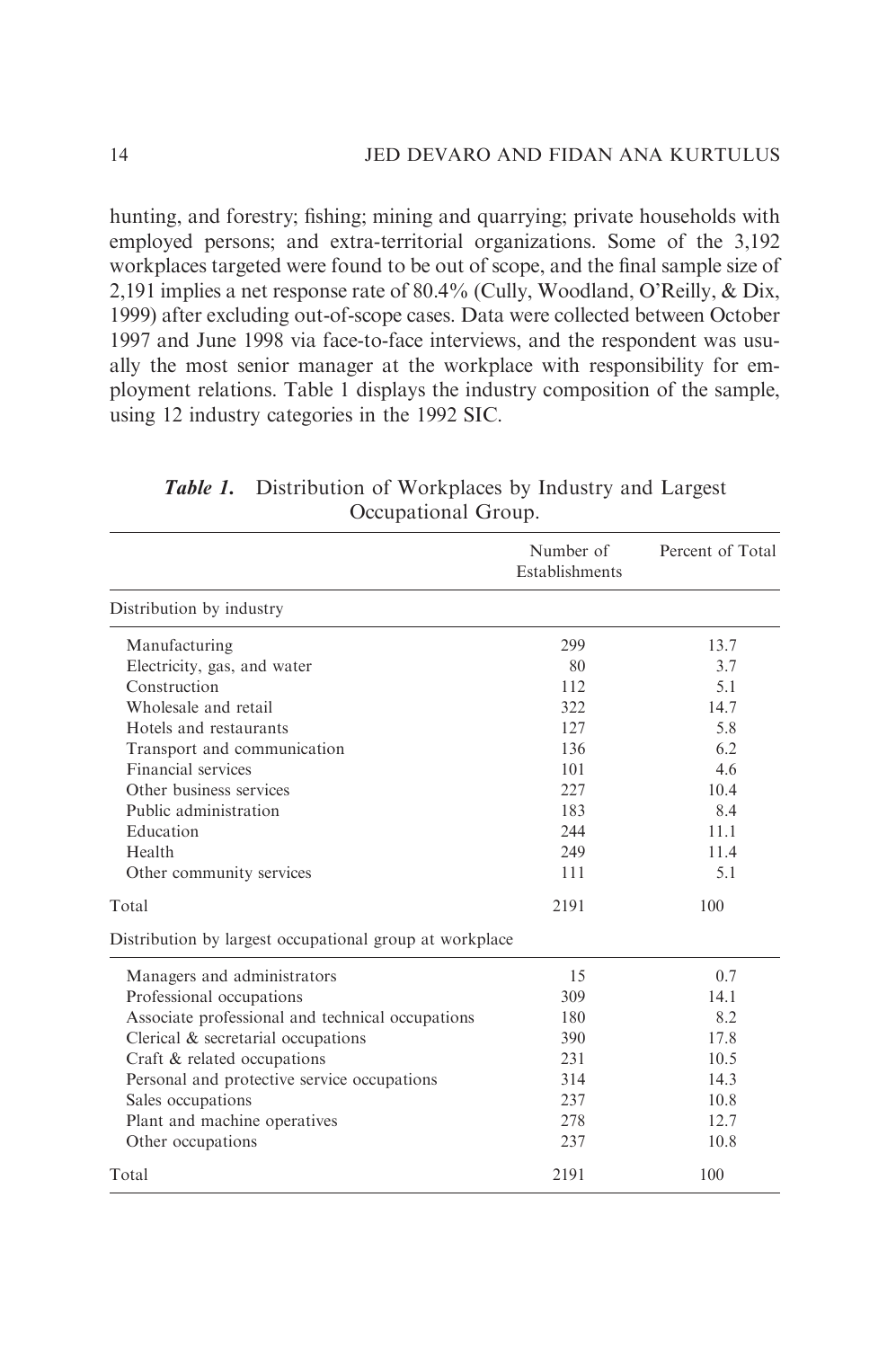Our measures of organizational performance are discrete responses to three survey questions concerning the establishment's current financial performance, labor productivity, and quality of product or service, relative to other establishments in the same industry. Responses include: ''A lot better than average'', ''Better than average'', ''About average for industry'', ''Below average'', ''A lot below average'', and ''No comparison possible''. Few establishments report below-average performance for any of the three measures. While this might indicate reporting error in the dependent variables, such errors need not have consequences for our analysis unless a respondent's likelihood of overstating performance is systematically related to the choices of teams and autonomy.6 Furthermore, an establishment's inclusion in the sample is conditional on its being operational, and length-biased sampling arises when operational establishments are sampled at a point in time. High-performing establishments have long durations of operation and are more likely to be sampled than low-performing establishments with low durations of operation. The pronounced asymmetry in reported performance that is observed in the data is therefore not surprising.<sup>7</sup>

The 1998 wave of the WERS includes a follow-up question asking respondents their interpretation of the term ''financial performance''. The frequency of responses is as follows:<sup>8</sup>

| Interpretation of "financial performance"   | Number of<br>Firms | $\%$ of Firms |
|---------------------------------------------|--------------------|---------------|
| Profit or value added                       | 952                | 52.9          |
| Sales, fees, budget                         | 374                | 20.7          |
| Costs or expenditure                        | 389                | 21.6          |
| Stock market indicators (e.g., share price) | 54                 | 3.0           |
| Other specific answer                       | 31                 | 1.7           |
| Total                                       | 1,800              | 100.0         |

Studies using earlier waves of these data did not have access to this follow-up question and were forced to pool disparate interpretations of the dependent variable in the same analysis (Machin & Stewart, 1990, 1996; McNabb & Whitfield, 1997). As shown in DeVaro (2004a), the estimated effect of teams on financial performance is very sensitive to the interpretation of financial performance. When estimating the model for financial performance, we use only those establishments interpreting financial performance as profit or value added.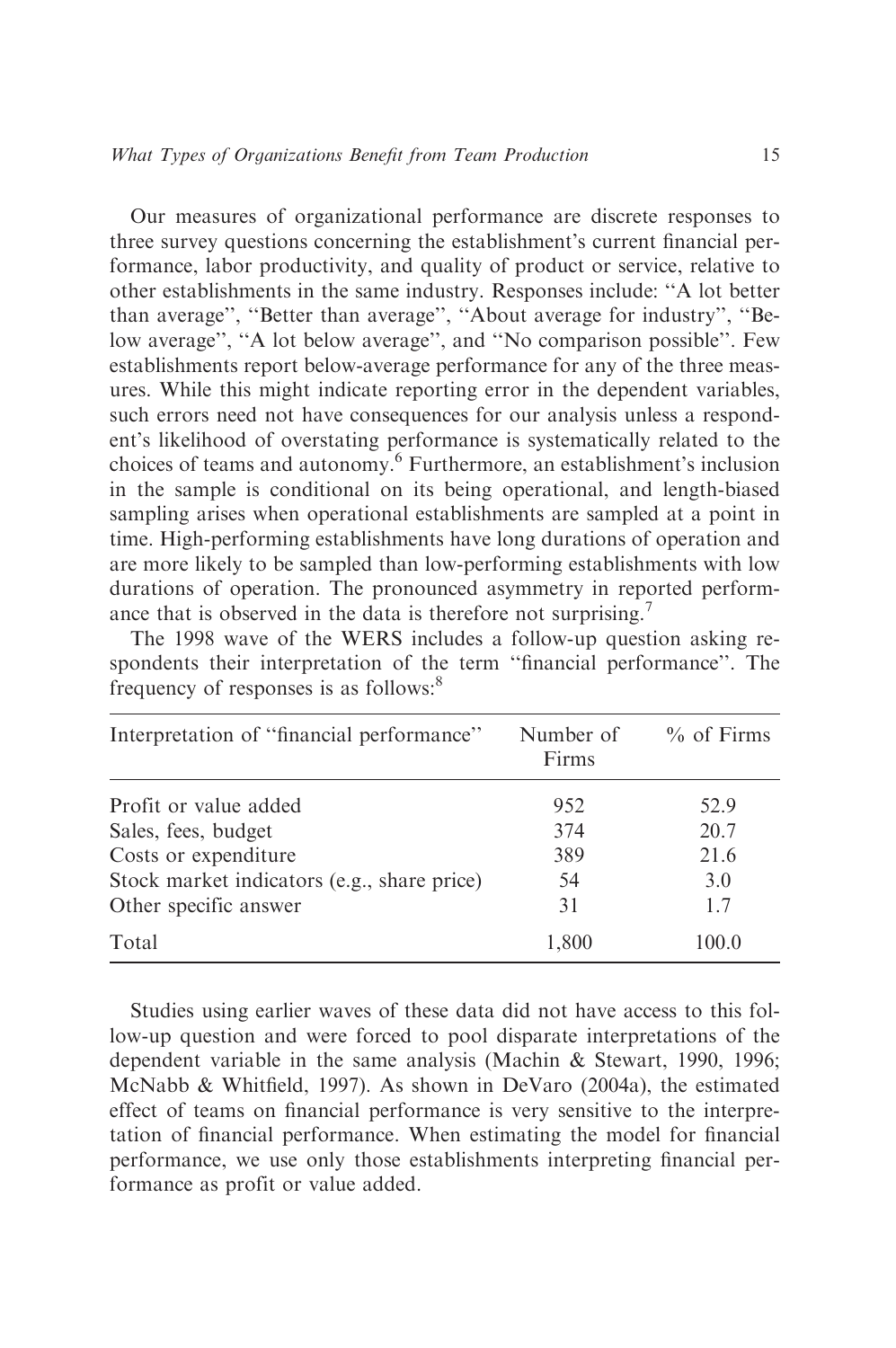A skeptic might argue that the three subjective measures of organizational performance are measuring essentially the same thing. If that were the case, we would expect extremely high correlations among the three measures. This is not so, as revealed by the following correlation matrix:

|                       | Financial<br>Performance | Labor<br>Productivity | Product<br>Quality |
|-----------------------|--------------------------|-----------------------|--------------------|
| Financial performance | 1.000                    |                       |                    |
| Labor productivity    | 0.507                    | 1.000                 |                    |
| Product quality       | 0.328                    | 0.352                 | 1.000              |

Correlation Matrix for the Measures of Organizational Performance.

The correlations are all positive and statistically significant at the  $1\%$ level, but their average value is only 0.40.

For each establishment, the data contain information about the proportion of employees in the largest occupational group that works in formally designated teams. Responses are in the following discrete categories: ''All 100%'', ''Almost all 80–99%'', ''Most 60–79%'', ''Around half 40–59%'', ''Some  $20-39\%$ ", "Just a few  $1-19\%$ ", "None  $0\%$ ". An advantage of this survey question is that it specifically refers to ''formally designated'' teams. This precise wording of the question directs the respondent's attention to situations of true joint production and should reduce the respondent's likelihood of reporting the use of teamwork simply on the basis of a cooperative or friendly atmosphere of ''team spirit'' at the workplace. A drawback of the survey question is that it is restricted to the largest occupational group at the establishment. The sample may contain establishments in which team production is heavily used in occupational groups other than the largest, yet the response to this question might be ''None 0%''. This measurement issue is one limitation of the study.

The survey also contains a measure of team autonomy that corresponds well to the notions of autonomy discussed in the theoretical literatures of economics and organizational behavior (Aghion & Tirole, 1997; Hackman, 1987).  $\degree$  For establishments that report the use of formally designated teams in the largest occupational group, the respondent manager is asked to respond ''Yes'' or ''No'' to the following statement: ''Team members jointly decide how the work is to be done.'' Since both the team and autonomy variables are defined in terms of the establishment's largest occupational group, we provide the distribution of the sample by largest occupational group in the lower panel of Table 1. All observations in the WERS are coded according to the UK Office of Population, Censuses and Surveys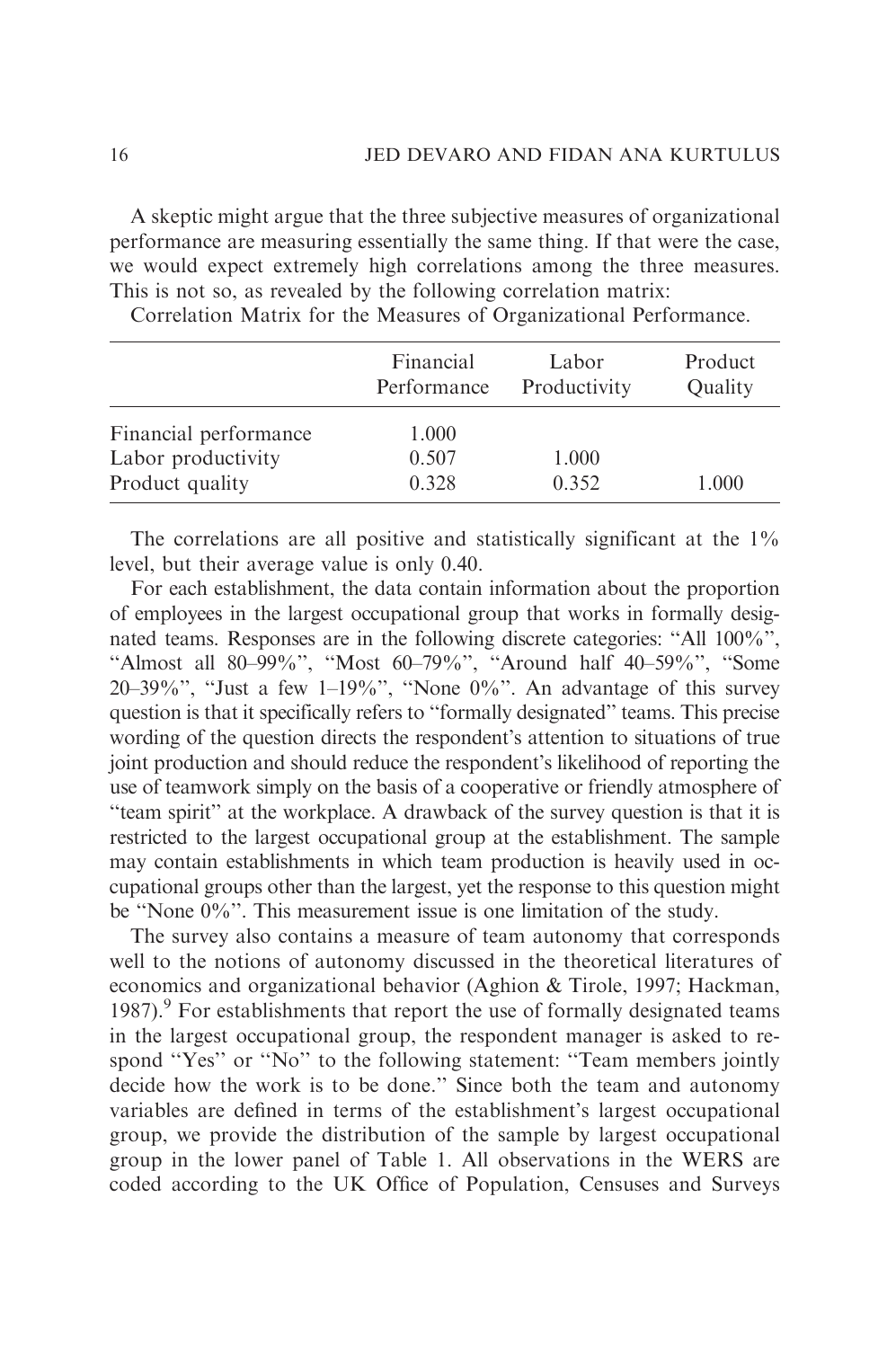Standard Occupational Classification (SOC) codes, and we aggregated these to produce nine one-digit categories.

#### 4. METHODOLOGY

There are three stages to our methodology. First, we estimate structural models for each of our three measures of organizational performance (financial performance, labor productivity, and product quality). Second, we use the estimated parameters from the first stage to compute for each establishment in the sample a ''predicted benefit to organizational performance from using team production''. These first two stages closely follow DeVaro (2004a,b), so our treatment here is brief, and we relegate the technical details to the appendix. Third, we ask how the ''predicted benefit'' computed in our second stage varies as a function of the firm characteristics in the model. This sheds light on what types of firms are likely to benefit from team production and in what areas (financial performance, labor productivity, and product quality) they are likely to benefit.

#### 4.1. Stage 1: Estimating Structural Models of Teams, Autonomy, and Organizational Performance

The model has the same structure for each measure of organizational performance. Since the three endogenous variables (organizational performance, teams, and autonomy) in each model are observed as discrete responses, the structural model specifies probabilities for all possible outcomes. To make the analysis tractable, some aggregation is needed to reduce the number of outcomes. Since relatively few respondents report below-average performance, we aggregate the lowest three categories for each of the organizational performance measures as follows:  $1 = "About average for industry" or below;$  $2 =$  "Better than average";  $3 =$  "A lot better than average". Furthermore, we consider only whether team production is used or not in the largest occupational group, rather than focusing on the fraction of that group that engages in team production. That is, we aggregate the teams variable as follows:

#### TEAMS  $=$  1 if positive fraction of workers in the largest occupational group is in teams  $= 0$  otherwise

The sequence of the model is as follows. First, the establishment decides whether or not to use teams (TEAMS  $= 0$  or 1). Given that teams are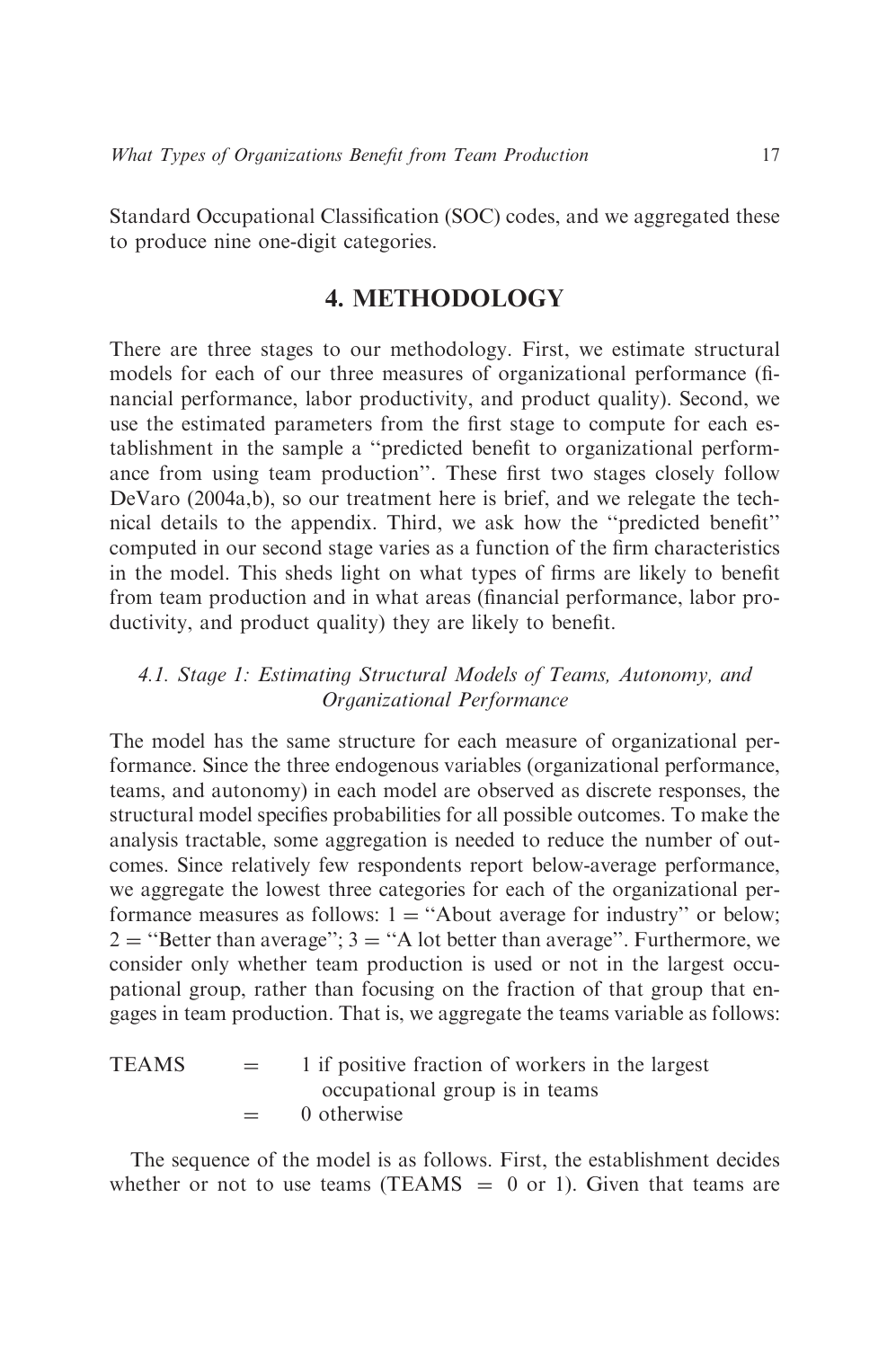chosen, the establishment then decides whether to grant the teams autonomy (AUTO  $= 0$  or 1). Finally, these choices of teams and autonomy affect organizational performance. Let  $Y_i^*$  denote a latent indicator of organizational performance for the ith establishment, relative to the industry average, and let  $Y_i$  denote its ordered, discrete realization, taking values of 1, 2, or 3. The four-equation structural model has the following form:

$$
Yi^* = \alpha \text{AUTO}_i + X_{1i}\delta_1 + \varepsilon_{1i} \quad \text{if TEAMS}_i = 1
$$
\n
$$
= X_{1i}\delta_2 + \varepsilon_{0i} \quad \text{if TEAMS}_i = 0
$$
\n
$$
\text{TEAMS}_i^* = X_{2i}\beta + \varepsilon_{2i}
$$
\n
$$
\text{AUTO}_i^* = X_{3i}\gamma + \varepsilon_{3i} \quad \text{if TEAMS}_i = 1
$$
\n
$$
Y_i = 1 \quad \text{if } Y_i^* < 0
$$
\n
$$
= 2 \quad \text{if } 0 \le Y_i^* < c \quad \text{where } c > 0
$$
\n
$$
= 3 \quad \text{if } Y_i^* \ge c
$$
\n
$$
\text{TEAMS}_i = 1 \quad \text{if TEAMS}_i^* > 0
$$
\n
$$
= 0 \quad \text{otherwise}
$$
\n
$$
\text{AUTO}_i = 1 \quad \text{if AUTO}_i^* > 0 \quad \text{and TEAMS}_i^* > 0
$$
\n
$$
= 0 \quad \text{if AUTO}_i^* \le 0 \quad \text{and TEAMS}_i^* > 0
$$

We assume multivariate normality of the disturbances,  $(\varepsilon_0, \varepsilon_1, \varepsilon_2, \varepsilon_3)$  $N(0, \Sigma)$ , and estimate the four equations jointly by maximum likelihood. The vector of parameters to be estimated,  $\theta$ , includes  $\alpha$ ,  $\delta_1$ ,  $\delta_2$ ,  $c$ ,  $\beta$ ,  $\gamma$ ,  $\sigma_{02}$ ,  $\sigma_{12}$ ,  $\sigma_{13}$ , and  $\sigma_{23}$ , where the notation  $\sigma_{ii}$  means  $cov(\varepsilon_i, \varepsilon_j)$ .

By treating organizational performance as a switching regression, we allow for a full set of interactions between teams and all observed and unobserved determinants of performance. Autonomy, on the other hand, enters only as a dummy-endogenous variable on the right-hand-side of the organizational performance equation when teams are used. In principle, it would be possible to allow for a full set of interactions of autonomy with the determinants of performance, but that analysis would not be feasible with our sample size. $^{10}$ 

#### 4.2. Stage 2: Constructing Predicted Benefits of Teams to Organizational Performance

The estimation results from Stage 1 allow us to construct measures of the ''predicted benefits from using teams'' for each establishment in the sample. Recall that the measures of organizational performance assume values of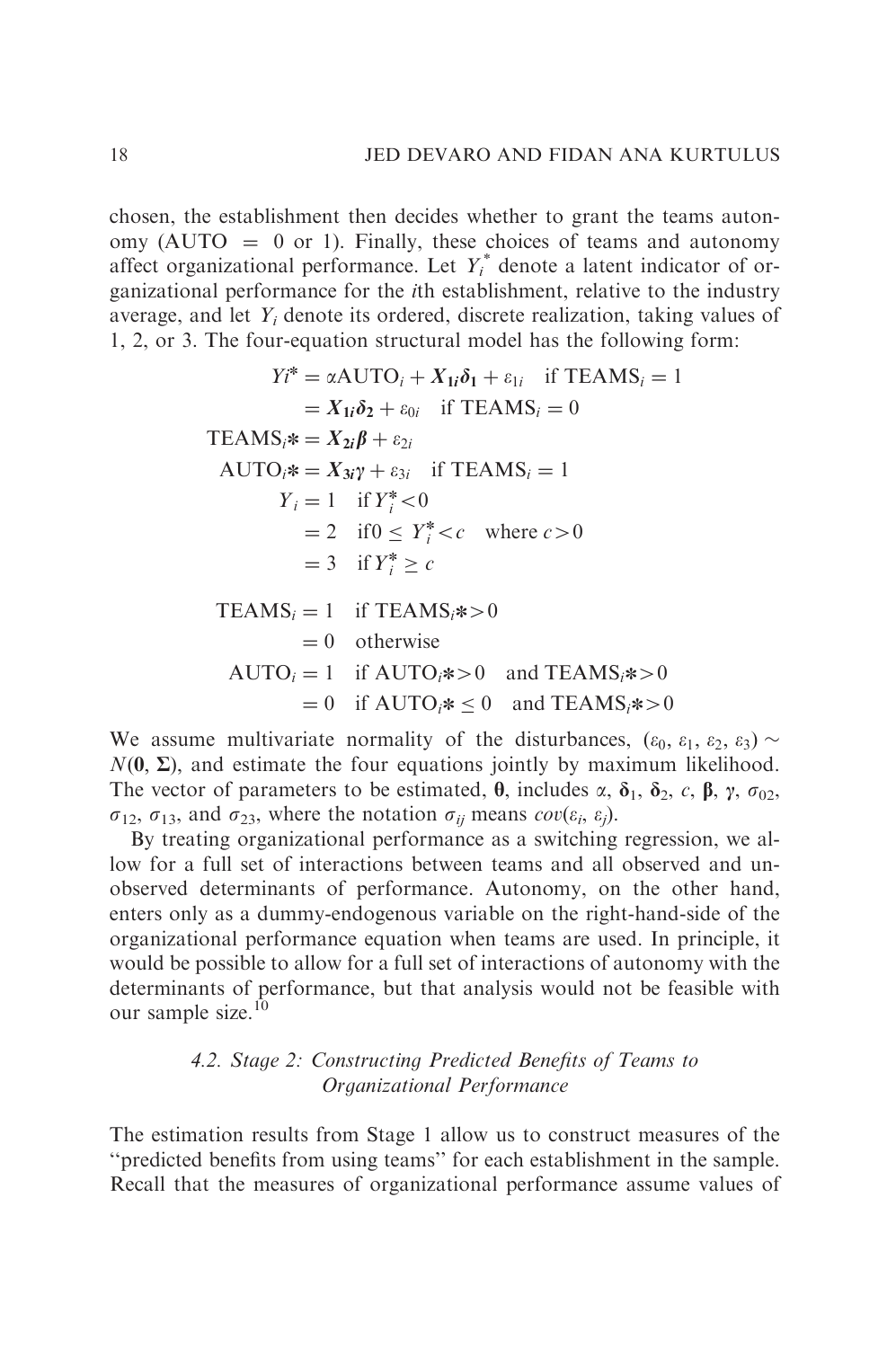1, 2, or 3 according to whether the establishment's recent performance relative to that of others in the industry is average or below, better than average, or a lot better than average. The effect of teams on organizational performance is the change in the probabilities that performance is in each of these three categories when team production is used in the largest occupational group compared to when it is not used. Letting  $Y_i$  denote the discrete measure of organizational performance (taking values  $1 =$  "average or below",  $2 =$  "above average",  $3 =$  "a lot above average"), the following three measures give the effect of team production on performance for establishment  $i$ :<sup>11</sup>

$$
(Effect A1)_i = Prob(Y_i = 1 | TEAMS_i = 1) - Prob(Y_i = 1 | TEAMS_i = 0)
$$

$$
(Effect A2)_i = Prob(Y_i = 2 | TEAMS_i = 1) - Prob(Y_i = 2 | TEAMS_i = 0)
$$

$$
(Effect A3)_i = Prob(Y_i = 3 | TEAMS_i = 1) - Prob(Y_i = 3 | TEAMS_i = 0)
$$

Since for an individual establishment these three effects must sum to 0, any two of them contain all of the information about the effect of team production on that establishment's performance. We therefore focus on Effects  $A1$  and  $A3$ .

#### 4.3. Stage 3: How Do the Predicted Benefits from Teams Vary with Firm Characteristics?

We next ask how the predicted benefit from using team production that we compute in Stage 2 varies as a function of the covariates in the model. That is, we are interested in seeing how the functions  $Effect A3$  and  $Effect A1$  vary with changes in a particular firm characteristic, holding the other firm characteristics constant. We do this computation slightly differently according to whether the covariate in question is a single dummy variable, one dummy variable from a group of related dummies, or a ''continuous'' variable.<sup>12</sup> When the covariate of interest is a dummy variable,  $X$ , we compute  $(E \text{ffect } A3 | X = 1) - (E \text{ffect } A3 | X = 0)$  for each workplace, evaluating each of the other covariates at their actual establishment values. Then we take the average of these differences across all workplaces in the sample to obtain a summary measure of how *EffectA3* varies with changes in  $X$ . We follow the analogous approach for *EffectA*1. If the particular  $X$  is one dummy in a group of related dummies the computation is the same as the one just described, except that the other dummies in the same group are evaluated at 0 rather than at their observed values for each workplace. The three groups of dummies that are considered in this way are the industry, occupation, and ownership variables. The reference group for each of these categories is the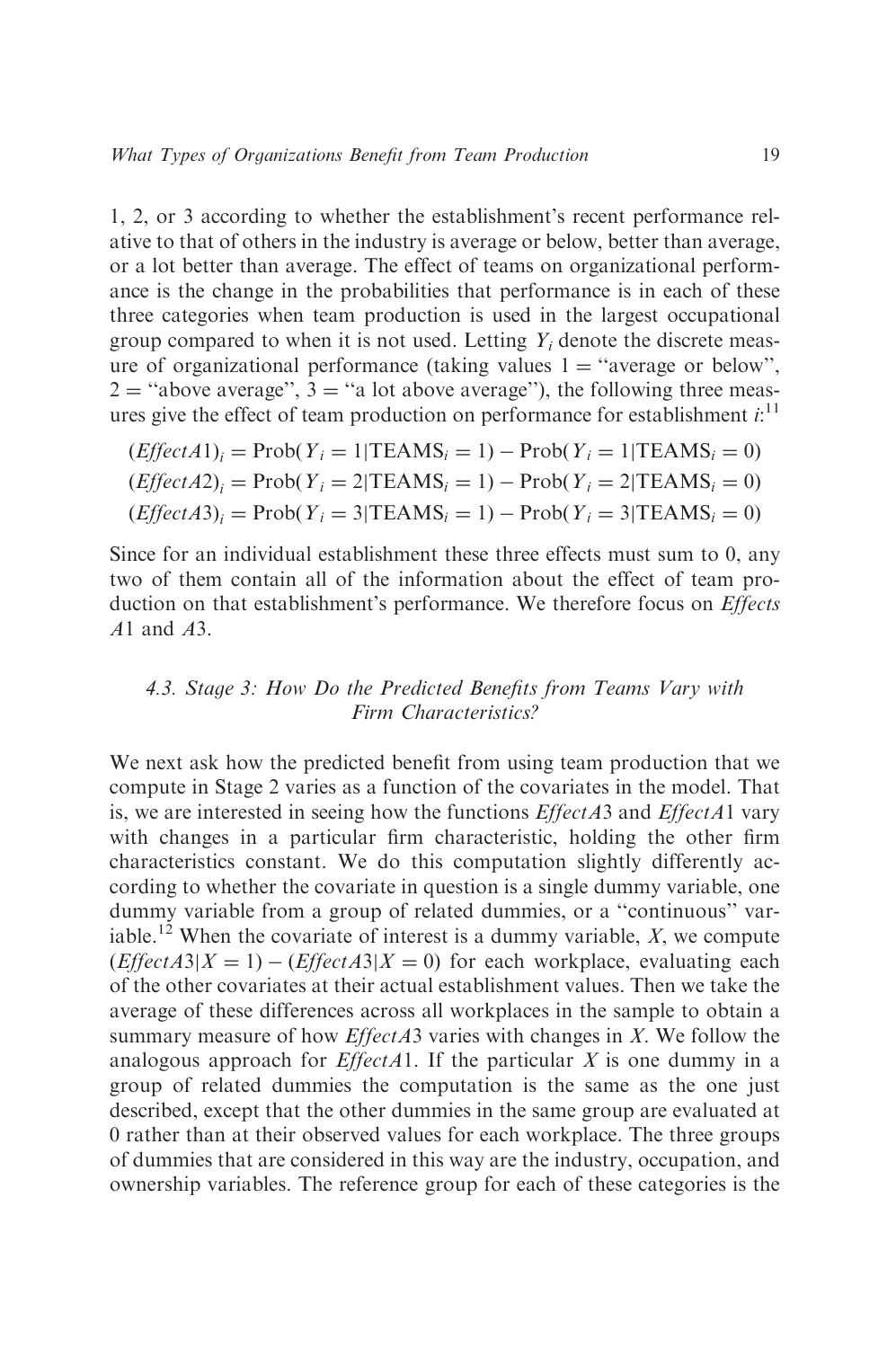wholesale and retail industry, clerical and secretarial occupations, and public sector workplaces. Finally, when the covariate of interest is ''continuous", the differences we compute are not between  $X = 1$  and  $X = 0$  but rather between the 0.75 and 0.25 quantile of  $X$ , again evaluating all of the other covariates at their individual values for each workplace.

More precisely, consider the following definitions:

| $x_{ii}$          | $\equiv$ covariate <i>j</i> for establishment <i>i</i>                                |
|-------------------|---------------------------------------------------------------------------------------|
| $X_{k\neq j,i}$   | $\equiv$ vector of covariates for establishment <i>i</i> excluding covariate $x_{ii}$ |
| $x_{k\neq j,i}^*$ | $\equiv$ vector of covariates for establishment <i>i</i> excluding covariate $x_{ii}$ |
|                   | when $x_{ii}$ is one dummy variable in a multiple-dummy group,                        |
|                   | setting to 0 all other dummies in the multiple-dummy group to                         |
|                   | which $x_{ii}$ belongs                                                                |
| $x_i^q$           | $\equiv$ quantile q of covariate $x_i$                                                |
|                   |                                                                                       |

Then the following expressions illustrate how EffectsA3 and A1 change, on average, with a particular covariate  $x_i$ :

Case 1:  $x_i$  is binary but not part of a multiple-dummy group

$$
\Delta Effect A3 = \left(\frac{1}{N}\right) \sum_{i=1}^{N} \left( Effect A3 \left[x_{ji} = 1, x_{k \neq j,i}\right] - Effect A3 \left[x_{ji} = 0, x_{k \neq j,i}\right]\right)
$$

$$
\Delta Effect A1 = \left(\frac{1}{N}\right) \sum_{i=1}^{N} \left( Effect A1 \left[x_{ji} = 1, x_{k \neq j,i}\right] - Effect A1 \left[x_{ji} = 0, x_{k \neq j,i}\right]\right)
$$

Case 2:  $x_i$  is binary and part of a multiple-dummy group (i.e., industry, occupation, ownership)

$$
\Delta Effect A3 = \left(\frac{1}{N}\right) \sum_{i=1}^{N} \left( Effect A3 \Big[ x_{ji} = 1, x_{k \neq j,i}^* \Big] - Effect A3 \Big[ x_{ji} = 0, x_{k \neq j,i}^* \Big] \right)
$$

$$
\Delta Effect A1 = \left(\frac{1}{N}\right) \sum_{i=1}^{N} \left( Effect A1 \left[x_{ji} = 1, x_{k \neq j,i}^{*}\right] - Effect A1 \left[x_{ji} = 0, x_{k \neq j,i}^{*}\right]\right)
$$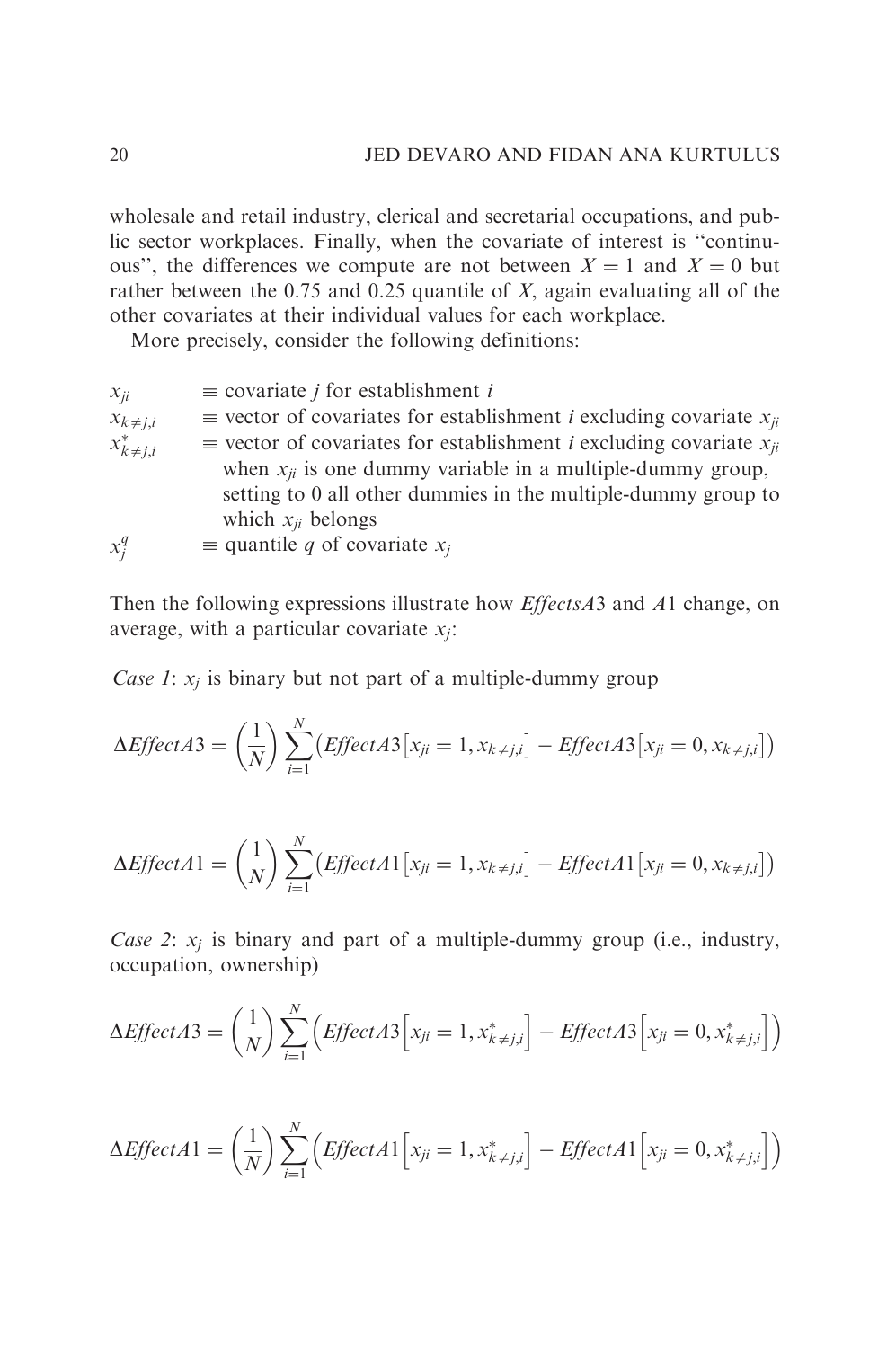Case 3:  $x_i$  is continuous

$$
\Delta Effect A3 = \left(\frac{1}{N}\right) \sum_{i=1}^{N} \left( Effect A3 \left[x_{ji} = x_{j}^{0.75}, x_{k \neq j,i}\right] - Effect A3 \left[x_{ji} = x_{j}^{0.25}, x_{k \neq j,i}\right]\right)
$$

$$
\Delta Effect A1 = \left(\frac{1}{N}\right) \sum_{i=1}^{N} \left( Effect A1 \left[x_{ji} = x_{j}^{0.75}, x_{k \neq j,i} \right] - Effect A1 \left[x_{ji} = x_{j}^{0.25}, x_{k \neq j,i} \right]\right)
$$

The preceding definitions refer to the quantiles 0.25 and 0.75. Note, however, that the estimation samples differ for the three measures of organizational performance ( $N = 889$  for financial performance,  $N = 1,660$  for labor productivity,  $N = 1,839$  for product quality) and therefore the quantiles may differ as well. Since most of the covariates are binary, however, the quantiles of interest are frequently identical across the three estimation samples. The only exceptions are establishment size, number of part time workers, financial participation, multi-skilling, and number of recognized unions, and for these variables the quantiles differ only slightly across the three samples. For consistency, we define all quantiles using the largest sample of the three, namely the product quality sample. We also tried estimating all three models on the smallest sample of 889 observations, so that the quantiles exactly coincided for each model, and the results were similar to those we report here. Our preference, however, is to report results based on the largest estimation sample possible for each of the three measures of organizational performance.

#### 5. EMPIRICAL RESULTS

Table 2 displays means and standard deviations of the variables in the model. We present the parameter estimates from the structural models (Stage 1 of our three-stage methodology outlined in the previous section) in Appendix Tables A1–A3. Since the structural models are non-linear, these parameter estimates lack straightforward interpretations. For our purposes, they are useful mainly for computing EffectsA3 and A1 in Stage 2 for each of the three measures of organizational performance. The difference between *EffectA3* and *EffectA1* provides a univariate index of the predicted benefits of team production on organizational performance and facilitates a simple presentation of the distributions of these benefits.<sup>13</sup> Figs. 1–3 display kernel density estimates of  $(E \nHectA3 - E \nHectA1)$  for financial performance, labor productivity, and product quality. These distributions have a slight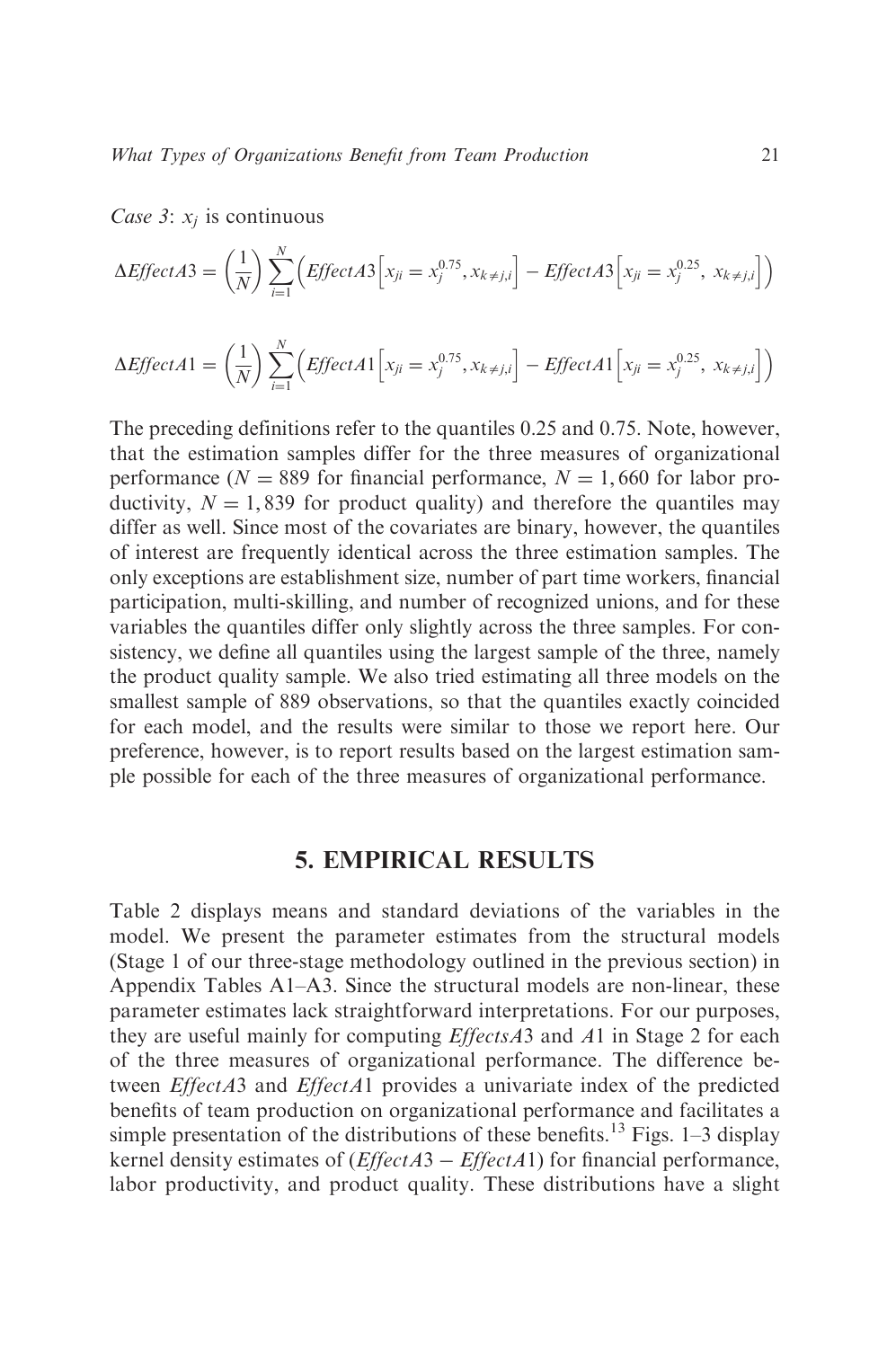|                                          | Mean    | <b>Standard Deviation</b> |
|------------------------------------------|---------|---------------------------|
| Dependent variables                      |         |                           |
| Financial performance                    | 1.801   | 0.728                     |
| Labor productivity                       | 1.632   | 0.681                     |
| Product quality                          | 1.942   | 0.701                     |
| Teams                                    | 0.870   | 0.337                     |
| Autonomy                                 | 0.554   | 0.497                     |
| General firm characteristics             |         |                           |
| Single-establishment firm                | 0.217   | 0.412                     |
| Establishment size                       | 294.308 | 857.423                   |
| Fraction of part time workers            | 0.258   | 0.280                     |
| Temporary workers                        | 0.380   | 0.486                     |
| Fixed term workers under one year        | 0.439   | 0.496                     |
| Fixed term workers over one year         | 0.241   | 0.428                     |
| Union workers                            | 0.659   | 0.474                     |
| Financial participation                  | 0.633   | 0.482                     |
| Owner manager                            | 0.096   | 0.294                     |
| Foreign owned                            | 0.104   | 0.305                     |
| Operation over five years                | 0.890   | 0.313                     |
| Multi-skilling                           | 3.000   | 1.852                     |
| Number of recognized unions              | 1.538   | 2.006                     |
| Induction training                       | 0.844   | 0.363                     |
| Off-site training                        | 3.941   | 2.040                     |
| Just-in-time production                  | 0.296   | 0.457                     |
| Information                              | 2.729   | 1.086                     |
| Incentive alignment                      | 2.310   | 0.846                     |
| Decisions                                | 3.742   | 0.980                     |
| Work at home                             | 5.369   | 0.930                     |
| Firm ownership                           |         |                           |
| Private sector franchise                 | 0.011   | 0.106                     |
| Private sector non-franchise             | 0.372   | 0.483                     |
| Alternative private sector franchise     | 0.011   | 0.104                     |
| Alternative private Sector non-franchise | 0.300   | 0.458                     |
| Public sector                            | 0.309   | 0.462                     |
| Industry                                 |         |                           |
| Manufacturing                            | 0.136   | 0.343                     |
| Electricity, gas, and water              | 0.037   | 0.188                     |
| Construction                             | 0.051   | 0.220                     |
| Wholesale and retail                     | 0.147   | 0.354                     |
| Hotels and restaurants                   | 0.058   | 0.234                     |
| Transport and communication              | 0.062   | 0.241                     |
| Financial services                       | 0.046   | 0.210                     |
| Other business services                  | 0.104   | 0.305                     |

Table 2. Means and Standard Deviations.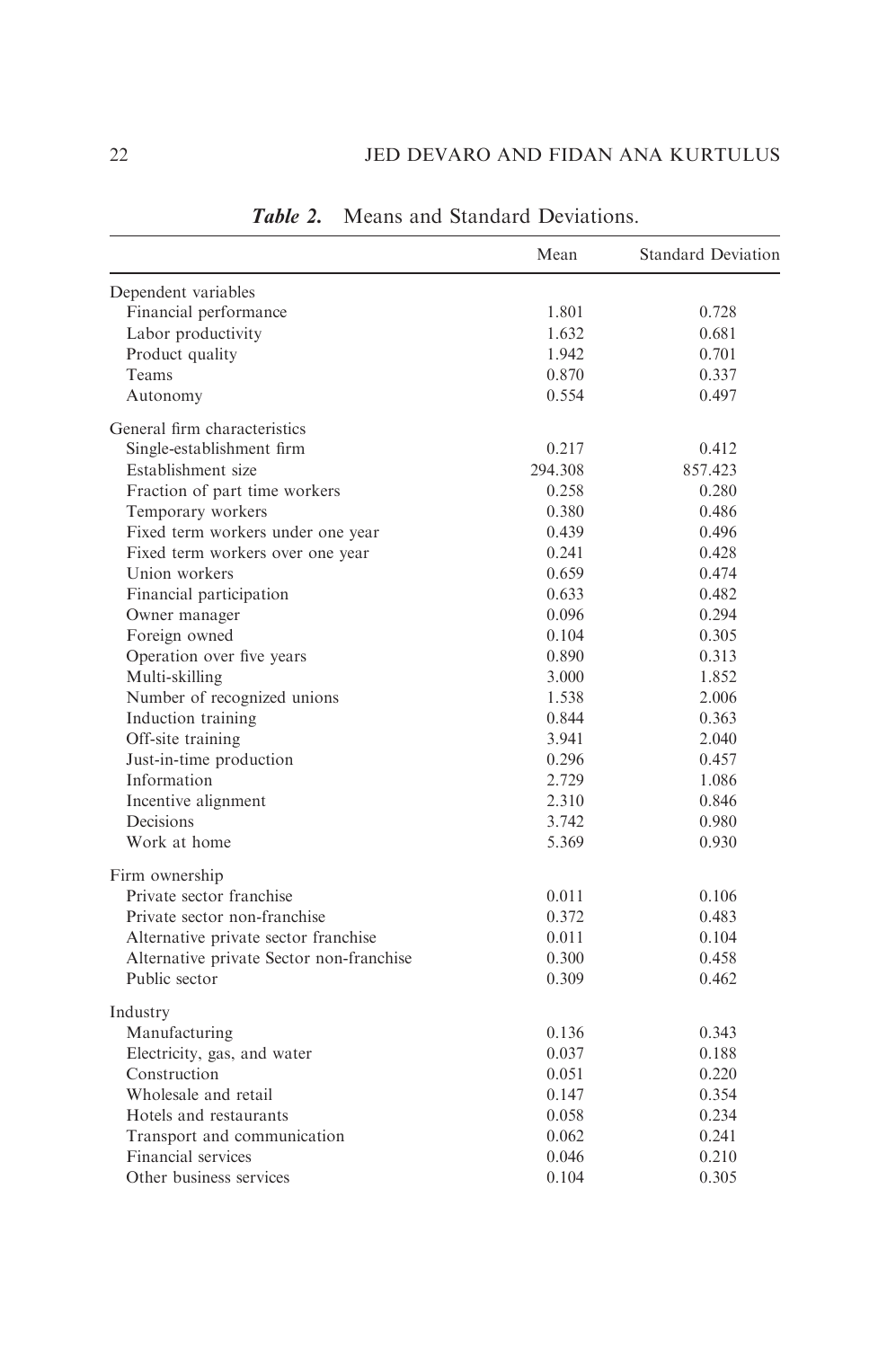|                                                  | Mean  | <b>Standard Deviation</b> |
|--------------------------------------------------|-------|---------------------------|
| Public administration                            | 0.084 | 0.277                     |
| Education                                        | 0.111 | 0.315                     |
| Health                                           | 0.114 | 0.317                     |
| Other community services                         | 0.051 | 0.219                     |
| Largest occupational group at workplace          |       |                           |
| Managers and administrators                      | 0.007 | 0.082                     |
| Professional occupations                         | 0.141 | 0.348                     |
| Associate professional and technical occupations | 0.082 | 0.275                     |
| Clerical and secretarial occupations             | 0.178 | 0.383                     |
| Craft and related occupations                    | 0.105 | 0.307                     |
| Personal and protective service occupations      | 0.143 | 0.350                     |
| Sales occupations                                | 0.108 | 0.311                     |
| Plant and machine operatives                     | 0.127 | 0.333                     |
| Other occupations                                | 0.108 | 0.311                     |

Table 2. (Continued)

Note: Statistics for financial performance are computed using the subsample of 952 establishments for which financial performance is interpreted to mean profit or value added. For all other variables, statistics are based on the full sample.

negative skew for financial performance and labor productivity and a slight positive skew for product quality. As the graphs illustrate, all three distributions peak at a positive number, indicating that the typical establishment is predicted to benefit from team production through higher labor productivity, product quality, and financial performance.<sup>14</sup>

Our main results are from Stage 3 of our analysis, and these are displayed in Tables 3–5 for financial performance, labor productivity, and product quality. The first and second columns of each table illustrate how *EffectsA3* and A1 vary with a particular firm characteristic, holding the other characteristics constant. The third column displays the difference between the first two columns, thus answering the question of how  $(EffectA3 - EffectA1)$ varies with a particular covariate, holding the others constant. Table 6 summarizes the qualitative results from Tables 3–5 by listing firm characteristics along with the sign of their predicted effect on organizational performance (i.e., the sign of  $\Delta(EffectA3 - EffectA1)$ ). Before commenting on the results, we note that a limitation of our analysis is that many of the parameters underlying the predicted benefits of teams are estimated with low precision. As a result, the confidence bands associated with the differences we report in Tables 3–5 would be fairly wide. Our results should therefore be viewed as suggestive, and definitive statements will require corroboration in future work with new data sets.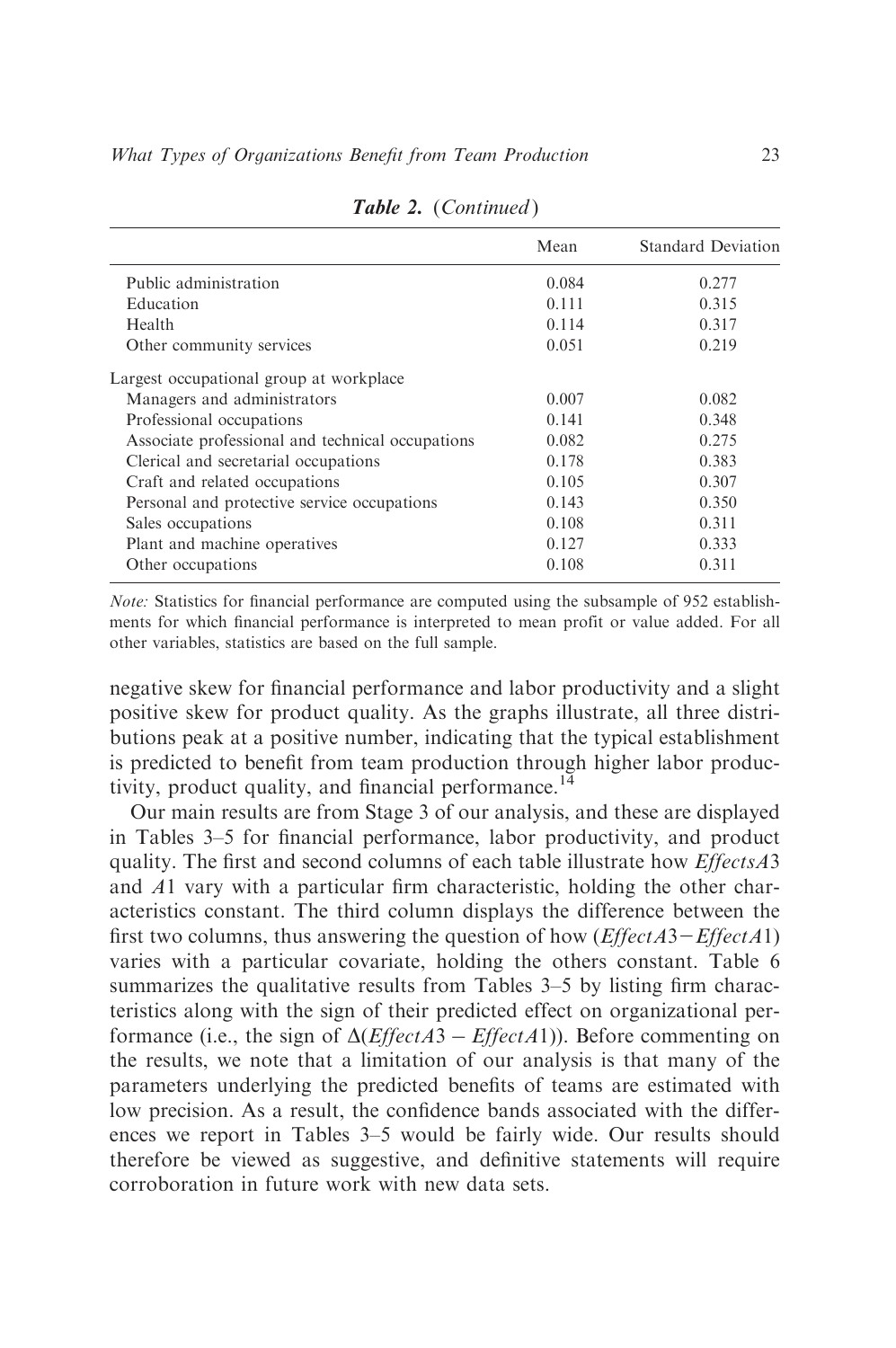

Fig. 1. (EffectA3 – EffectA1) for the Financial Performance Model. Note: (EffectA3–  $EffectA1$ ) is a Measure of the Degree to which a Firm Benefits in Terms of Its Financial Performance from Team Production. EffectA3 is the Effect of Team Production on the Probability that a Firm's Financial Performance is a Lot Above Industry Average, and EffectA1 is the Effect of Team Production on the Probability that a Firm's Financial Performance is Average or Below. The Bandwidth of 0.083 was Chosen to Minimize the Mean-integrated Squared Error if the Data were Gaussian and a Gaussian Kernel were Used.

The results concerning unions, firm size, industry, and financial participation and employee ownership are of particular interest. As seen in Table 6, workplaces at which some employees belong to a union are predicted to lose in all three dimensions from using teams. Having some unionized workers is associated with a decrease of more than 7 percentage points in the probability that labor productivity is a lot above the industry average and more than a 5 percentage point decrease in the probability that product quality is a lot above the industry average. These changes are accompanied by increases in the probability that performance is at or below the industry average of more than 15 percentage points for labor productivity and nearly 7 percentage points for product quality. The predicted benefit of teams to financial performance is also lower in the presence of unionized workers. While the probability that financial performance is a lot above the industry average is actually slightly higher in unionized settings, the probability that financial performance is average or below also increases (and by a greater amount).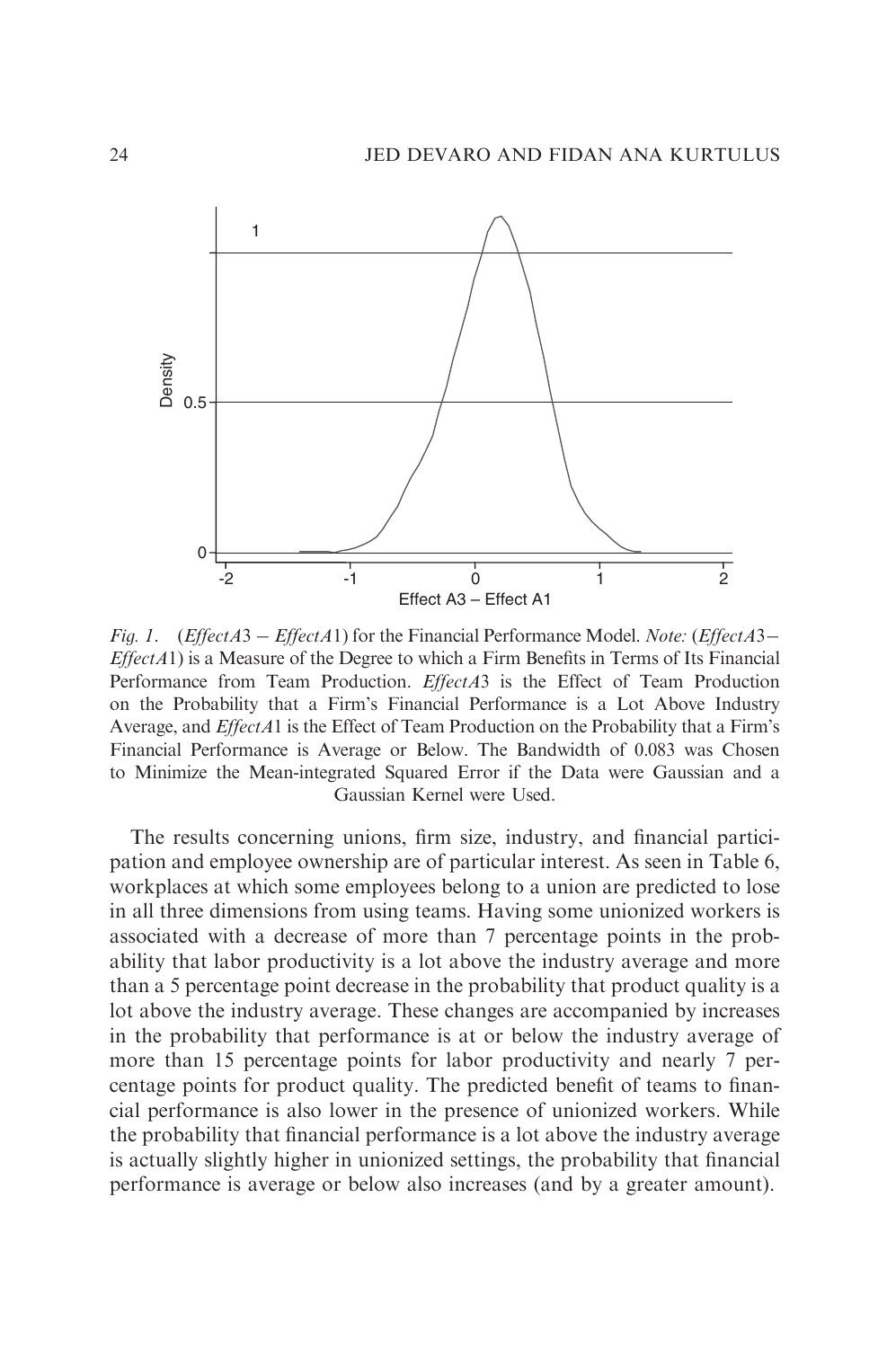

Fig. 2. (EffectA3 – EffectA1) for the Labor Productivity Model. Note: (EffectA3–  $EffectA1$ ) is a Measure of the Degree to which a Firm Benefits in Terms of its Labor Productivity from Team Production. EffectA3 is the Effect of Team Production on the Probability that a Firm's Labor Productivity is a Lot Above Industry Average, and *EffectA*1 is the Effect of Team Production on the Probability that a Firm's Labor Productivity is Average or Below. The Bandwidth of 0.043 was Chosen to Minimize the Mean-integrated Squared error if the Data were Gaussian and a Gaussian Kernel were Used.

While a greater degree of union recognition (measured by the total number of recognized unions at the workplace) is associated with benefits to labor productivity and product quality from using teams, the reverse is true for financial performance. This result highlights the type of misleading inference that might be drawn by focusing solely on outcome measures, such as labor productivity and product quality (both of which are common in the empirical teams literature) rather than on broader measures such as financial performance that are more inclusive of various benefits and costs. While labor productivity and product quality might indeed be helped by teams in settings with high union recognition, it might be that the costs of organizing team members are prohibitively large and overshadow the benefits.

These results concerning unions, along with the finding from Black and Lynch (2004) that the interaction of union membership and self-managed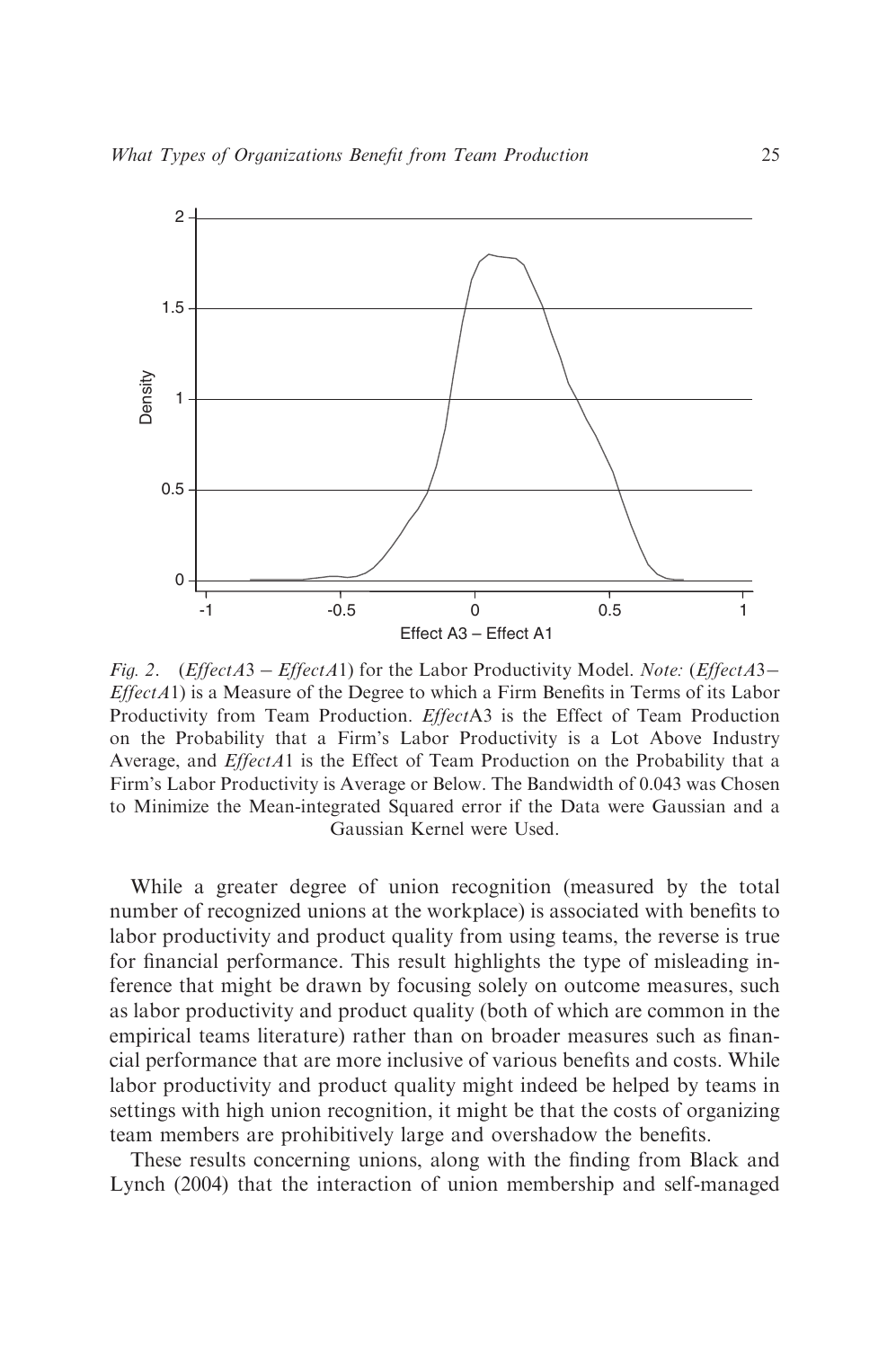

Fig. 3. (EffectA3 – EffectA1) for the Product Quality Model. Note: (EffectA3–  $EffectA1$ ) is a Measure of the Degree to which a Firm Benefits in Terms of its Product Quality from Team Production. *EffectA3* is the Effect of Team Production on the Probability that a Firm's Product Quality is a Lot Above Industry Average, and EffectA1 is the Effect of Team Production on the Probability that a Firm's Product Quality is Average or Below. The Bandwidth of 0.042 was Chosen to Minimize the Mean-integrated Squared Error if the data were Gaussian and a Gaussian Kernel were Used.

teams was insignificant in regressions of labor productivity, cast doubt on the hypothesis that team production is more likely to enhance firm performance in unionized settings. On the other hand, McNabb and Whitfield (1997) found that the joint effect of union presence and teamwork on relative financial performance is positive in their analysis of the 1990 Workplace Industrial Relations Survey (WIRS), the predecessor of WERS. While the McNabb and Whitfield result is counter to ours, there are some important differences between the two studies that might account for the discrepancy. First, the studies differ methodologically in that McNabb and Whitfield estimate a binomial logit for financial performance whereas we estimate a structural ordered probit in which teams and autonomy are endogenous. Second, since the questions on teams that we use are new to the 1998 WERS, McNabb and Whitfield used a different measure of teams. Third, we estimate our financial performance model only on those establishments for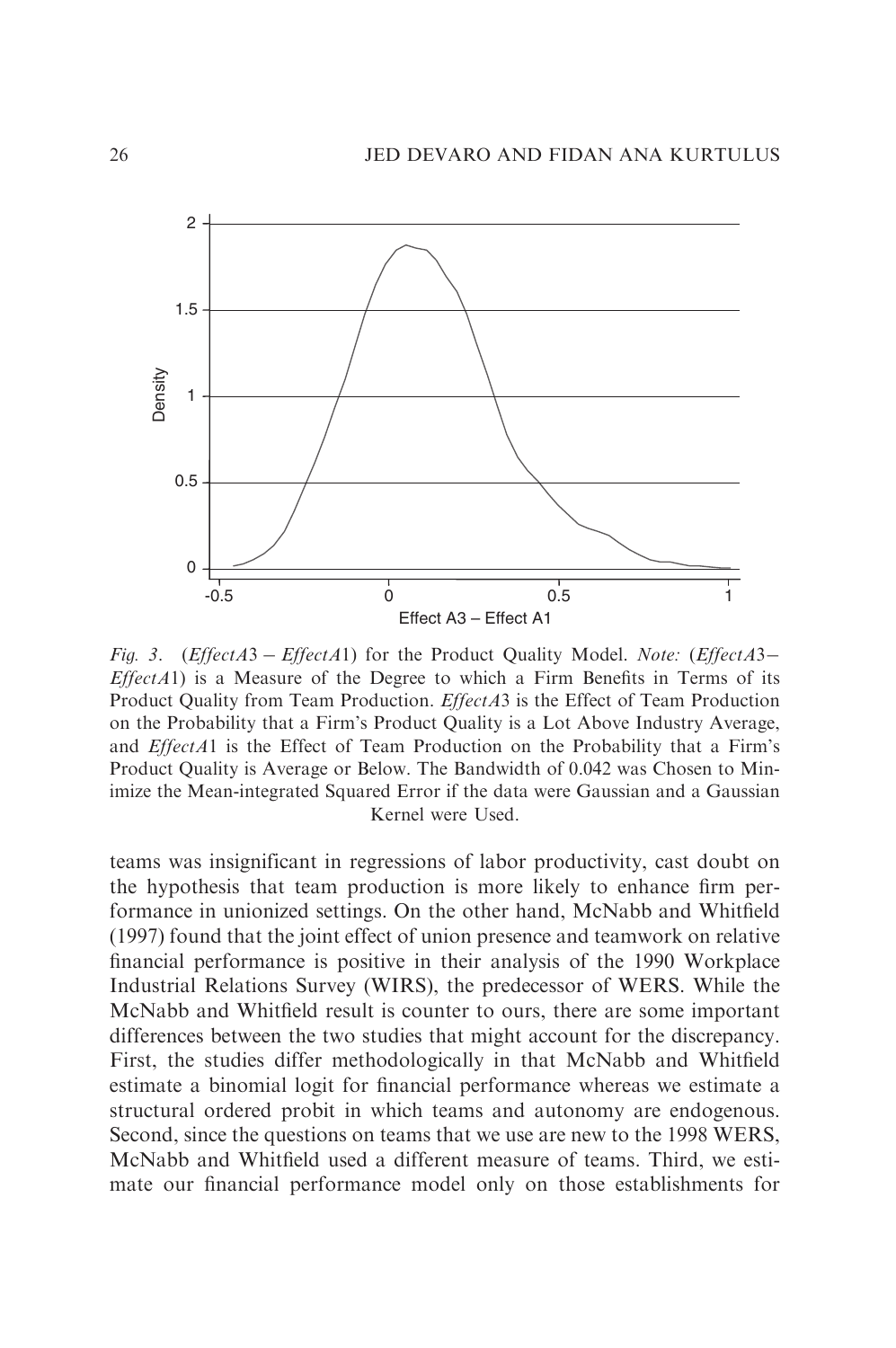|                                             | $\triangle$ EffectA3 | $\triangle$ Effect A1 | $\triangle$ ( <i>EffectA3</i> – <i>EffectA1</i> ) |
|---------------------------------------------|----------------------|-----------------------|---------------------------------------------------|
| Basic firm characteristics                  |                      |                       |                                                   |
| Single-establishment firm                   | 0.036                | $-0.073$              | 0.108                                             |
| Establishment size                          | 0.630                | $-0.494$              | 1.124                                             |
| Fraction of part time<br>workers            | 0.066                | $-0.126$              | 0.192                                             |
| Temporary workers                           | $-0.009$             | 0.030                 | $-0.039$                                          |
| Fixed term workers Under<br>one year        | 0.054                | $-0.118$              | 0.172                                             |
| Fixed term workers over<br>one year         | 0.069                | $-0.149$              | 0.217                                             |
| Union workers                               | 0.007                | 0.017                 | $-0.010$                                          |
| Financial participation                     | 0.053                | $-0.068$              | 0.121                                             |
| Owner manager                               | 0.085                | $-0.148$              | 0.233                                             |
| Foreign owned                               | 0.004                | $-0.061$              | 0.065                                             |
| Operation over five years                   | $-0.053$             | 0.126                 | $-0.179$                                          |
| Multi-skilling                              | 0.029                | $-0.050$              | 0.080                                             |
| Number of recognized<br>unions              | $-0.077$             | 0.114                 | $-0.191$                                          |
| Induction training                          | 0.064                | $-0.127$              | 0.191                                             |
| Off-site training                           | 0.014                | $-0.017$              | 0.032                                             |
| Just-in-time production                     | 0.049                | $-0.105$              | 0.154                                             |
| Information                                 | 0.029                | $-0.038$              | 0.067                                             |
| Incentive alignment                         | $-0.040$             | 0.059                 | $-0.098$                                          |
| Decisions                                   | 0.004                | $-0.005$              | 0.009                                             |
| Work at home                                | $-0.010$             | 0.014                 | $-0.024$                                          |
| Firm Ownership                              |                      |                       |                                                   |
| Private sector franchise                    | 0.136                | $-0.446$              | 0.582                                             |
| Private sector non-<br>franchise            | 0.025                | 0.013                 | 0.012                                             |
| Alternative private sector<br>franchise     | $-0.171$             | 0.334                 | $-0.505$                                          |
| Alternative private sector<br>non-franchise | $-0.134$             | 0.285                 | $-0.420$                                          |
| Industry                                    |                      |                       |                                                   |
| Manufacturing                               | 0.038                | $-0.054$              | 0.091                                             |
| Electricity, gas, and water                 | 0.128                | $-0.311$              | 0.439                                             |
| Construction                                | 0.087                | $-0.185$              | 0.272                                             |
| Hotels and restaurants                      | $-0.079$             | 0.124                 | $-0.203$                                          |
| Transport and<br>communication              | $-0.006$             | 0.024                 | $-0.030$                                          |

Table 3. How the Predicted Benefit of Teams on Financial Performance Varies with Firm Characteristics.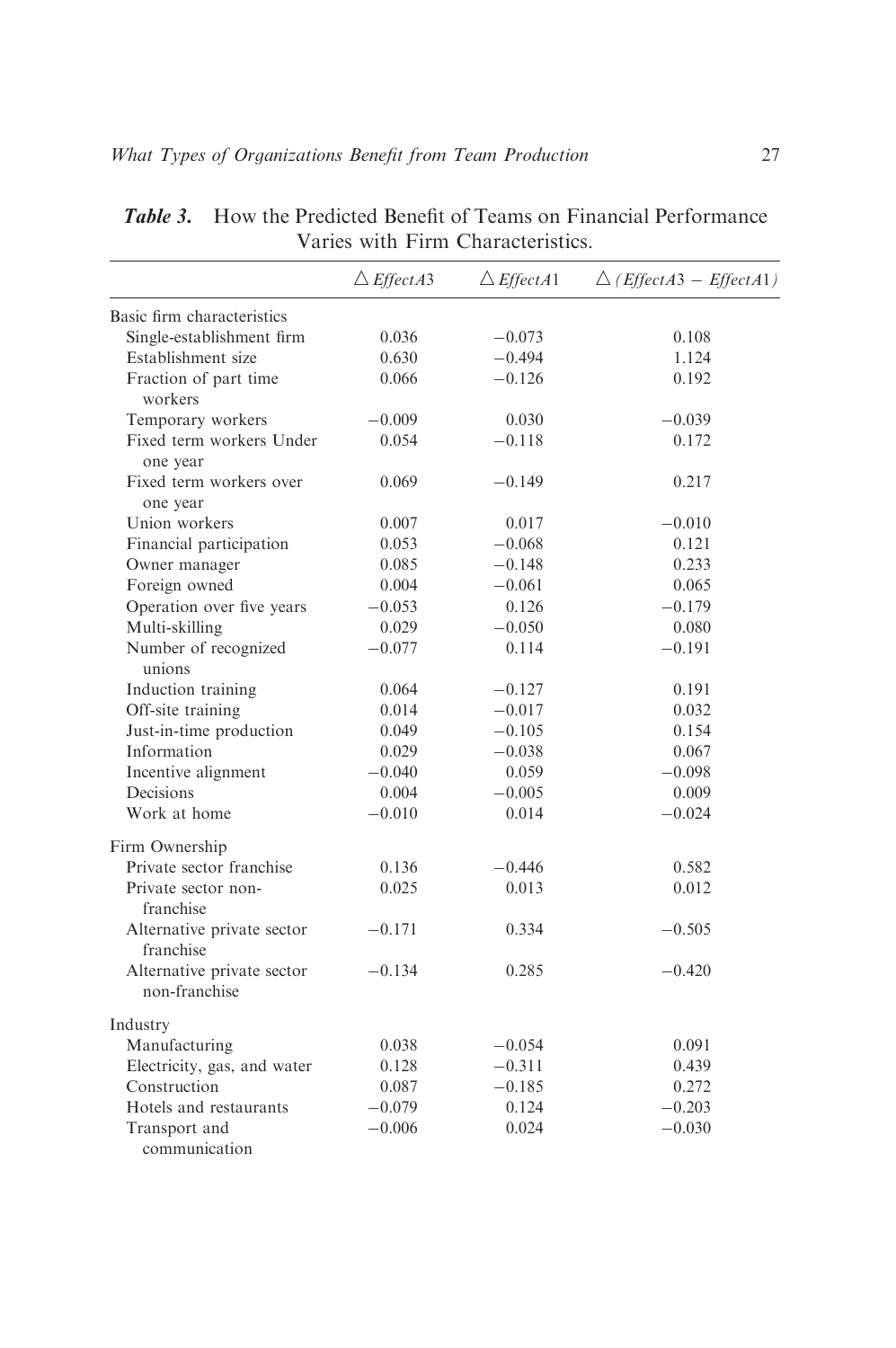|                                                     | $\triangle$ EffectA3 | $\triangle$ EffectA1 | $\triangle$ (EffectA3 – EffectA1) |
|-----------------------------------------------------|----------------------|----------------------|-----------------------------------|
| Financial services                                  | $-0.032$             | 0.061                | $-0.093$                          |
| Other business services                             | $-0.023$             | 0.047                | $-0.070$                          |
| Public administration                               | 0.051                | $-0.088$             | 0.139                             |
| Education                                           | 0.114                | $-0.126$             | 0.240                             |
| Health                                              | 0.028                | $-0.031$             | 0.060                             |
| Other community services                            | $-0.128$             | 0.162                | $-0.290$                          |
| Largest occupational group at workplace             |                      |                      |                                   |
| Managers and<br>administrators                      | $-0.037$             | 0.060                | $-0.096$                          |
| Professional occupations                            | 0.086                | $-0.188$             | 0.274                             |
| Associate professional and<br>technical occupations | 0.069                | $-0.273$             | 0.342                             |
| Craft and related<br>pecupations                    | $-0.007$             | 0.024                | $-0.031$                          |
| Personal and protective<br>service occupations      | $-0.016$             | 0.037                | $-0.052$                          |
| Sales occupations                                   | 0.018                | $-0.006$             | 0.024                             |
| Plant and machine<br>operatives                     | $-0.058$             | 0.102                | $-0.160$                          |
| Other occupations                                   | $-0.022$             | 0.040                | $-0.062$                          |

Table 3. (Continued)

Note: The omitted categories for firm ownership, industry, and largest occupational group are, respectively, public sector, wholesale and retail, and clerical and secretarial.  $(EffectA3)_i$  for establishment *i* is defined as  $(EffectA3)_i = Prob(Y_i = 3|TEAMS_i = 1) - Prob(Y_i = 1)$  $E\{Efect A3\} = Prob(Y_i = 3|TEAMS_i = 1) - Prob(Y_i = 1)$  $3|TEAMS_i = 0$ , which is the effect of team production on the probability that establishment is financial performance is a lot above industry average. Cell entries under " $\triangle$  Effect A3" indicate how this effect varies, on average, by the firm characteristic indicated by the row title. This is computed slightly differently according to whether the characteristic is a single dummy variable, one dummy variable from a group of related dummies, or a continuous variable. When characteristic  $X$  is a single dummy variable, we computed for each establishment  $(EffectA3|X_i = 1) - (EffectA3|X_i = 0)$  holding all of the other characteristics at their actual establishment levels. Then we took the average of these differences across all establishments in the sample. When the  $X$  in question is one dummy in a group of related dummies, the computation was the same as the one just described, except that the other dummies in the same group were evaluated at 0 rather than at their observed values for each establishment. The three groups of dummies that are considered in this way are the industry, occupation, and ownership variables. When the  $X$  in question is continuous, the differences we computed were not between  $X = 1$  and  $X = 0$  but rather between the 0.75 and the 0.25 quantile of X, again holding all the characteristics of the establishment at their individual values. (*EffectA1*)<sub>i</sub> for establishment i is defined as ðEffectA1Þ<sup>i</sup> ¼ ProbðYi ¼ 1jTEAMSi ¼ 1Þ2ProbðYi ¼ 1jTEAMSi ¼ 0Þ; which is the effect of team production on the probability that establishment is financial performance is average or below. The " $\triangle$  *EffectA*1" column was computed analogously. The " $\Delta$ (*EffectA3–EffectA1*)" column is simply the difference between the first and second columns and is our measure of the degree to which the predicted benefit from teams to financial performance varies with the firm characteristic indicated by the row title.  $N = 889$ .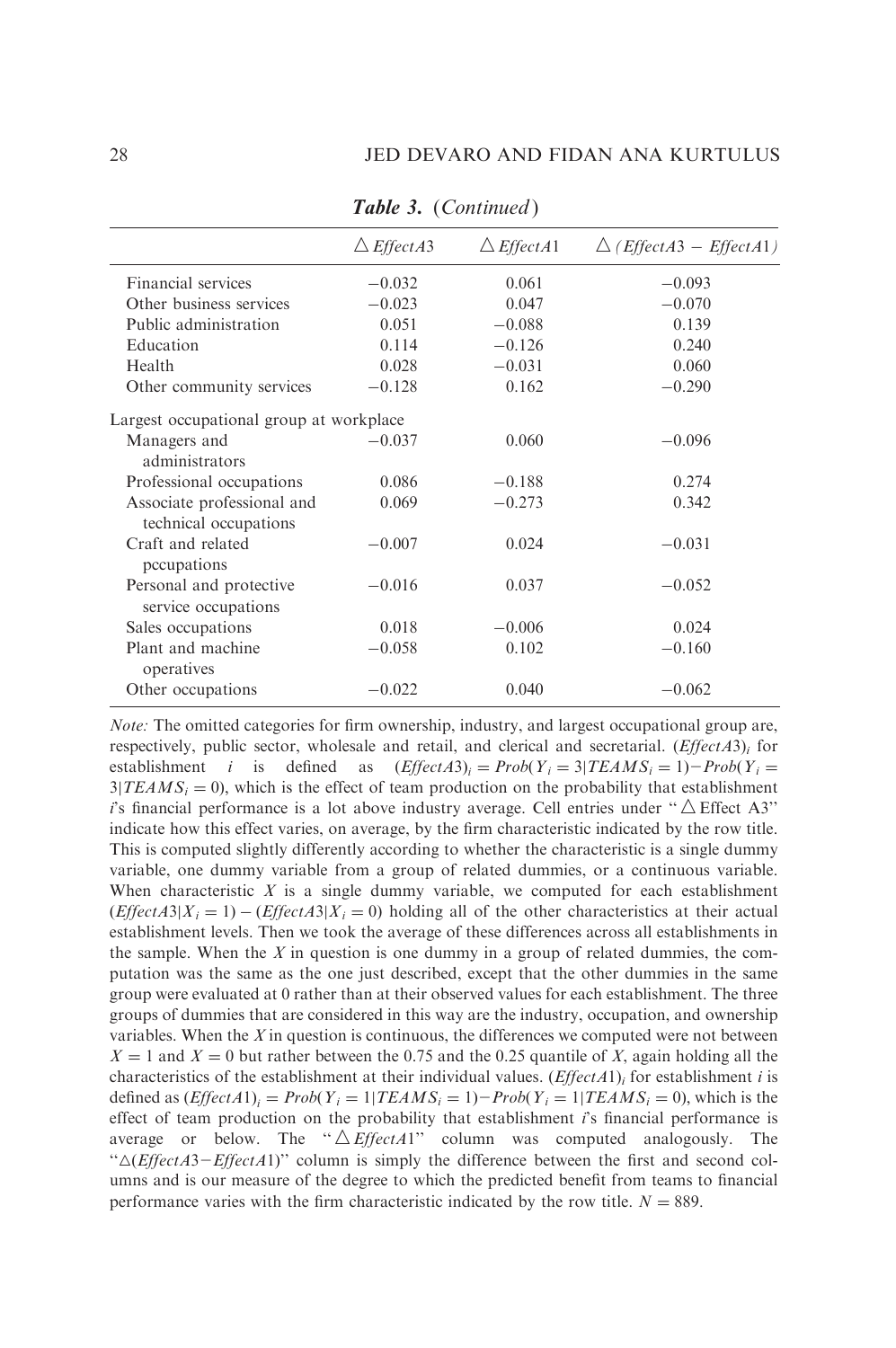|                                             | $\triangle$ EffectA3 | $\triangle$ Effect A1 | $\triangle$ ( <i>EffectA</i> 3 – <i>EffectA</i> 1) |
|---------------------------------------------|----------------------|-----------------------|----------------------------------------------------|
| Basic firm characteristics                  |                      |                       |                                                    |
| Single-establishment firm                   | 0.006                | $-0.013$              | 0.019                                              |
| Establishment size                          | $-0.346$             | 0.808                 | $-1.154$                                           |
| Fraction of part time<br>workers            | 0.012                | $-0.025$              | 0.037                                              |
| Temporary workers                           | 0.003                | $-0.007$              | 0.010                                              |
| Fixed term workers under<br>one year        | 0.005                | $-0.010$              | 0.015                                              |
| Fixed term workers over<br>one year         | 0.071                | $-0.163$              | 0.234                                              |
| Union workers                               | $-0.073$             | 0.152                 | $-0.225$                                           |
| Financial participation                     | $-0.039$             | 0.089                 | $-0.129$                                           |
| Owner manager                               | 0.013                | $-0.024$              | 0.037                                              |
| Foreign owned                               | $-0.013$             | 0.024                 | $-0.037$                                           |
| Operation over five years                   | $-0.009$             | 0.019                 | $-0.028$                                           |
| Multi-skilling                              | $-0.002$             | 0.006                 | $-0.008$                                           |
| Number of recognized<br>unions              | 0.020                | $-0.041$              | 0.061                                              |
| Induction training                          | 0.027                | $-0.054$              | 0.081                                              |
| Off-site training                           | $-0.047$             | 0.095                 | $-0.143$                                           |
| Just-in-time production                     | $-0.006$             | 0.011                 | $-0.017$                                           |
| Information                                 | 0.014                | $-0.027$              | 0.041                                              |
| Incentive alignment                         | $-0.012$             | 0.025                 | $-0.037$                                           |
| Decisions                                   | 0.004                | $-0.008$              | 0.011                                              |
| Work at home                                | $-0.004$             | 0.008                 | $-0.012$                                           |
| Firm ownership                              |                      |                       |                                                    |
| Private sector franchise                    | 0.158                | $-0.486$              | 0.644                                              |
| Private sector non-<br>franchise            | $-0.006$             | 0.024                 | $-0.030$                                           |
| Alternative private sector<br>franchise     | $-0.049$             | 0.160                 | $-0.209$                                           |
| Alternative private sector<br>non-franchise | $-0.078$             | 0.163                 | $-0.242$                                           |
| Industry                                    |                      |                       |                                                    |
| Manufacturing                               | 0.004                | $-0.008$              | 0.012                                              |
| Electricity, gas, and water                 | $-0.002$             | 0.006                 | $-0.008$                                           |
| Construction                                | $-0.006$             | 0.014                 | $-0.020$                                           |
| Hotels and restaurants                      | 0.005                | $-0.010$              | 0.014                                              |
| Transport and<br>communication              | 0.027                | $-0.054$              | 0.080                                              |

Table 4. How the Predicted Benefit of Teams on Labor Productivity Varies with Firm Characteristics.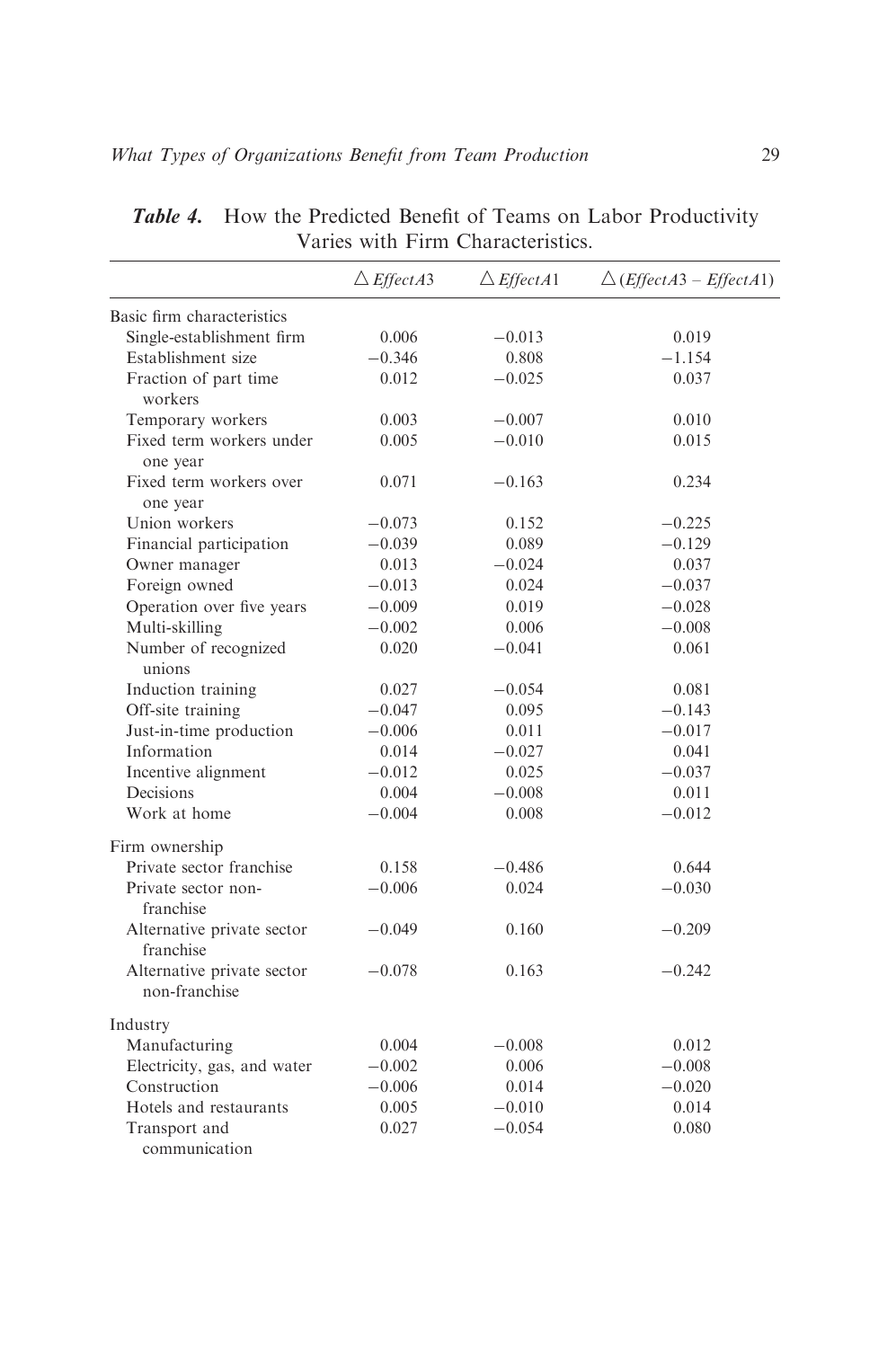|                                                     | $\triangle$ EffectA3 | $\triangle$ EffectA1 | $\triangle$ ( <i>EffectA3</i> – <i>EffectA1</i> ) |
|-----------------------------------------------------|----------------------|----------------------|---------------------------------------------------|
| Financial services                                  | $-0.008$             | 0.018                | $-0.026$                                          |
| Other business services                             | $-0.010$             | 0.022                | $-0.033$                                          |
| Public administration                               | $-0.011$             | 0.025                | $-0.036$                                          |
| Education                                           | 0.009                | $-0.018$             | 0.027                                             |
| Health                                              | 0.000                | 0.001                | $-0.001$                                          |
| Other community services                            | 0.001                | $-0.002$             | 0.003                                             |
| Largest occupational group at workplace             |                      |                      |                                                   |
| Managers and<br>administrators                      | 0.006                | $-0.012$             | 0.018                                             |
| Professional occupations                            | 0.019                | $-0.034$             | 0.053                                             |
| Associate professional and<br>technical occupations | $-0.007$             | 0.015                | $-0.023$                                          |
| Craft and related<br>occupations                    | 0.013                | $-0.025$             | 0.037                                             |
| Personal and protective<br>service occupations      | $-0.001$             | 0.001                | $-0.002$                                          |
| Sales occupations                                   | $-0.016$             | 0.034                | $-0.050$                                          |
| Plant and machine<br>operatives                     | $-0.011$             | 0.025                | $-0.036$                                          |
| Other occupations                                   | $-0.010$             | 0.021                | $-0.031$                                          |

Table 4. (Continued)

Note: The omitted categories for firm ownership, industry, and largest occupational group are, respectively, public sector, wholesale and retail, and clerical and secretarial.  $(EffectA3)_i$  for establishment i is defined as  $(EffectA3)_i = Prob(Y_i = 3|TEAMS_i = 1) - Prob(Y_i = 1)$  $3|TEAMS_i = 0$ , which is the effect of team production on the probability that establishment i's labor productivity is a lot above industry average. Cell entries under " $\triangle$  *EffectA3*" indicate how this effect varies, on average, by the firm characteristic indicated by the row title. This is computed slightly differently according to whether the characteristic is a single dummy variable, one dummy variable from a group of related dummies, or a continuous variable. When characteristic X is a single dummy variable, we computed for each establishment  $(Efect A3|X_i =$ 1) –  $E$ ffectA3|X<sub>i</sub> = 0) holding all of the other characteristics at their actual establishment levels. Then we took the average of these differences across all establishments in the sample. When the  $X$  in question is one dummy in a group of related dummies, the computation was the same as the one just described, except that the other dummies in the same group were evaluated at 0 rather than at their observed values for each establishment. The three groups of dummies that are considered in this way are the industry, occupation, and ownership variables. When the X in question is continuous, the differences we computed were not between  $X = 1$  and  $X = 0$ but rather between the 0.75 and the 0.25 quantile of X, again holding all the characteristics of the establishment at their individual values.  $(E \nvert \nvert e c \nvert A1)$  for establishment i is defined as  $(EffectA1)_i = Prob(Y_i = 1|TEAMS_i = 1) - Prob(Y_i = 1|TEAMS_i = 0)$ , which is the effect of team production on the probability that establishment  $\hat{i}$ 's labor productivity is average or below. The " $\triangle$  *EffectA*1" column was computed analogously. The " $\triangle$  *EffectA*3–*EffectA*1)" column is simply the difference between the first and second columns and is our measure of the degree to which the predicted benefit from teams to labor productivity varies with the firm characteristic indicated by the row title.  $N = 1,660$ .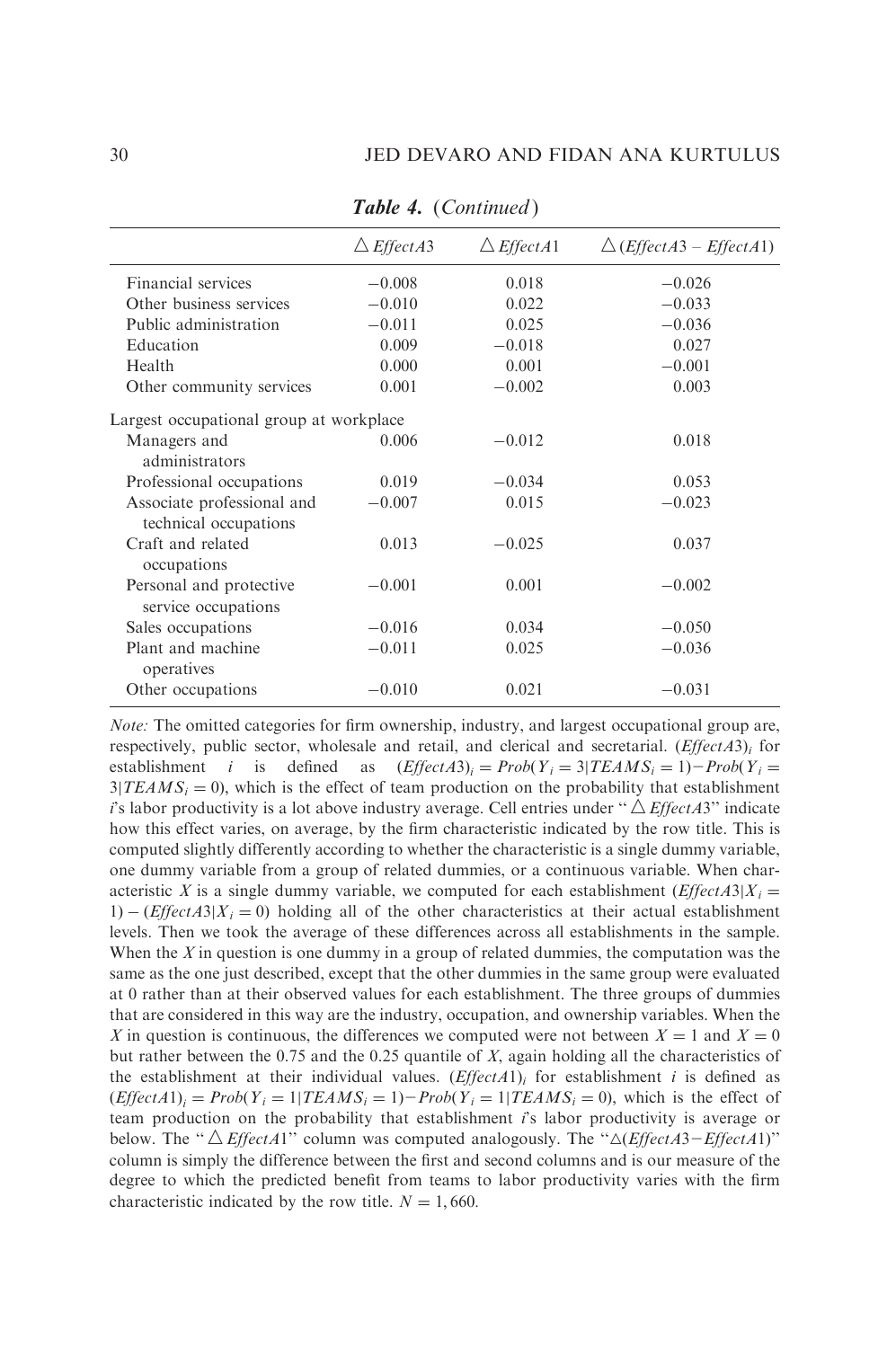|                                             | $\triangle$ EffectA3 | $\triangle$ Effect A1 | $\triangle$ ( <i>EffectA3</i> – <i>EffectA1</i> ) |
|---------------------------------------------|----------------------|-----------------------|---------------------------------------------------|
| Basic firm characteristics                  |                      |                       |                                                   |
| Single-establishment firm                   | 0.020                | $-0.024$              | 0.045                                             |
| Establishment size                          | $-0.230$             | 0.531                 | $-0.761$                                          |
| Fraction of part time<br>workers            | $-0.014$             | 0.016                 | $-0.030$                                          |
| Temporary workers                           | 0.048                | $-0.067$              | 0.115                                             |
| Fixed term workers under<br>one year        | $-0.059$             | 0.075                 | $-0.133$                                          |
| Fixed term workers over<br>one year         | 0.036                | $-0.039$              | 0.075                                             |
| Union workers                               | $-0.051$             | 0.068                 | $-0.120$                                          |
| Financial participation                     | $-0.019$             | 0.022                 | $-0.040$                                          |
| Owner manager                               | 0.018                | $-0.005$              | 0.023                                             |
| Foreign owned                               | 0.107                | $-0.149$              | 0.256                                             |
| Operation over five years                   | $-0.089$             | 0.153                 | $-0.242$                                          |
| Multi-skilling                              | $-0.016$             | 0.024                 | $-0.040$                                          |
| Number of recognized<br>unions              | 0.008                | $-0.017$              | 0.024                                             |
| Induction training                          | $-0.012$             | 0.021                 | $-0.033$                                          |
| Off-site training                           | 0.022                | $-0.023$              | 0.045                                             |
| Just-in-time production                     | $-0.050$             | 0.070                 | $-0.120$                                          |
| Information                                 | 0.025                | $-0.026$              | 0.051                                             |
| Incentive alignment                         | $-0.036$             | 0.039                 | $-0.074$                                          |
| <b>Decisions</b>                            | 0.010                | $-0.011$              | 0.021                                             |
| Work at home                                | $-0.012$             | 0.013                 | $-0.025$                                          |
| Firm ownership                              |                      |                       |                                                   |
| Private sector franchise                    | $-0.164$             | 0.207                 | $-0.370$                                          |
| Private sector non-<br>franchise            | $-0.023$             | 0.073                 | $-0.096$                                          |
| Alternative private sector<br>franchise     | $-0.026$             | 0.045                 | $-0.071$                                          |
| Alternative private sector<br>non-franchise | $-0.042$             | 0.090                 | $-0.132$                                          |
| Industry                                    |                      |                       |                                                   |
| Manufacturing                               | $-0.001$             | 0.019                 | $-0.020$                                          |
| Electricity, gas, and water                 | $-0.110$             | 0.138                 | $-0.248$                                          |
| Construction                                | $-0.045$             | 0.076                 | $-0.120$                                          |
| Hotels and restaurants                      | 0.027                | $-0.027$              | 0.054                                             |
| Transport and<br>communication              | 0.081                | $-0.138$              | 0.219                                             |
| Financial services                          | $-0.081$             | 0.117                 | $-0.198$                                          |

Table 5. How the Predicted Benefit of Teams on Products Quality Varies with Firm Characteristics.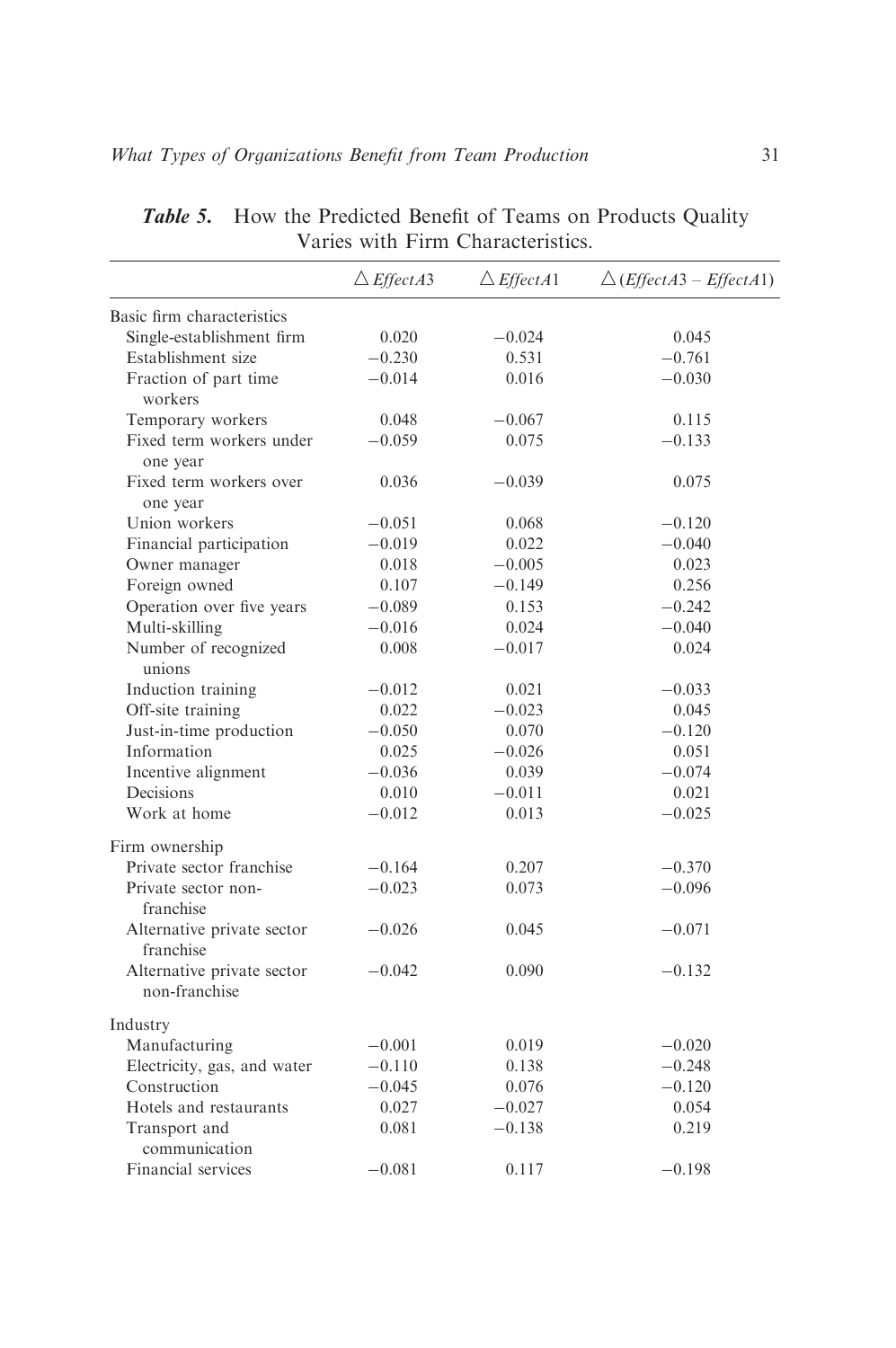|                                                     | $\triangle$ EffectA3 | $\triangle$ <i>EffectA</i> 1 | $\triangle$ ( <i>EffectA3</i> – <i>EffectA1</i> ) |
|-----------------------------------------------------|----------------------|------------------------------|---------------------------------------------------|
| Other business services                             | $-0.047$             | 0.074                        | $-0.121$                                          |
| Public administration                               | $-0.097$             | 0.134                        | $-0.231$                                          |
| Education                                           | 0.011                | 0.004                        | 0.007                                             |
| Health                                              | $-0.039$             | 0.071                        | $-0.110$                                          |
| Other community services                            | 0.003                | $-0.006$                     | 0.009                                             |
| Largest occupational group at workplace             |                      |                              |                                                   |
| Managers and<br>administrators                      | $-0.022$             | 0.019                        | $-0.041$                                          |
| Professional occupations                            | 0.004                | 0.018                        | $-0.014$                                          |
| Associate professional and<br>technical occupations | $-0.057$             | 0.067                        | $-0.124$                                          |
| Craft and related<br>occupations                    | 0.072                | $-0.104$                     | 0.176                                             |
| Personal and protective<br>service occupations      | 0.025                | $-0.048$                     | 0.073                                             |
| Sales occupations                                   | $-0.039$             | 0.048                        | $-0.087$                                          |
| Plant and machine<br>operatives                     | $-0.026$             | 0.020                        | $-0.046$                                          |
| Other occupations                                   | $-0.029$             | 0.031                        | $-0.060$                                          |

Table 5. (Continued)

Note: The omitted categories for firm ownership, industry, and largest occupational group are, respectively, public sector, wholesale and retail, and clerical and secretarial. (*EffectA3*)*i* for establishment i is defined as  $(EffectA3)_i = Prob(Y_i = 3|TEAMS_i = 1) - Prob(Y_i = 1)$  $3|TEAMS_i = 0$ , which is the effect of team production on the probability that establishment i's product quality is a lot above industry average. Cell entries under " $\triangle$  *EffectA3*" indicate how this effect varies, on average, by the firm characteristic indicated by the row title. This is computed slightly differently according to whether the characteristic is a single dummy variable, one dummy variable from a group of related dummies, or a continuous variable. When characteristic X is a single dummy variable, we computed for each establishment  $(EffectA3|X_i =$ 1) –  $(EffectA3|X_i = 0)$  holding all of the other characteristics at their actual establishment levels. Then we took the average of these differences across all establishments in the sample. When the  $X$  in question is one dummy in a group of related dummies, the computation was the same as the one just described, except that the other dummies in the same group were evaluated at 0 rather than at their observed values for each establishment. The three groups of dummies that are considered in this way are the industry, occupation, and ownership variables. When the X in question is continuous, the differences we computed were not between  $X = 1$  and  $X = 0$ but rather between the 0.75 and the 0.25 quantile of X, again holding all the characteristics of the establishment at their individual values.  $(E \nvert \nvert e c t A1)_i$  for establishment i is defined as  $(EffectA1)i = Prob(Yi = 1| TEAMSi = 1) - Prob(Yi = 1| TEAMSi = 0)$ , which is the effect of team production on the probability that establishment i's product quality is average or below. The " $\triangle$  *EffectA*1" column was computed analogously. The " $\triangle$ (*EffectA*3–*EffectA*1)" column is simply the difference between the first and second columns and is our measure of the degree to which the predicted benefit from teams to product quality varies with the firm characteristic indicated by the row title.  $N = 1,839$ .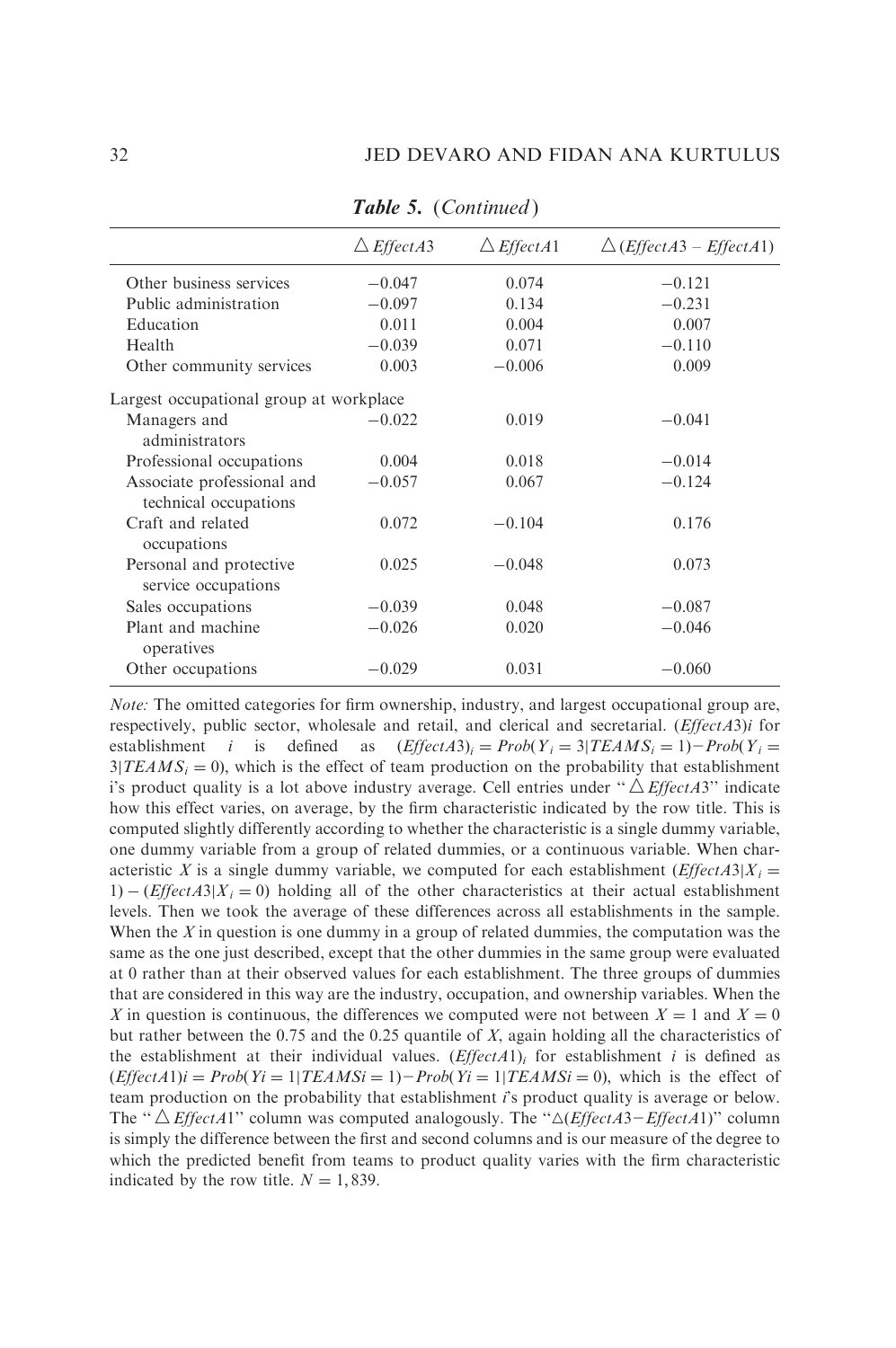|                                             | Financial<br>Performance | Labor<br>Productivity | Product Quality |
|---------------------------------------------|--------------------------|-----------------------|-----------------|
| Basic firm characteristics                  |                          |                       |                 |
| Single-establishment firm                   | $^{+}$                   | $^{+}$                | $^{+}$          |
| Establishment size                          | $+$                      |                       |                 |
| Fraction of part time<br>workers            | $^{+}$                   | $^{+}$                |                 |
| Temporary workers                           |                          | $^{+}$                | $^{+}$          |
| Fixed Term workers under<br>one year        | $+$                      | $^{+}$                |                 |
| Fixed term workers over<br>one year         | $^{+}$                   | $^{+}$                | $^{+}$          |
| Union workers                               |                          |                       |                 |
| Financial participation                     | $+$                      |                       |                 |
| Owner manager                               | $+$                      | $^{+}$                | $^{+}$          |
| Foreign owned                               | $+$                      |                       | $^{+}$          |
| Operation over five years                   |                          |                       |                 |
| Multi-skilling                              | $^{+}$                   |                       |                 |
| Number of recognized<br>unions              |                          | $^{+}$                | $^{+}$          |
| Induction training                          | $+$                      | $^{+}$                |                 |
| Off-site training                           | $+$                      |                       | $^{+}$          |
| Just-in-time production                     | $^{+}$                   |                       |                 |
| Information                                 | $^{+}$                   | $^{+}$                | $^{+}$          |
| Incentive alignment                         |                          |                       |                 |
| Decisions                                   | $^{+}$                   | $^{+}$                | $^{+}$          |
| Work at home                                |                          |                       |                 |
| Firm ownership                              |                          |                       |                 |
| Private sector franchise                    | $^{+}$                   | $^{+}$                |                 |
| Private sector non-franchise                | $+$                      |                       |                 |
| Alternative private sector<br>franchise     |                          |                       |                 |
| Alternative private sector<br>non-franchise |                          |                       |                 |
| Industry                                    |                          |                       |                 |
| Manufacturing                               | $^{+}$                   | $^{+}$                |                 |
| Electricity, gas, and water                 | $^{+}$                   |                       |                 |
| Construction                                | $^{+}$                   |                       |                 |
| Hotels and restaurants                      |                          | $^{+}$                | $^{+}$          |
| Transport and                               |                          | $+$                   | $+$             |
| communication                               |                          |                       |                 |
| Financial services                          |                          |                       |                 |
| Other business services                     |                          |                       |                 |

Table 6. Firm Characteristics by Sign of Association with "Predicted Benefit of Team Production on Organizational Performance''.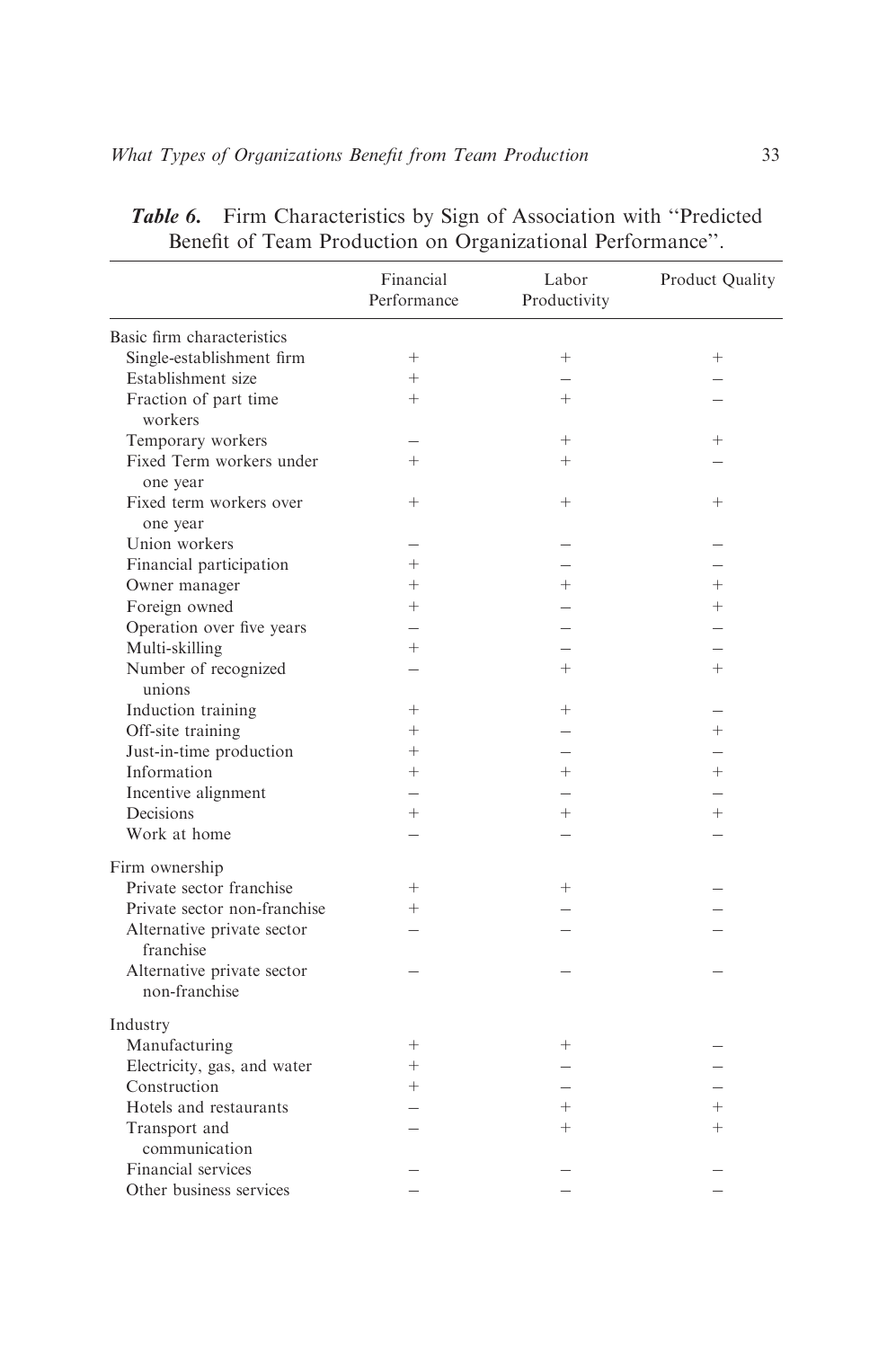|                                                     | Financial<br>Performance | Labor<br>Productivity | <b>Product Quality</b> |
|-----------------------------------------------------|--------------------------|-----------------------|------------------------|
| Public administration                               | $^+$                     |                       |                        |
| Education                                           | $^+$                     | $^{+}$                | $^{+}$                 |
| Health                                              | $^{+}$                   |                       |                        |
| Other community services                            |                          | $^{+}$                | $^{+}$                 |
| Largest occupational group at workplace             |                          |                       |                        |
| Managers and<br>administrators                      |                          | $^{+}$                |                        |
| Professional occupations                            | $^+$                     | $^{+}$                |                        |
| Associate professional and<br>technical occupations | $^+$                     |                       |                        |
| Craft and related<br>occupations                    |                          | $^{+}$                | $^{+}$                 |
| Personal and protective<br>service occupations      |                          |                       | $^{+}$                 |
| Sales occupations                                   | $^+$                     |                       |                        |
| Plant and machine<br>operatives                     |                          |                       |                        |
| Other occupations                                   |                          |                       |                        |

Table 6. (Continued)

*Note:*  $+/-$  represents the signs from Tables 3–5 of  $\Delta(Ef$ fecA3–EffectA1), which is a measure of the degree to which the predicted benefit, in terms of financial performance, labor productivity or product quality, from teams varies with firm characteristics.

which the respondent interprets the term financial performance as synonymous with profit or value added. This restriction was not possible in the McNabb and Whitfield analysis, since the 1990 WIRS did not ask about the respondent's interpretation of financial performance. This difference is potentially important. For example, DeVaro (2004a) found that the estimated effect of teams on financial performance is quite sensitive to the respondent's interpretation of financial performance.

Regarding firm size, we see that larger establishments experience larger predicted benefits from teams to financial performance. However, smaller establishments experience larger predicted benefits from teams to both labor productivity and product quality. One interpretation of these results is that the nature of the monitoring problem changes with the scale of the organization, such that internal monitoring by peers in the team context is relatively more effective when the organization is small (so that labor productivity is enhanced more by teams in small establishments). But in larger establishments there is greater scope for specialization of tasks and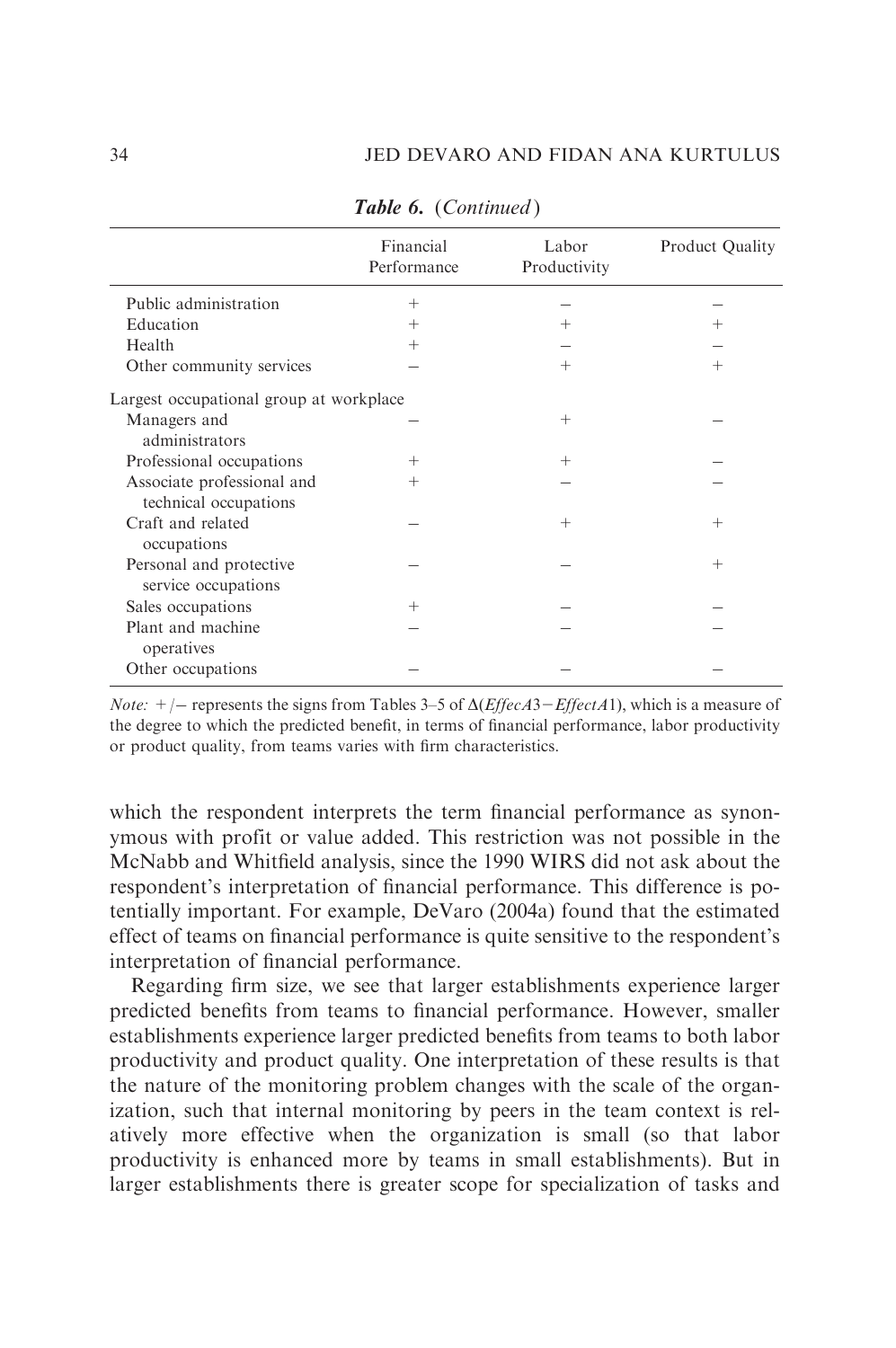also more diversity in worker information sets, implying that team members' information sets are more likely to be non-duplicative (so that the benefits of teams are higher). Such benefits from teams in large establishments might outweigh the potentially higher costs of monitoring, so that on net the benefits of teams to financial performance are increasing with establishment size. The result concerning establishment size further highlights the dangers of drawing inferences about the benefits of teams based on measures of organizational outcomes that do not capture the full spectrum of benefits and costs from teams.

Our results for financial participation suggest that establishments in which workers receive compensation through various types of variable-pay schemes, including profit-related pay and share ownership schemes, experience higher predicted benefits from teams to financial performance than do establishments with less participation. This result is consistent with the complementarity hypothesis discussed earlier. While financial participation is associated with higher predicted benefits of teams to financial performance, it is also associated with lower predicted benefits of teams to labor productivity and product quality. As was the case for establishment size, this result suggests that standard outcome measures such as labor productivity are not inclusive enough of the various benefits and costs of teams to identify the positive organizational benefits from teams that accrue in firms with a high degree of financial participation.

All of the industry results should be interpreted relative to the reference group of wholesale and retail. Relative to wholesale and retail, the financial services and other business service industries have lower predicted benefits of teams to all three measures of organizational performance, and the education industry has higher predicted benefits across all three measures. Predicted benefits to financial performance and labor productivity in manufacturing are higher than in wholesale in retail, which is consistent with a significant volume of previous work in the manufacturing sector (focusing heavily on measures of labor productivity as an organizational outcome) that is generally supportive of positive effects of team production on firm performance. An interesting result is that for all of the other industries, the sign of the predicted benefits of teams is common for labor productivity and product quality but is the opposite of that for financial performance. For example, industries for which the predicted benefits of teams to labor productivity and product quality are negative but the predicted benefits to financial performance are positive include health, public administration, construction, and electricity, gas, and water. Industries for which the predicted benefits to labor productivity and product quality are positive but the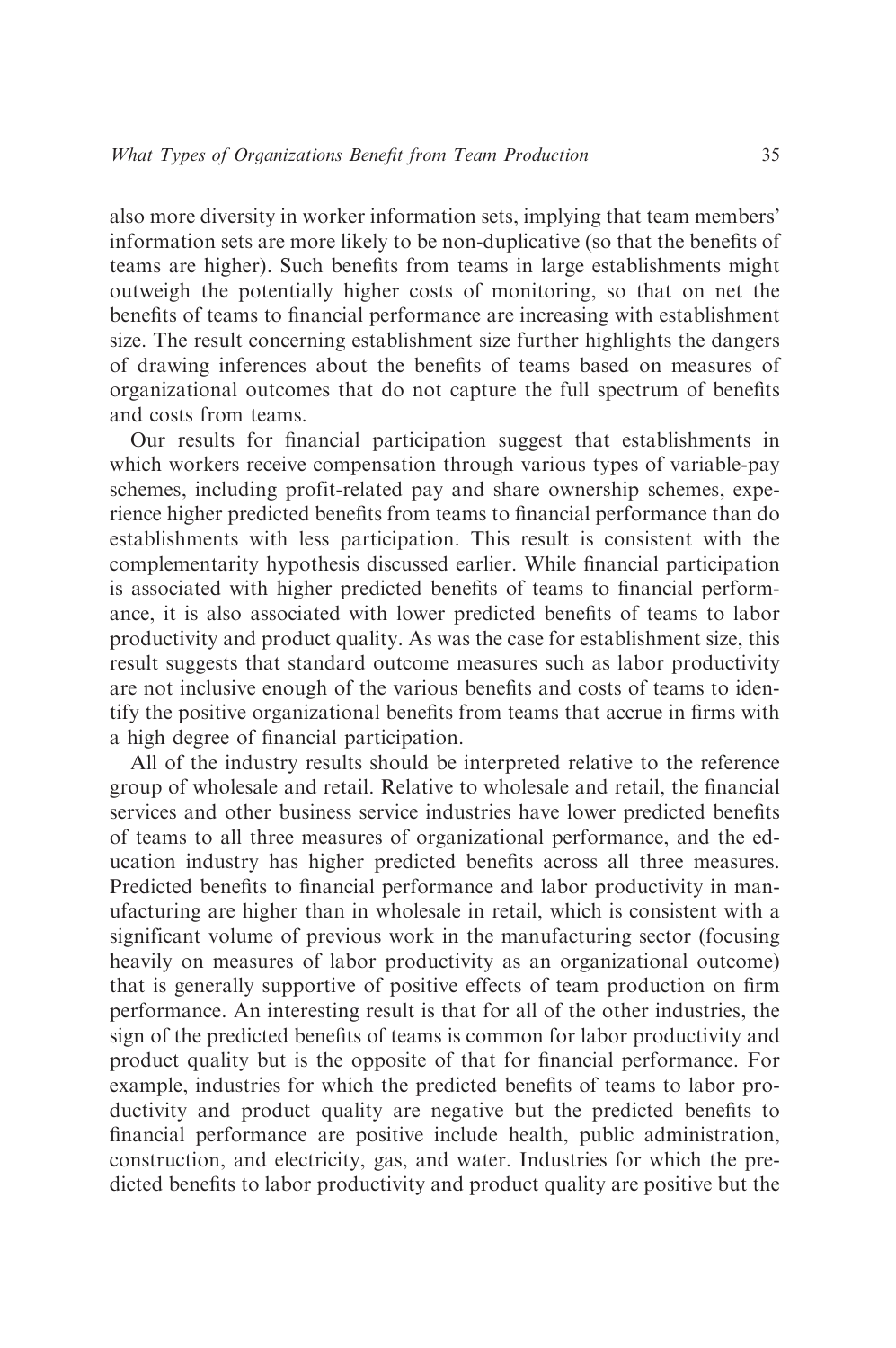predicted benefits to financial performance are negative include hotels and restaurants, transport and communication, and other community services.

In addition to the results on unions, firm size, financial participation, and industry, some further interesting results emerge concerning the other covariates. We conclude this section by noting a few of these. First, the result concerning the age of the establishment is interesting. The binary variable ''operation over five years'' is associated with lower predicted benefits of teams to all three measures of organizational performance, suggesting that younger firms experience larger benefits from teams. Second, the results concerning the variables ''incentive alignment'' (i.e., employees are fully committed to the values of the firm) and ''decisions'' (i.e., most decisions at this workplace are made without consulting employees) are as we would expect. That is, a greater degree of disagreement with the statement about incentive alignment and a greater degree of agreement with the statement about decisions is associated with lower predicted benefits of teams to all three measures of organizational performance. Third, the results concerning ''work at home'' are intuitive as well: as the fraction of time spent working at home during normal business hours increases, the predicted benefits of teams to all measures of organizational performance decrease (by over 2, 1, and 2 percentage points for financial performance, labor productivity, and product quality, respectively), which is to be expected since frequent interaction and collaboration with other team members is necessarily reduced when an employee does a significant amount of work from home.

#### 6. CONCLUDING REMARKS

While a significant volume of research addresses the question of how teams and other high-performance work practices affect organizational performance, comparatively little attention has been devoted to the question of what types of organizations benefit from teams. Our paper has aimed to partially address this gap. Although we report results for a large set of firm characteristics, our focus has been on firm size, unions, financial participation, and industry. A distinguishing feature of our approach is the use of structural models in which teams and autonomy are treated as endogenous determinants of organizational performance. This is important because accurate measures of the extent to which the benefits of teams to organizational performance vary with organizational characteristics require accurate measures of the predicted benefits of teams to organizational performance. If the firm's choices of teams and autonomy are treated as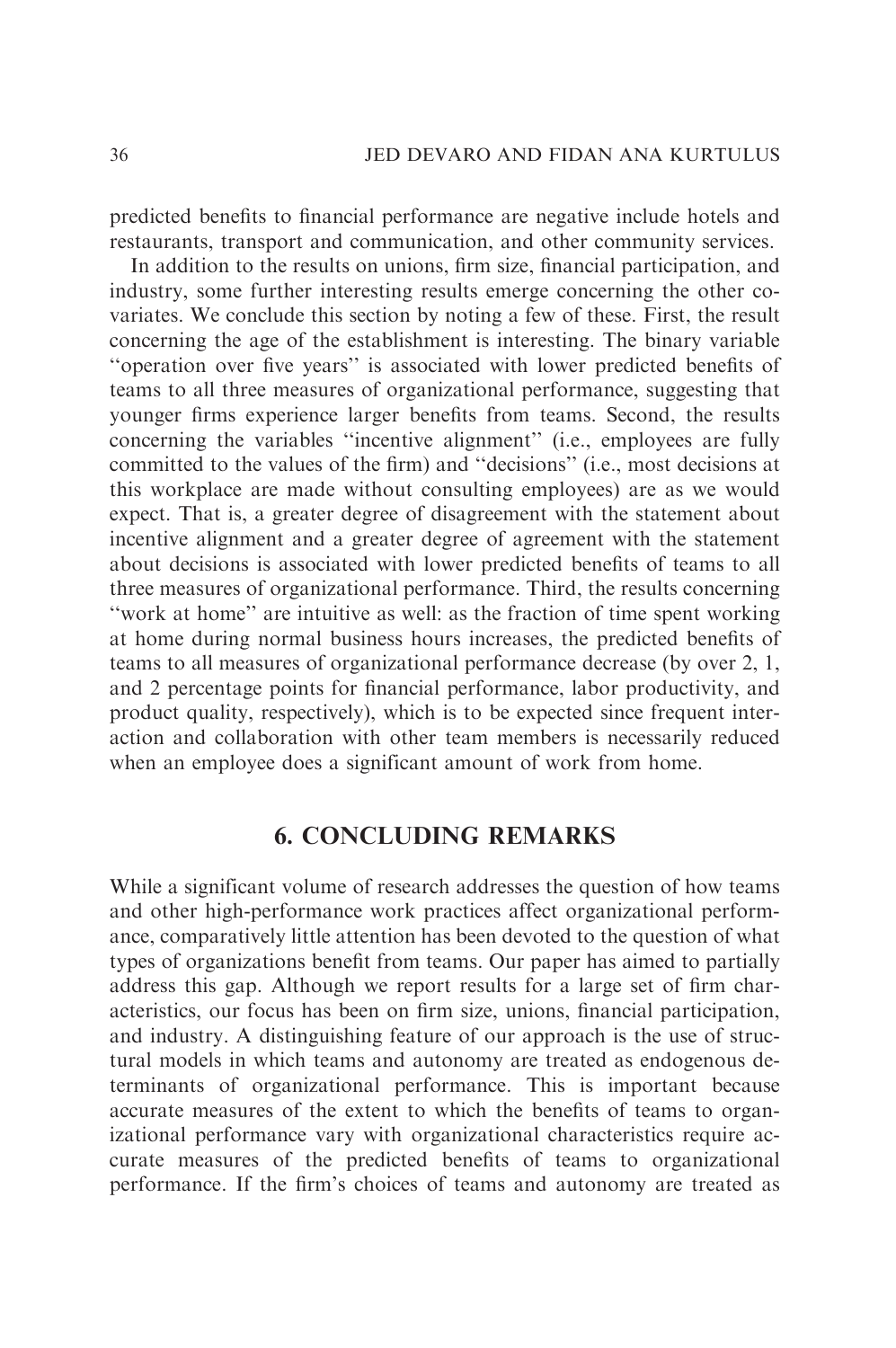exogenous, as is common in the teams literature, then the resulting estimates of the effects of teams and autonomy will be biased as a result of correlations among the unobserved determinants of teams, autonomy, and organizational performance. As shown in DeVaro (2004b) such biases can be quite substantial, particularly in the case of product quality.

An interesting general pattern of results that emerges from our analysis is that while a particular firm characteristic might be associated with large predicted benefits of teams to labor productivity and product quality, the same firm characteristic is often associated with lower predicted benefits of teams to financial performance. Similarly, even when a characteristic is associated with lower benefits of teams to labor productivity or product quality, it often is associated with higher benefits to financial performance. This finding is of particular interest since financial performance is much less frequently seen as an outcome variable in this literature than measures like labor productivity or product quality. Since financial performance, as a measure of profit, is more inclusive than these other measures of the full spectrum of benefits and costs induced by teams, our results suggest that studies that focus only on labor productivity and product quality might produce an incomplete picture of the total effect of teams on firm performance.

In future research, it would be interesting to implement our structural approach using other data sets. One possibility is to make use of the fifth wave of the WERS when it is released. We close our discussion with a final recommendation. While our structural models interact the ''teams'' treatment with all of the firm characteristics, autonomy enters our models only as an intercept shift. In future work with larger data sets, it would be interesting to generalize the model by interacting autonomy with all of the firm characteristics as well. This would allow two separate regressions to be run in Stage 3, one for the ''predicted benefits to organizational performance from using autonomous teams'' and another for the ''predicted benefits to organizational performance from using non-autonomous teams.'' Then one could discern what types of firms would benefit more from autonomous team production than from closely managed team production, and vice versa.

#### **NOTES**

1. It is, of course, possible to obtain variation in characteristics within the context of a single case study if, for example, one exploits variation across multiple establishments in the same firm. Ultimately, however, general inferences cannot be drawn from analysis of only one or a handful of observations from a specialized production setting.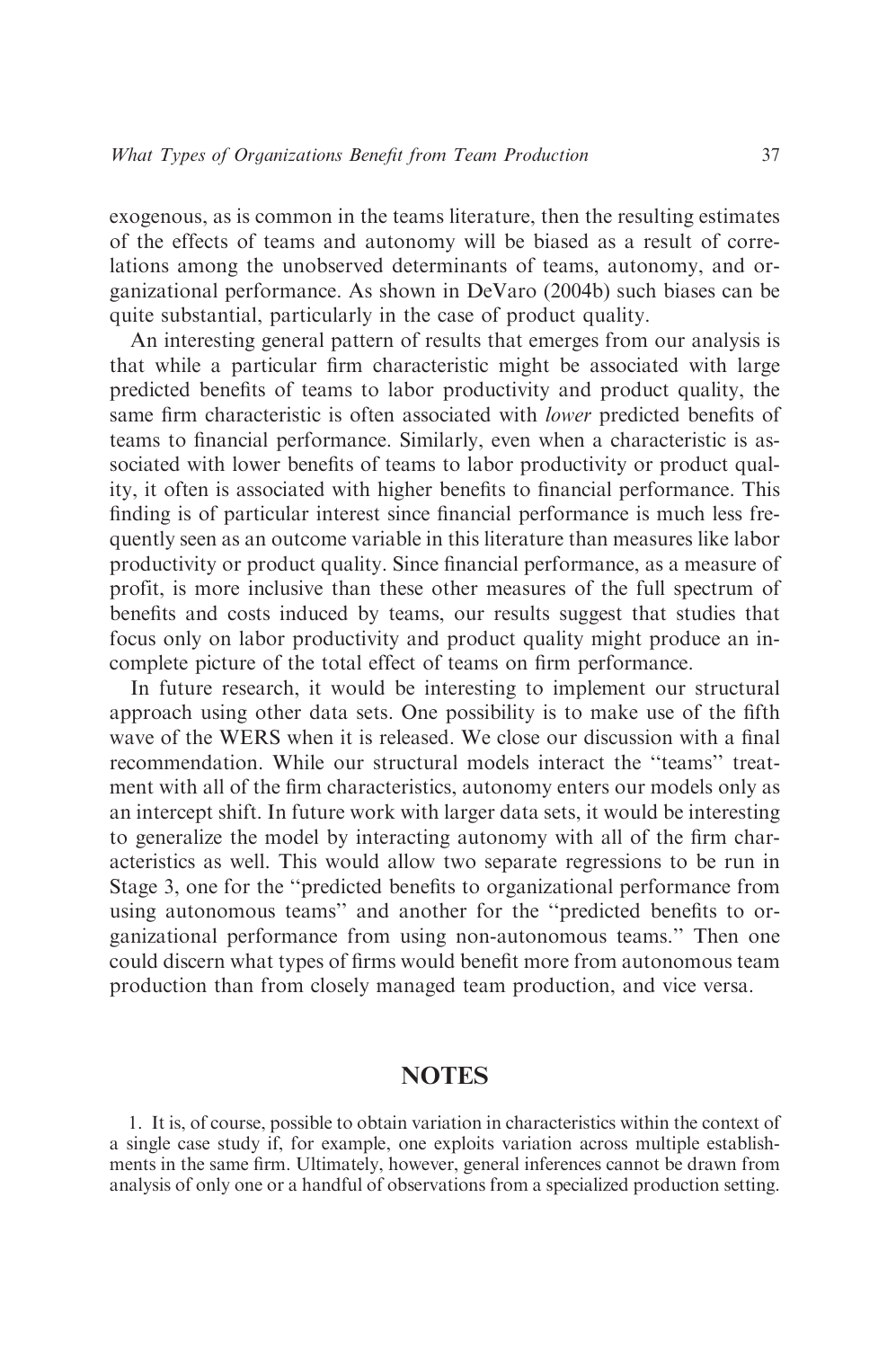2. A more commonly used outcome variable in this literature is labor productivity (DeVaro, 2004b; Eriksson, 2003; Kato & Morishima, 2002; Black & Lynch, 2001; Ichniowski et al., 1997; Banker, Field, Schroeder, & Sinha, 1996; Ichniowski, 1990). Other outcome variables have also been studied, such as innovation and R&D (Michie & Sheehan, 1999), turnover (Huselid, 1995), worker well-being and wages (Caroli & van Reenen, 2001, Bauer & Bender, 2001), product quality (DeVaro, 2004b; Ichniowski & Shaw, 1999; Ichniowski et al., 1997; Banker et al., 1996), worker satisfaction (Batt, 2004; Batt & Appelbaum, 1995; Godard, 2001), worker absenteeism (Askenazy, Caroli, & Marcus, 2001) and firms' layoff rates (Osterman, 2000). An extensive survey of the empirical literature outside the discipline of economics concerning the effects of team production can be found in Cohen and Bailey (1997).

3. However, recent evidence from a large, nationally representative sample of British establishments suggests that both types of teams confer benefits of similar magnitude to financial performance, labor productivity, and product quality (DeVaro, 2004a,b).

4. This result does not necessarily generalize across countries. For example, Doucouliagos and Laroche (2003) show in their meta-analysis that there is a positive association between unions and labor productivity in the United States.

5. Batt and Appelbaum (2003) also looked at employee job satisfaction and organizational commitment as dependent variables. They found that for workers in the network crafts and sewing machine operators' occupations, teams significantly improve job satisfaction and organizational commitment. On the other hand, for workers in customer service occupations, this is not the case.

6. This kind of misreporting could arise if managers who adopt innovative work practices want to believe that their organizations are doing better, thereby rationalizing their decision to employ those practices.

7. Consistent with this line of argument, Machin and Stewart have shown the subjective financial performance measure in the WIRS to be a good predictor of workplace closure.

8. The responses sum to 1,800 instead of the full 2,191 because some respondents reported that no comparison was possible or that the relevant data were not available.

9. See DeVaro (2004a) for a discussion of the theoretical rationale for granting teams autonomy.

10. The statistical model requires some standard identifying restrictions on the disturbance covariance matrix. All of its diagonal elements are normalized to one. Furthermore, both the disturbance covariances  $\sigma_{01}$  and  $\sigma_{03}$  are assumed to be 0. The restrictions on the covariance matrix are weaker than those that are imposed in the simpler ''non-structural'' approaches common to the teams' literature. These approaches also impose (implicitly)  $\sigma_{01} = 0$  and  $\sigma_{03} = 0$ . In addition, however, they impose the restrictions  $\sigma_{02} = 0$ ,  $\sigma_{12} = 0$ ,  $\sigma_{13} = 0$ , and  $\sigma_{23} = 0$ , whereas our models treat these as unrestricted parameters to be estimated. This issue is not discussed in the teams literature, because with the standard approach of using a single equation for organizational performance (with only one disturbance term in the model), treating teams and/or autonomy as exogenous variables on the right-hand-side, all of these assumptions are implicit rather than explicit as they are in our models. Apart from the non-linearities introduced by the distributional assumptions, identification of the model is facilitated by a set of exclusion restrictions on the covariates in each equation. The specification for each equation is detailed in the appendix. More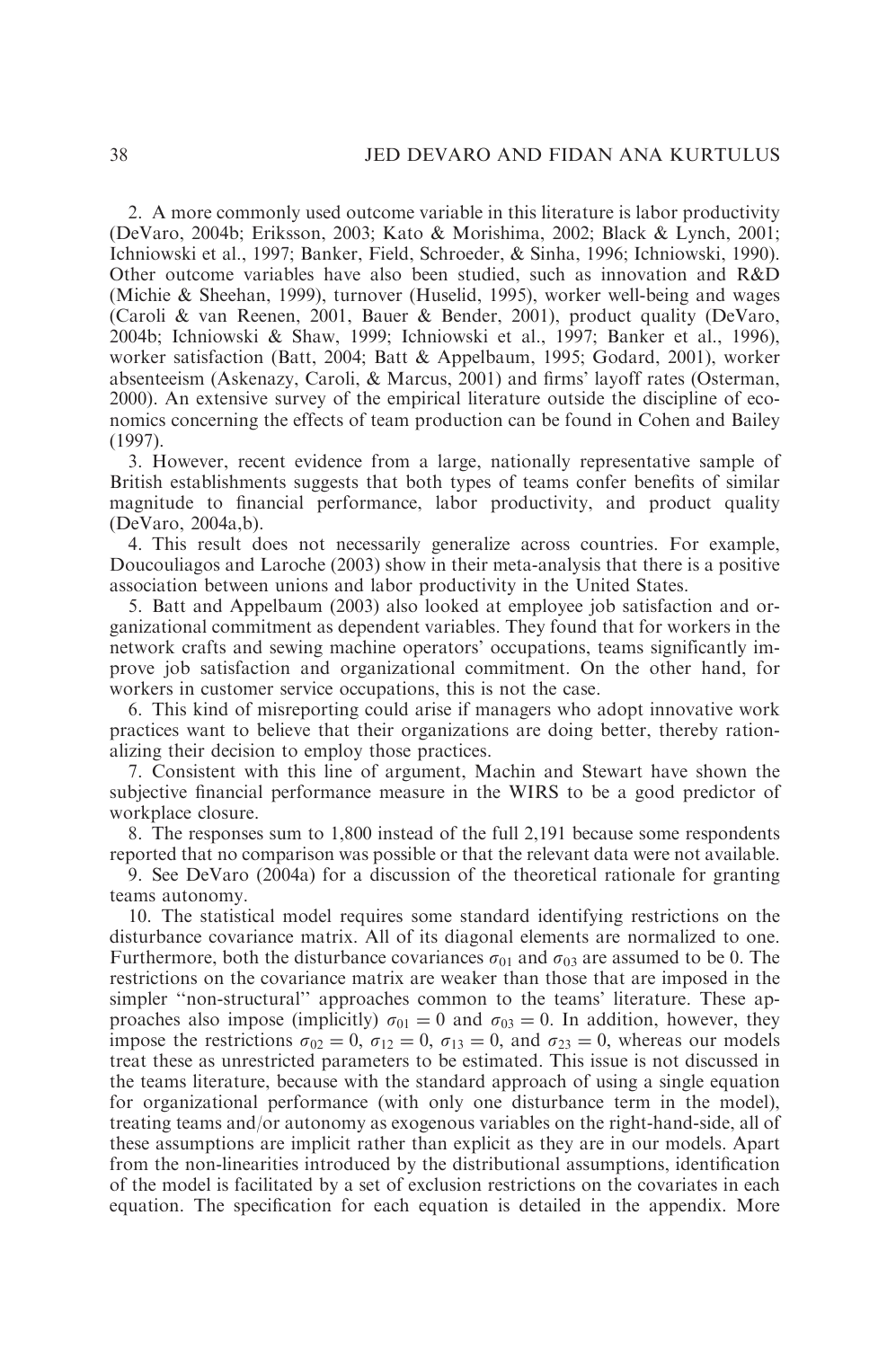discussion of the exclusion restrictions and their justification on the basis of theory, previous empirical work, and independent tests confirming that the variables appear unimportant in the equations from which they are excluded, can be found in DeVaro (2004a,b).

11. In the appendix, we state the formulae for computing these three effects. The notation for these *Effects* " $A1$ ", " $A2$ ", and " $A3$ " was introduced in DeVaro  $(2004a,b)$ . In those studies, the role of the "A" in the notation was to distinguish the effects from the analogous ''predicted benefits from using autonomous teams'' (Effects B1, B2, and B3) and the ''predicted benefits from using non-autonomous teams" (*Effects C1, C2, and C3*). We do not discuss the "B" and "C" effects in the present paper, because here we are interested in the relationships of the firm characteristics to the predicted benefits from teams. In principle, we could analyze either the "B" effects or the "C" effects like we do the "A" effects, though this would yield no insights beyond those we present in the paper. The reason is that while the structural model interacts the ''teams treatment'' with all of the covariates, the ''autonomy treatment'' simply shifts the intercept. Hence, any relationships between the covariates and the " $B$ " or " $C$ " effects arises because of interactions of the covariates with "teams" rather than with "autonomy".

12. The only covariates in the model that are ''continuous'', in the usual sense, are establishment size and the fraction of employees who work part time. However, the model also includes several variables recorded in the survey as ordered discrete categories. These include information, incentive alignment, and decisions (5 categories each); work at home (6 categories); multi-skilling and off-site training (7 categories each); and number of recognized unions (11 categories). To economize on the number of parameters to be estimated, we treat each of these variables as continuous indexes rather than creating multiple dummies for each category. In unreported sensitivity checks, we found the same qualitative results in models that include these variables as multiple dummies rather than as ''continuous'' indexes.

13. While a univariate measure of the predicted benefits from teams eases the presentation of results, collapsing *EffectA3* and A1 into (*EffectA3–EffectA*1) necessarily involves some loss of information, since neither *EffectA*3 nor *EffectA*1 can be inferred from their difference. For example, suppose that one workplace has  $Effect A3 = 0.10$  and  $Effect A1 = -0.07$ , whereas another has  $Effect A3 = 0.07$  and  $Effect A1 = -0.10$ . Both are ranked the same by the criterion  $Effect A3 - Effect A1$ . However, this lost information is not particularly useful for our purposes. To see why, consider an alternative to  $(EffectA3 - EffectA1)$  that assigns greater weight to increases in *EffectA*3 than to decreases in *EffectA*1, or vice versa. Using such an alternative criterion, one of the two workplaces in the example could clearly be ranked above the other in terms of predicted benefits from teams. Absent any information about the establishments' loss functions, however, there is no clear basis for weighting increases in *EffectA3* differently from decreases in *EffectA1*.

14. More detailed information on the overall effects of teams (as opposed to the interactions we focus on in this paper) can be found in DeVaro, 2004a, b. Those analyses report magnitudes at the 0.25, 0.50, and 0.75 quantiles of  $(EffectA3 - EffectA1)$  as well as the analogous information for autonomous teams and non-autonomous teams (as opposed to teams in general). Those studies also report all of these results from models that treat teams and autonomy as exogenous, to determine the nature of the bias that arises when the endogeneity of teams and autonomy is ignored.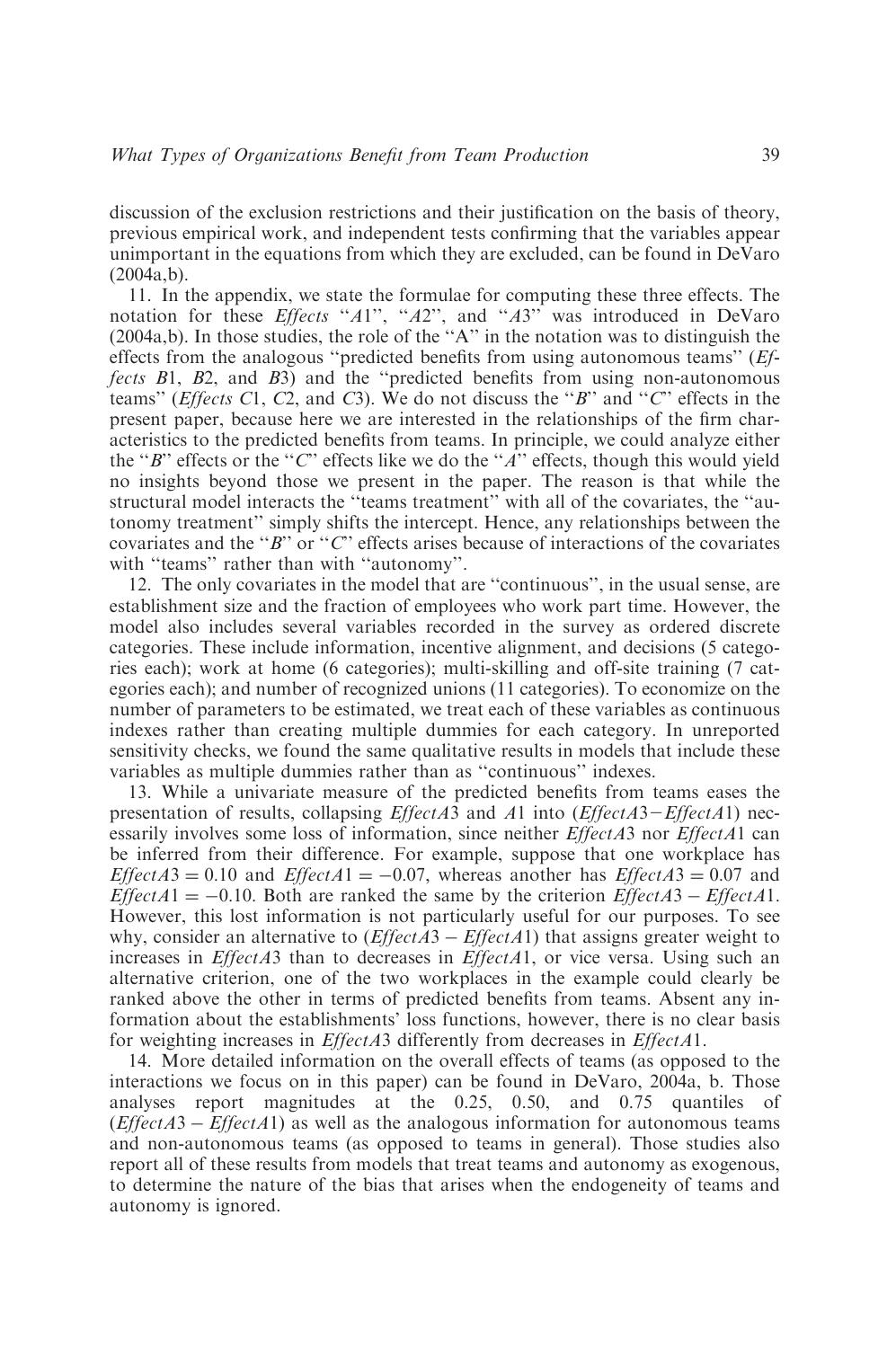#### ACKNOWLEDGMENT

Thanks to The UK Data Archive for access to the data and to David Rosenblum, Dana Samuelson, Emma Stephens, and an anonymous referee for helpful comments.

#### **REFERENCES**

- Adams, C. P. (2003). The use of profit sharing when workers make decisions: Evidence from a survey of manufacturing workers. In: T. Kato & J. Pliskin (Eds), Determinants of the incidence and the effects of participatory organizations: Advances in the economic analysis of participatory and labor-managed firms, (Vol. 7, pp. 173–209). Amsterdam: Elsevier/ JAI.
- Aghion, P., & Tirole, J. (1997). Formal and real authority in organizations. Journal of Political Economy, 105, 1–29.
- Alchian, A. A., & Demsetz, H. (1972). Production, information costs, and economic organization. American Economic Review, 62, 777–795.
- Askenazy, P., Caroli, E., & Marcus, V. (2001). New organizational practices and working conditions: Evidence from France in the 1990. CEPREMAP Working Papers (Couverture Orange) 0106, CEPREMAP.
- Banker, R. E., Field, J. M., Schroeder, R. G., & Sinha, K. K. (1996). Impact of work teams on manufacturing performance: A longitudinal field study. Academy of Management Journal, 39(4), 867–890.
- Bartel, A. P. (2004). Human resource management and organizational performance: Evidence from retail banking. Industrial and Labor Relations Review, 57(2), 181–203.
- Batt, R. (1999). Work organization, technology, and performance in customer service and sales. Industrial and Labor Relations Review, 52(4), 539–564.
- Batt, R. (2001). The economics of teams among technicians. *British Journal of Industrial Re*lations, 39(1), 1–24.
- Batt, R. (2004). Who benefits from teams? Comparing workers, supervisors, and managers. Industrial Relations, 43(1), 183–212.
- Batt, R., & Appelbaum, E. (1995). Worker participation in diverse settings: Does the form affect the outcome, and if so, who benefits? British Journal of Industrial Relations, 33(3), 354–378.
- Bauer, T. K., & Bender. S. (2001). Flexible work systems and the structure of wages: Evidence from matched employer-employee data. IZA Discussion Paper No. 353, August.
- Ben-Ner, A., & Jones, D. C. (1995). Employee participation, ownership, and productivity: A theoretical framework. Industrial Relations, 34(4), 532–554.
- Berg, P., Appelbaum, E., Bailey, T., & Kalleberg, A. L. (1996). The performance effects of modular production in the apparel industry. Industrial Relations, 35(5), 356–373.
- Black, S. E., & Lynch, L. M. (2001). How to compete: The impact of workplace practices and information technology on productivity. The Review of Economics and Statistics, 83(3), 434–445.
- Black, S. E., & Lynch, L. M. (2004). What's driving the new economy?: The benefits of workplace innovation. The Economic Journal, 114(February 2003), F97–F116.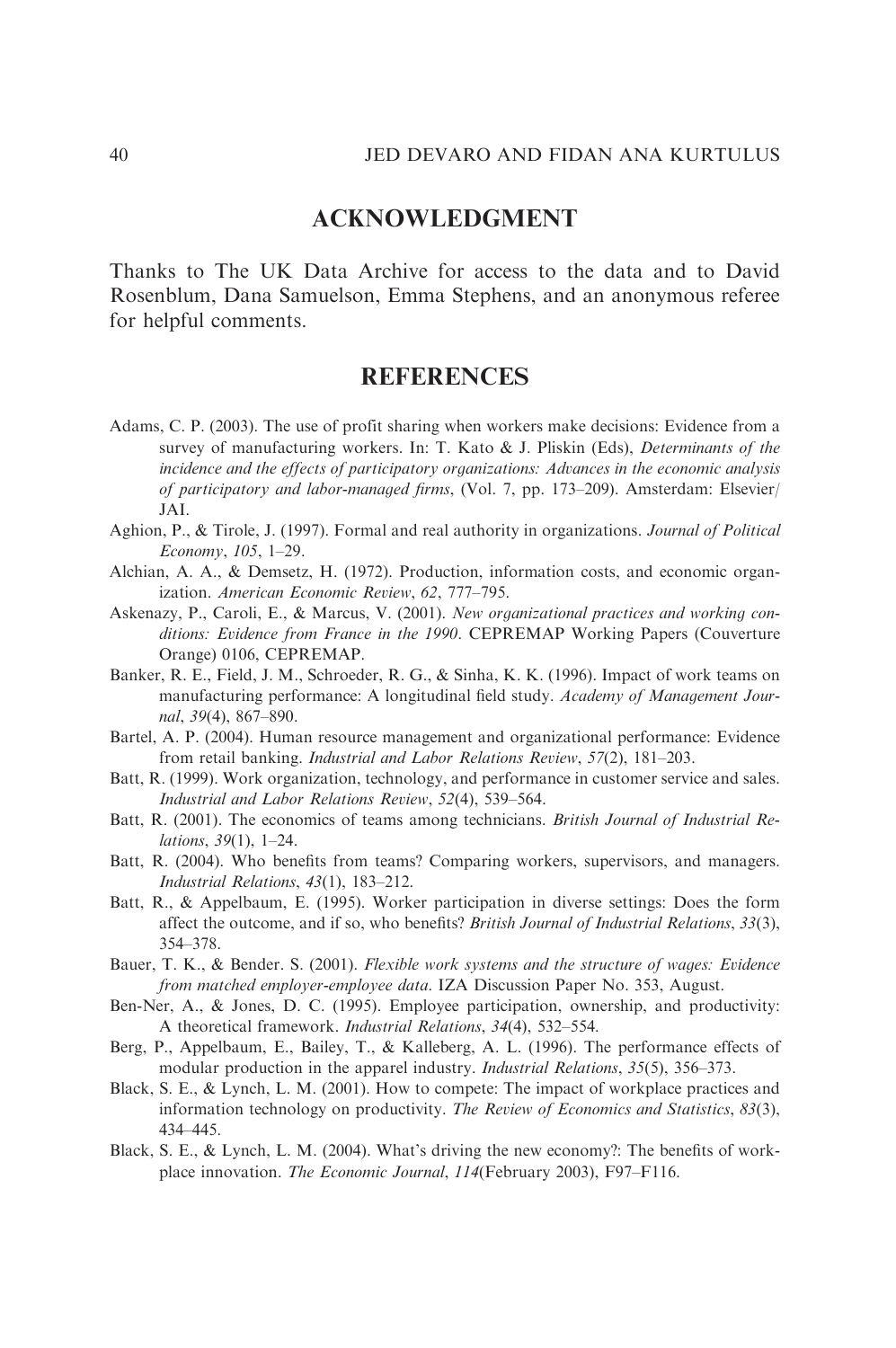- Boning, B., Ichniowski, C., & Shaw, K. (2003). Opportunity counts: Teams and the effectiveness of production incentives. NBER Working Paper #8306, May.
- Bryson, A, & Wilkinson, D. (2002). Collective bargaining and workplace performance: An investigation using the workplace employee relations survey 1998. Department of Trade and Industry Employment Relations Research Series No. 12.
- Cappelli, P., & Neumark, D. (2001). Do 'high-performance' work practices improve establishment-level outcomes? Industrial and Labor Relations Review, 54(4), 737–775.
- Caroli, E., & van Reenen, J. (2001). Skill-biased organizational change? Evidence from a panel of British and French establishments. The Quarterly Journal of Economics, 116(4), 1449–1492.
- Cohen, S., & Bailey, D. (1997). What makes teams work: Group effectiveness research from the shop floor to the executive suite. Journal of Management, 23(3), 239–290.
- Collier, W., Green, F., Peirson, J., & Wilkinson, D. (2004). Training and establishment survival. Working paper. University of Kent, Canterbury.
- Cully, M., Woodland, S., O'Reilly, A., & Dix, G. (1999). Britain at work: As depicted by the 1998 workplace employee relations survey. London: Routledge.
- Department of Trade and Industry and Advisory. (2001). Conciliation and arbitration service, Workplace Employee Relations Survey: Cross-Section, 1998 [computer file] (6th ed.). Colchester, Essex: UK Data Archive [distributor] January, SN: 3955.
- DeVaro, J. (2004a). Teams, autonomy, and the financial performance of firms. Industrial Relations, forthcoming.
- DeVaro, J. (2004b). The effects of self-managed and closely managed teams on labor productivity and product quality: An empirical analysis of a cross section of establishments. Working paper. Cornell University.
- Doucouliagos, C., & Laroche, P. (2003). What do unions do to productivity? A meta-analysis. Industrial Relations, 42(4), 650–691.
- Eriksson, T. (2003). The effects of new work practices Evidence from employer-employee data. In: T. Kato & J. Pliskin (Eds), Determinants of the incidence and the effects of participatory organizations: Advances in the economic analysis of participatory and labormanaged firms, (Vol. 7, pp. 3–30). Amsterdam: Elsevier/JAI.
- Freeman, R., & Dube, A. (2000). Shared compensation systems and decision-making in the US job market. Incomes and productivity in North America, Papers from the 2000 Seminar. Washington, DC: Secretariat of the Commission for Labor Cooperation.
- Godard, J. (2001). High performance and the transformation of work? The implications of alternative work practices for the experience and outcomes of work. Industrial and Labor Relations Review, 54, 776–805.
- Hackman, J. R. (1987). The design of work teams. In: J. Lorsch (Ed.), *Handbook of organ*izational behavior. Englewood Cliffs, NJ: Prentice-Hall.
- Hamilton, B. H., Nickerson, J. A., & Owan, H. (2003). Team incentives and worker heterogeneity: An empirical analysis of the impact of teams on productivity and participation. Journal of Political Economy, 111(3), 465–497.
- Holmstrom, B. (1982). Moral hazard in teams. Bell Journal of Economics, 13(Autumn), 324–340.
- Huselid, M. A. (1995). The impact of human resource management practices on turnover, productivity, and corporate financial performance. Academy of Management Journal, 38(3), 635–872.
- Ichniowski, C. (1990). Human resource management systems and the performance of US manufacturing businesses. NBER Working Paper No. 3449, September.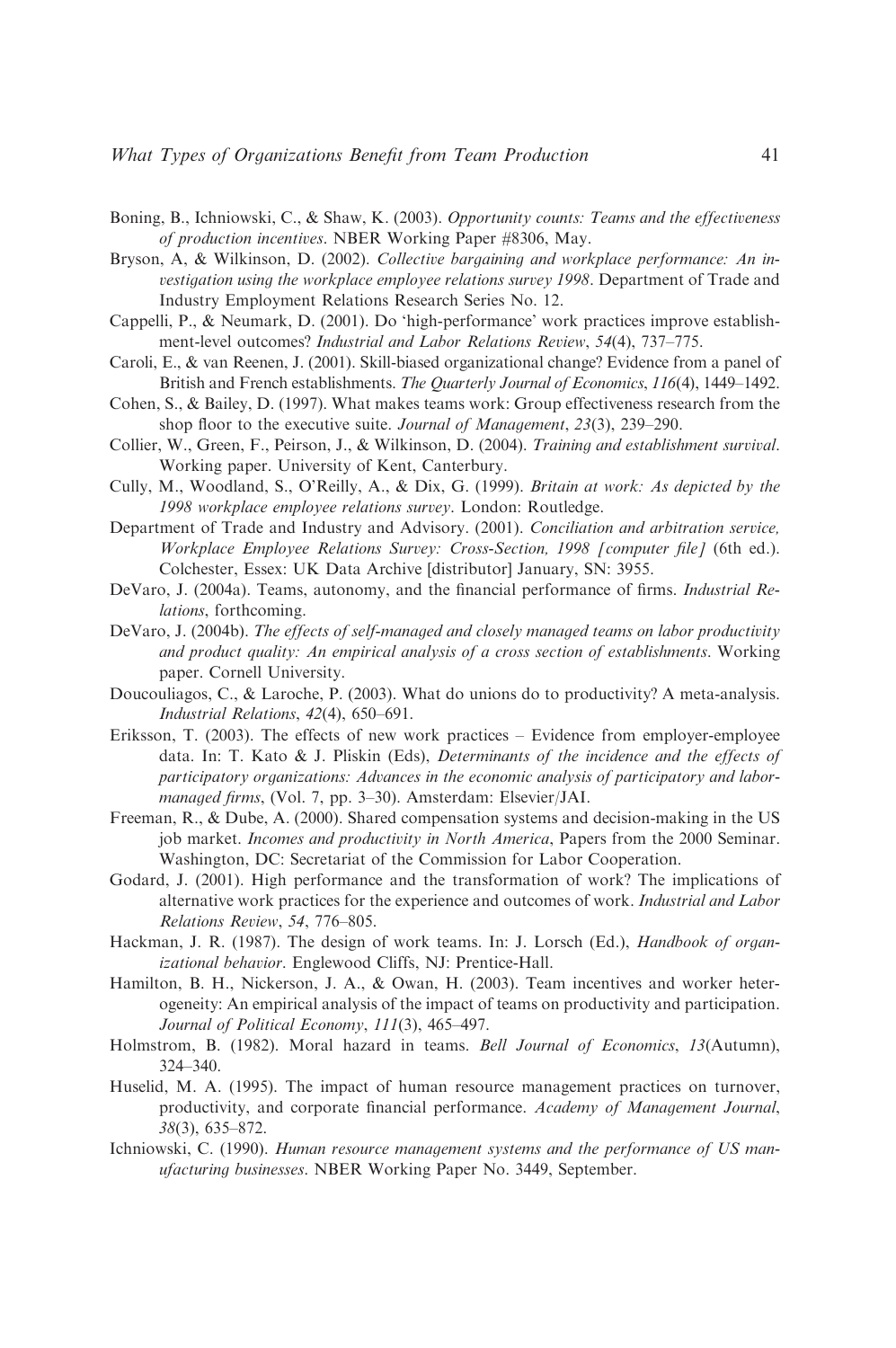- Ichniowski, C., & Shaw, K. (1999). The effects of human resource management systems on economic performance: An international comparison of US and Japanese plants. Management Science, 45(5), 704–721.
- Ichniowski, C., Shaw, K., & Prennushi, G. (1997). The effects of human resource management practices on productivity: A study of steel finishing lines. American Economic Review, 87(3), 291–313.
- Itoh, H. (1991). Incentives to help in multi-agent situations. Econometrica, 59(May), 611–636.
- Itoh, H. (1992). Cooperation in hierarchical organizations: An incentive perspective. Journal of Law, Economics, and Organization, 8(April), 321–345.
- Kandel, E., & Lazear, E. P. (1992). Peer pressure and partnerships. Journal of Political Economy, 100(August), 801–817.
- Kato, T., & Morishima, M. (2002). The productivity effects of participatory employment practices: Evidence from new Japanese panel data. Industrial Relations, 41(October), 487–520.
- Kruse, D. (2002). Research evidence on the prevalence and effects of employee ownership. Journal of Employee Ownership Law and Finance, 14(4), 65–90.
- Kruse, D., & Blasi, J. (1997). Employee ownership, employee attitudes, and firm performance: A review of evidence. In: D. Lewin, D. J. B. Mitchell & M. A. Zaidi (Eds), The human resources management handbook, Part 1. Greenwich, CT: JAI Press.
- Kruse, D., Freeman, R., Blasi, J., Buchele, R., Scharf, A., Rodgers, L., & Mackin, C. (2004). Motivating employee-owners in ESOP firms: Human resource policies and company performance. In: V. Perotin & A. Robinson (Eds), Advances in the economic analysis of participatory and labor-managed firms, (Vol. 8, pp. 101-128). Oxford, UK: Elsevier Science Ltd.
- Lazear, E. P. (1995). Personnel economics. Cambridge, MA: MIT Press.
- Lazear, E. P. (1998). Personnel economics for managers. New York: Wiley.
- Legros, P., & Matthews, S. A. (1993). Efficient and nearly efficient partnerships. Review of Economic Studies, 60(July), 599–611.
- Machin, S. J., & Stewart, M. B. (1990). Unions and the financial performance of British private sector establishments. Journal of Applied Econometrics, 5(4), 327–350.
- Machin, S. J., & Stewart, M. B. (1996). Trade unions and financial performance. Oxford Economic Papers, 48, 213–241.
- McAfee, R. P., & McMillan, J. (1991). Optimal contracts for teams. International Economic Review, 32(August), 561–577.
- McNabb, R., & Whitfield, K. (1997). Unions, flexibility, team working and financial performance. Organization Studies, 18(5), 821–838.
- McNabb, R., & Whitfield, K. (1998). The impact of financial participation and employee involvement on financial performance. Scottish Journal of Political Economy, 45(2), 171–187.
- Michie, J., & Sheehan, M. (1999). HRM practices, R&D expenditure and innovative investment: Evidence from the UK's 1990 workplace industrial relations survey (WIRS). Industrial and Corporate Change, 8(2), 211–234.
- Osterman, P. (1994). How common is workplace transformation and who adopts it? Industrial and Labor Relations Review, 47(2), 173–188.
- Osterman, P. (2000). Work reorganization in an era of restructuring: Trends in diffusion and effect on employee welfare. Industrial and Labor Relations Review, 53, 179–196.
- Rasmusen, E. (1987). Moral hazard in risk-averse teams. Rand Journal of Economics, 18(Autumn), 428–435.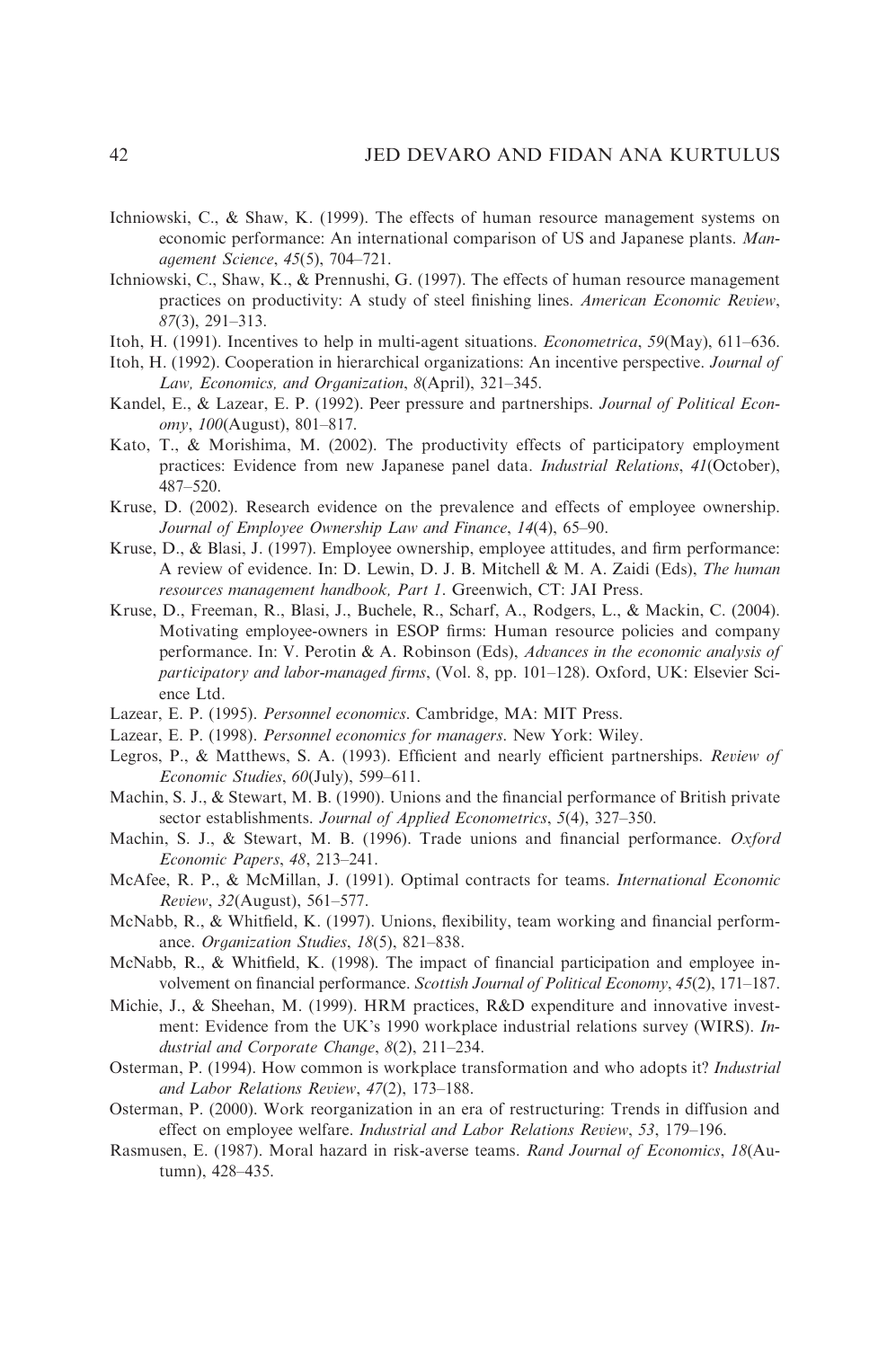#### APPENDIX

The statistical model specifies probabilities for each of the nine possible outcomes that a workplace might realize. Letting  $i$  index workplaces, these potential outcomes and their probabilities are as follows:

| Probability      | $Y_i =$ | $TEAMS_i =$ | $AUTO_i =$ |
|------------------|---------|-------------|------------|
| $P_{1i}(\theta)$ |         |             |            |
| $P_{2i}(\theta)$ |         |             |            |
| $P_{3i}(\theta)$ |         |             |            |
| $P_{4i}(\theta)$ |         |             |            |
| $P_{5i}(\theta)$ |         |             |            |
| $P_{6i}(\theta)$ |         |             |            |
| $P_{7i}(\theta)$ |         |             | Unobserved |
| $P_{8i}(\theta)$ |         |             | Unobserved |
| $P_{9i}(\theta)$ |         |             | Unobserved |

Let  $Z_{ij} = 1$  if Workplace *i* experiences the *j*th outcome  $= 0$  otherwise, for  $i = 1, 2, ..., N$  and  $j = 1, 2, ..., 9$ 

Then the likelihood function,  $L^*$ , is

$$
L^* = \prod_{i=1}^N \prod_{j=1}^9 P_{ji}^{Z_{ji}}
$$

and the log-likelihood function, L, is

$$
L = \sum_{i=1}^{N} \sum_{j=1}^{9} Z_{ji} \log P_{ji}
$$

Since each of the endogenous variables is observed only discretely, each probability of the form  $P_{ii}(\theta)$  is a multiple integral of the joint density  $f(\varepsilon_{0i},$  $\varepsilon_{1i}$ ,  $\varepsilon_{2i}$ ,  $\varepsilon_{3i}$ ). Suppressing all subscripts *i*, the expression for  $P_1(\theta)$  is as follows:

$$
P_1(\theta) = \int_{-\infty}^{-(\alpha+X_1\delta_1)} \int_{-X_2\beta}^{\infty} \int_{-X_3\gamma}^{\infty} f(\varepsilon_1, \varepsilon_2, \varepsilon_3) d\varepsilon_3 d\varepsilon_2 d\varepsilon_1
$$

Probabilities  $P_2(\theta)$  to  $P_9(\theta)$  are similarly defined.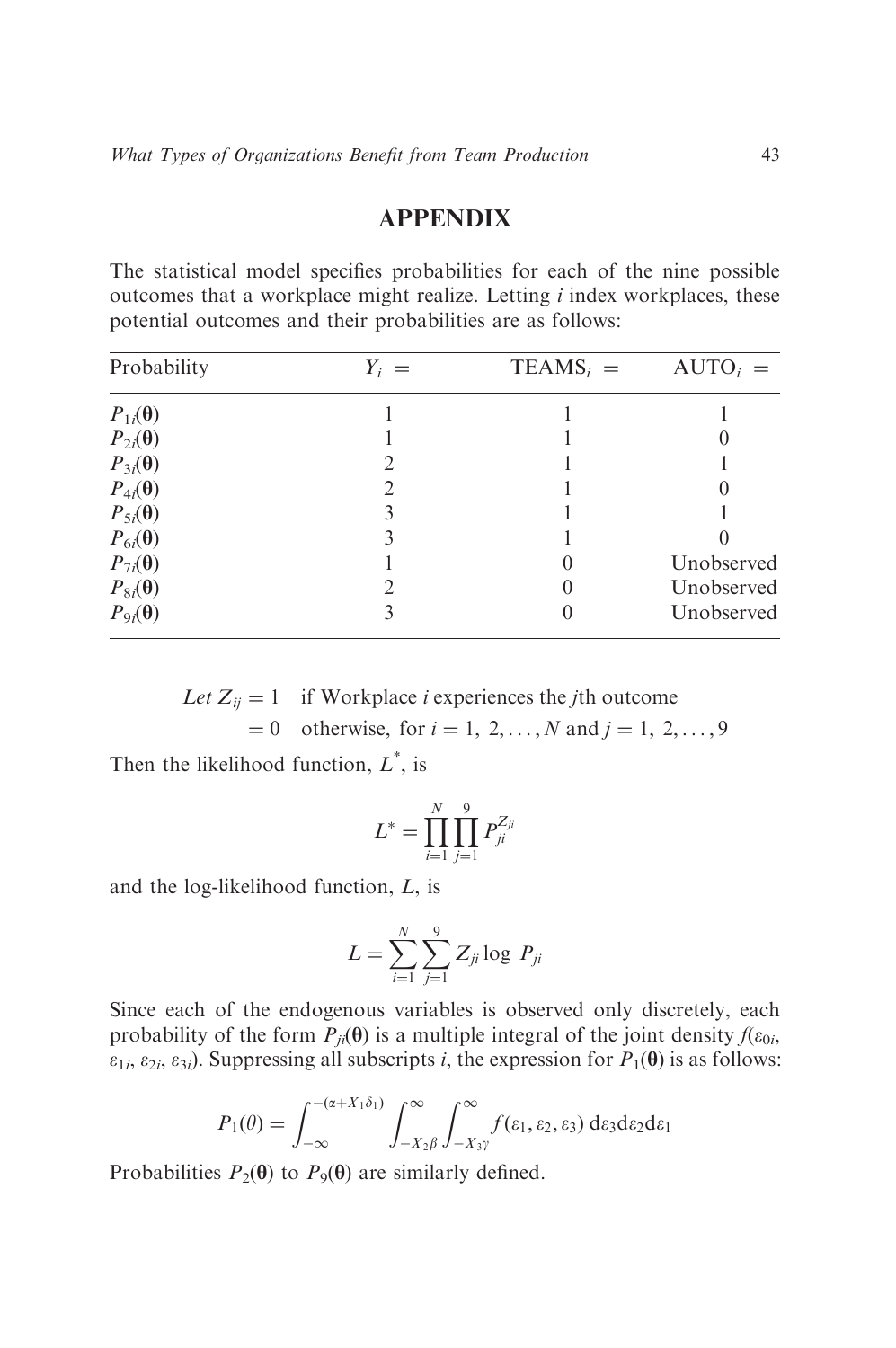#### 44 JED DEVARO AND FIDAN ANA KURTULUS

#### Formulae for Computing Effects A1, A2, A3

Each effect is a function of the  $P_i(\theta)$  and is computed as follows, evaluating the expressions for  $P_i$  at the estimated values of  $\theta$ :

$$
(Effect A1)i = \frac{P_{1i} + P_{2i}}{\sum_{j=1}^{6} P_{ji}} - \frac{P_{7i}}{\sum_{j=7}^{6} P_{ji}}
$$

$$
(Effect A2)i = \frac{P_{3i} + P_{4i}}{\sum_{j=1}^{6} P_{ji}} - \frac{P_{8i}}{\sum_{j=7}^{9} P_{ji}}
$$

$$
(Effect A3)i = \frac{P_{5i} + P_{6i}}{\sum_{j=1}^{6} P_{ji}} - \frac{P_{9i}}{\sum_{j=7}^{9} P_{ji}}
$$

Control Variables

We include the following common set of control variables in each of  $X_1, X_2,$ and  $X_3$ .

Single-establishment firm: dummy variable that equals 1 if the establishment is either a single independent establishment not belonging to another body, or the sole UK establishment of a foreign organization and equals 0 if the establishment is one of a number of different establishments within a larger organization.

Establishment size: total number of full time, part time, and temporary workers at the establishment.

Fraction of part time workers: number of part time workers at the establishment as a fraction of establishment size.

Temporary workers: dummy variable that equals 1 if there are temporary agency employees working at the establishment at the time of the survey and equals 0 otherwise.

Fixed term workers under one year: dummy variable that equals 1 if there are employees who are working on a temporary basis or have fixed-term contracts for less than one year and equals 0 otherwise.

Fixed term workers over one year: dummy variable that equals 1 if there are employees who have fixed term contracts for one year or more and equals 0 otherwise.

Union workers: dummy variable that equals 1 if any of the workers at the establishment belong to a union and equals 0 otherwise.

Private sector franchise: dummy variable that equals 1 if the establishment is a private sector company and a franchise and equals 0 otherwise.

Private sector non-franchise: dummy variable that equals 1 if the establishment is a private sector company but not a franchise and equals 0 otherwise.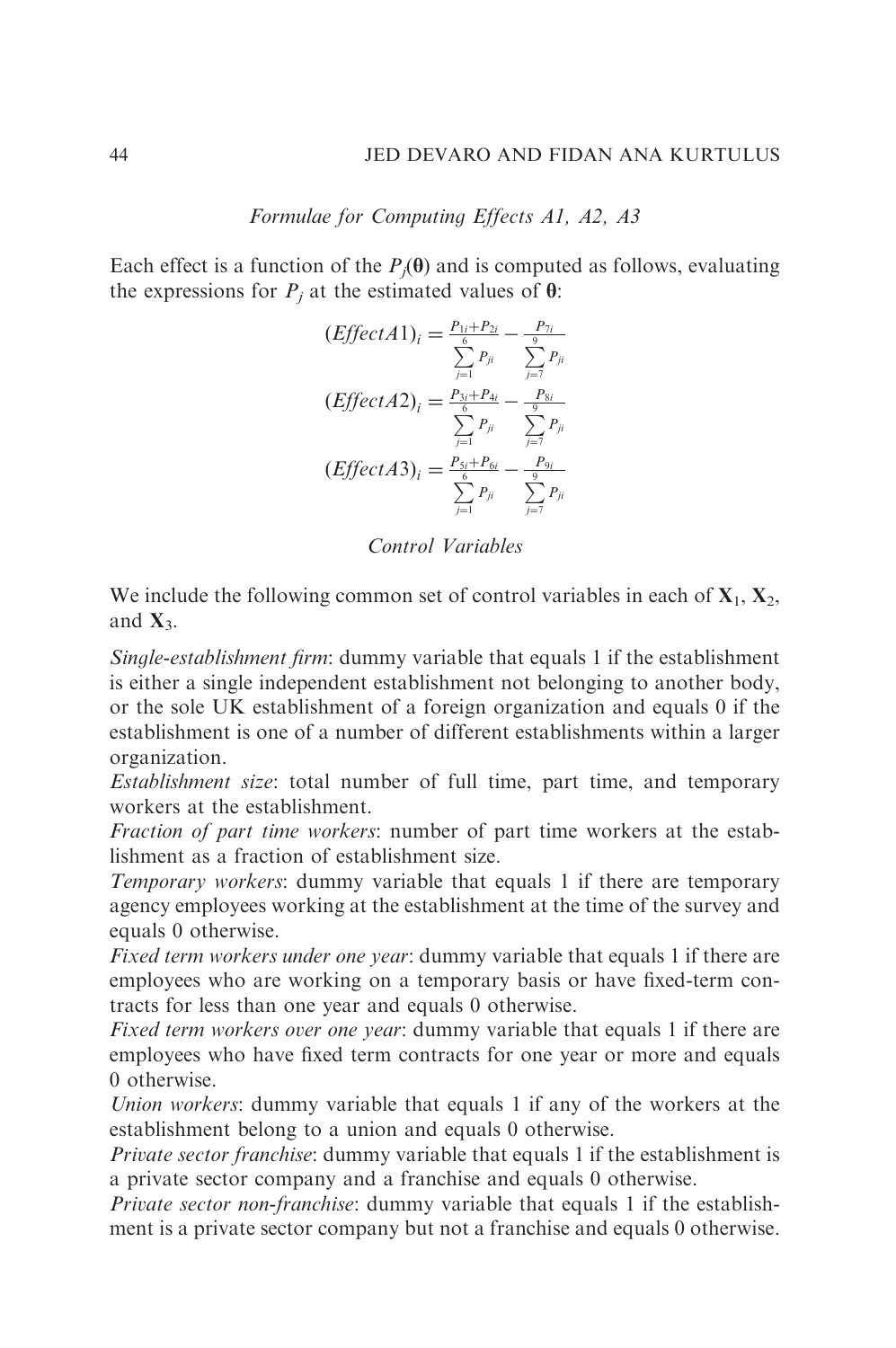Alternative private sector franchise: dummy variable that equals 1 if the establishment is an alternative private sector firm and a franchise and equals 0 otherwise.

Alternative private sector non-franchise: dummy variable that equals 1 if the establishment is an alternative private sector firm but not a franchise and equals 0 otherwise.

The following additional control variables were included in the financial performance equation in DeVaro (2004a), and we include them in our labor productivity and product quality models as well so that our specification is identical across the three measures of organizational performance. A number of these additional variables have been found to be significantly associated with financial performance in earlier analyses of the WIRS/WERS data, for example, union activity, (Bryson & Wilkinson, 2002); training (Collier et al., 2004); and financial participation (McNabb & Whitfield, 1998).

Financial participation: dummy variable that equals 1 if any employees at the workplace receive payments or dividends from any of the following variable pay schemes (profit-related payments or bonuses, deferred profit sharing schemes, employee share ownership schemes, individual or group performance-related schemes, other cash bonus). This variable was included in the financial performance equation in McNabb and Whitfield (1998) and found to be significant; their study used data from an earlier wave of the survey, so their definition of this variable differed slightly from ours.

Owner manager: dummy variable that equals 1 if any of the controlling owners of the workplace are actively involved in day-to-day management on a full-time basis, and 0 otherwise. This question was only asked of private sector workplaces for which a single individual or family has controlling interest (meaning at least 50% ownership) over the company.

Foreign owned: dummy variable that equals 1 if workplace reports that either of the following two statements best describes the ownership of the workplace (predominantly foreign owned, meaning 51% or more; foreign owned/controlled) and 0 if any of the following three statements is chosen (UK owned/ controlled, predominantly UK owned, meaning 51% or more; UK and foreign owned). This question was asked only of private sector workplaces.

Operation over five years: dummy variable that equals 1 if the workplace has been operating at its present address for five years or more, and 0 otherwise Multi-skilling: degree of multi-skilling at the workplace in the largest occupational group. Question asks what fraction of these employees are formally trained to be able to do jobs other than their own. Responses are: ''None 0%'' (1); ''Just a few 1–19%'' (2); ''Some 20–39%'' (3); ''Around half 40–59%'' (4); "Most 60–79%" (5); "Almost all 80–99%" (6); "All 100%" (7).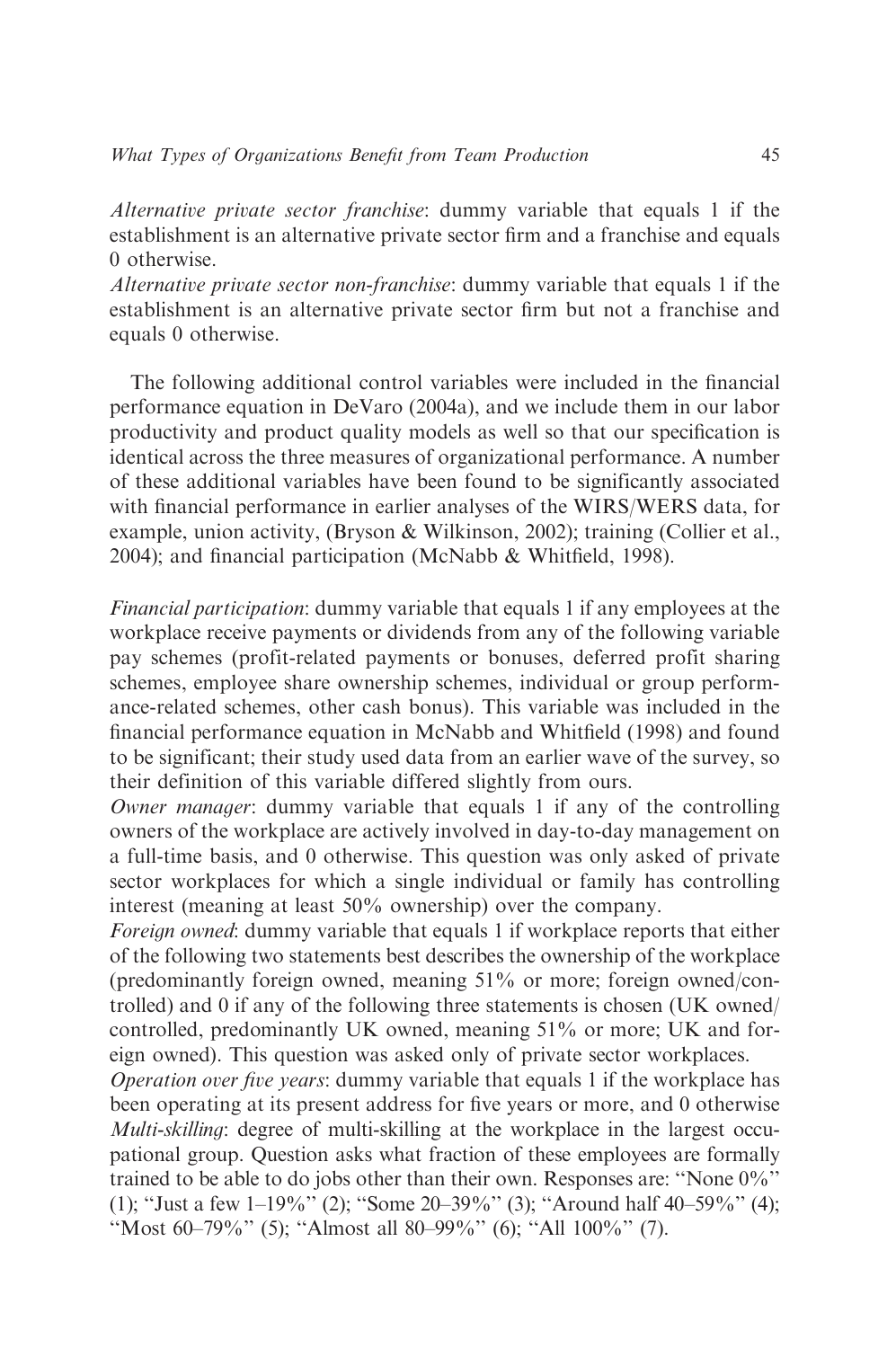Number of recognized unions: total number of recognized unions at the workplace.

Induction training: dummy variable that equals 1 if there is a standard induction program designed to introduce new employees (in the largest occupational group) to the workplace, and 0 otherwise.

Off-site training: discrete variable measuring the proportion of experienced employees (in the largest occupational group) that have had formal off-the-job training (away from the normal place of work, but either on or off the premises) over the last 12 months. Responses are: ''None 0%'' (1); ''Just a few 1–19%'' (2); ''Some 20–39%'' (3); ''Around half 40–59%'' (4); ''Most 60–79%'' (5); ''Almost all 80–99%'' (6); ''All 100%'' (7).

In the TEAMS equation, we include a dummy variable indicating whether a just-in-time system is in operation at the establishment. Specifically, the employer is asked ''Does this workplace operate a system designed to minimize inventories, supplies or work-in progress? This is sometimes known as Just-in-Time.'' Responses are coded as 1 for yes and 0 for no.

In the autonomy equation, we include a set of four proxies for the organizational and informational structure of the establishment, the alignment of incentives between workers and owners, and the importance to the firm of monitoring inputs. The first three of these are qualitative measures of managerial opinion. The respondent manager is asked to comment on each of a list of statements, responding with "Strongly agree" (1), "Agree" (2), "Neither agree nor disagree'' (3), ''Disagree'' (4), or ''Strongly disagree'' (5). The questions of interest as determinants of team autonomy are as follows:

Information: ''Those at the top are best placed to make decisions about this workplace.''

Incentive alignment: ''Employees here are fully committed to the values of this organization.''

Decisions: ''Most decisions at this workplace are made without consulting employees.''

In addition to these managerial opinion variables, as a proxy for the importance the employer places on monitoring worker inputs, we include a discrete variable measuring the proportion of workers at the establishment that ever work from home during normal working hours. Responses include: "Half or more  $50\% +$ ", "A quarter up to a half 25–49%", "Up to a quarter  $10-24\%$ ", "A small proportion  $5-9\%$ ", "Hardly any (less than 5%)'', or ''None 0%''.

The full specification of the exogenous variables in  $X_1$ ,  $X_2$ , and  $X_3$  is summarized in the following tables.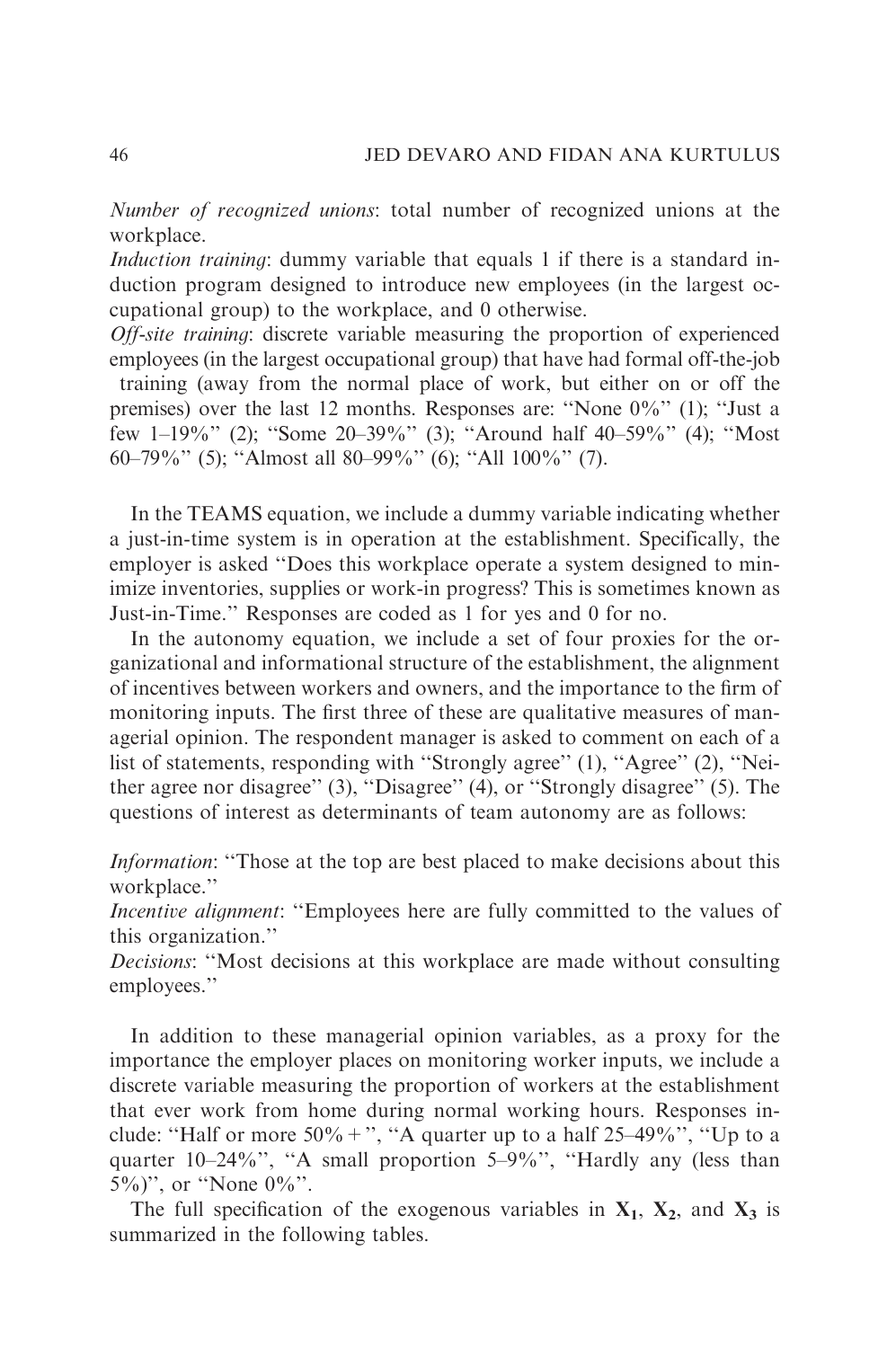|                                                 | $FINPER_i$<br>$X_1$ | $\mathbf{X}_1$ | $LABPROD_i$ QUALITY <sub>i</sub><br>$\mathbf{X}_1$ | $TEAMS_i$<br>$X_2$ | $\text{AUTO}_i$<br>$X_3$ |
|-------------------------------------------------|---------------------|----------------|----------------------------------------------------|--------------------|--------------------------|
| Single-establishment<br>firm                    | Yes                 | Yes            | Yes                                                | Yes                | Yes                      |
| Establishment size                              | Yes                 | Yes            | Yes                                                | Yes                | Yes                      |
| Fraction of part time<br>workers                | Yes                 | Yes            | Yes                                                | Yes                | Yes                      |
| Temporary workers                               | Yes                 | Yes            | Yes                                                | Yes                | Yes                      |
| Fixed term workers<br>under one year            | Yes                 | Yes            | Yes                                                | <b>Yes</b>         | <b>Yes</b>               |
| Fixed term workers<br>over one year             | Yes                 | Yes            | Yes                                                | Yes                | Yes                      |
| Union workers                                   | Yes                 | Yes            | Yes                                                | <b>Yes</b>         | Yes                      |
| Private sector<br>franchise                     | <b>Yes</b>          | Yes            | Yes                                                | Yes                | <b>Yes</b>               |
| Private sector non-<br>franchise                | Yes                 | Yes            | Yes                                                | Yes                | Yes                      |
| Alternative private<br>sector franchise         | Yes                 | Yes            | Yes                                                | Yes                | Yes                      |
| Alternative private<br>sector non-<br>franchise | Yes                 | Yes            | Yes                                                | Yes                | Yes                      |
| Financial<br>participation                      | Yes                 | Yes            | Yes                                                |                    |                          |
| Owner manager                                   | Yes                 | Yes            | Yes                                                |                    |                          |
| Foreign owned                                   | Yes                 | Yes            | Yes                                                |                    |                          |
| Operation over five<br>years                    | Yes                 | Yes            | Yes                                                |                    |                          |
| Multi-skilling                                  | Yes                 | Yes            | Yes                                                |                    |                          |
| Number of<br>recognized unions                  | Yes                 | Yes            | Yes                                                |                    |                          |
| Induction training                              | Yes                 | Yes            | Yes                                                |                    |                          |
| Off-site training                               | Yes                 | Yes            | Yes                                                |                    |                          |
| Just-in-time<br>production                      |                     |                |                                                    | Yes                |                          |
| Information                                     |                     |                |                                                    |                    | <b>Yes</b>               |
| Incentive alignment                             |                     |                |                                                    |                    | Yes                      |
| Decisions                                       |                     |                |                                                    |                    | Yes                      |
| Work at home                                    |                     |                |                                                    |                    | Yes                      |
| Industry controls (12)                          |                     |                |                                                    | Yes                | Yes                      |
| Occupation controls<br>(10)                     |                     |                |                                                    | Yes                | Yes                      |

Exogenous Variables Included in Structural Models.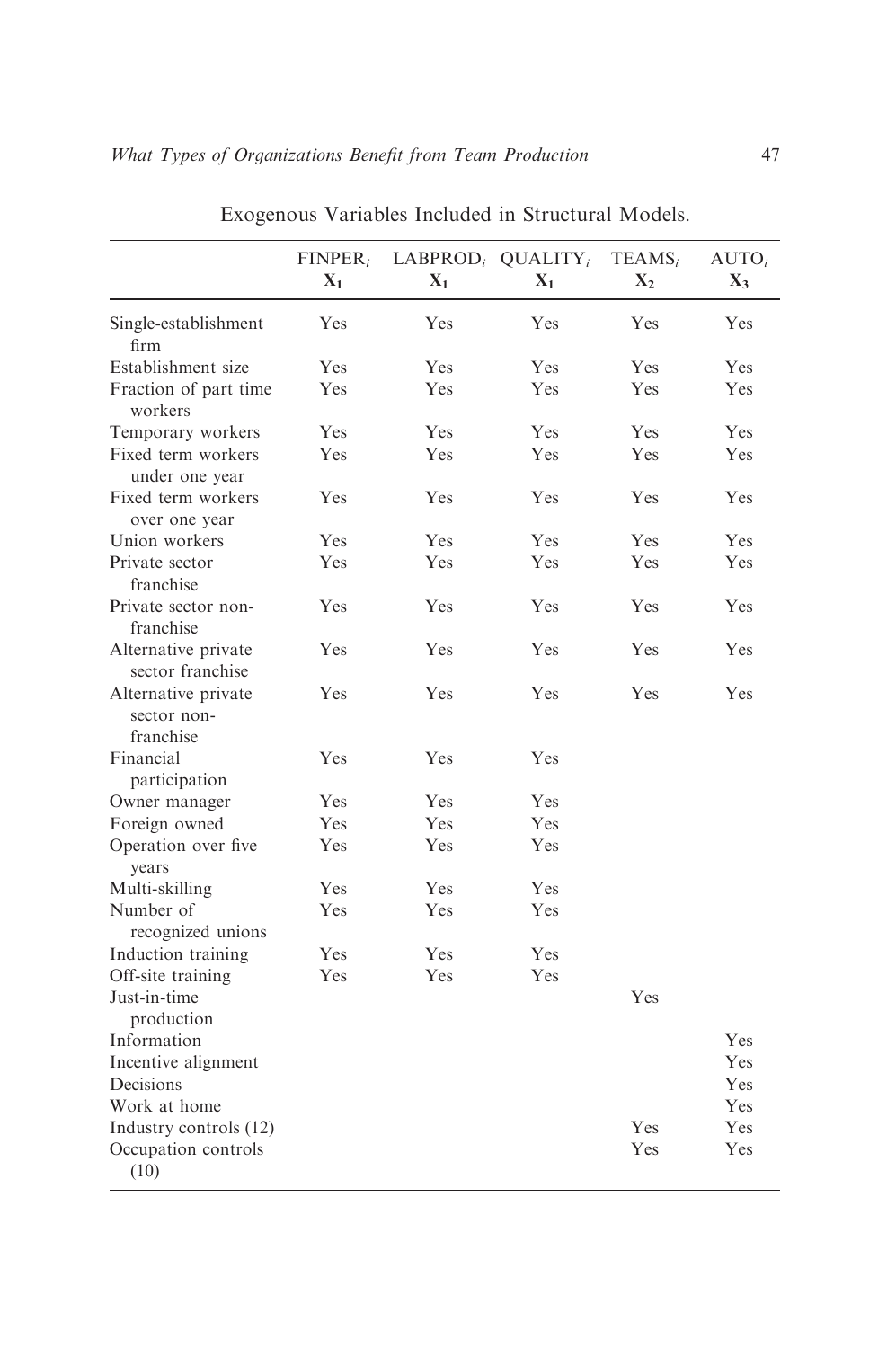#### 48 JED DEVARO AND FIDAN ANA KURTULUS

|                      | FINPER*       | FINPER*       | TEAMS*     | AUTO <sup>*</sup> |
|----------------------|---------------|---------------|------------|-------------------|
|                      | $(TEAMS = 1)$ | $(TEAMS = 0)$ |            |                   |
| <b>AUTO</b>          | $1.103**$     |               |            |                   |
|                      | (0.205)       |               |            |                   |
| Single-establishment | 0.122         | $-0.337$      | $-0.349**$ | $-0.261$ **       |
| firm                 | (0.107)       | (0.253)       | (0.160)    | (0.119)           |
| Establishment size   | 0.006         | 0.047         | 0.028      | $-0.009$          |
|                      | (0.010)       | (0.059)       | (0.028)    | (0.010)           |
| Fraction of part     | 0.231         | $-0.136$      | 0.479      | $-0.248$          |
| time workers         | (0.152)       | (0.405)       | (0.329)    | (0.229)           |
| Temporary workers    | $0.165*$      | 0.244         | $0.251*$   | $-0.291$ **       |
|                      | (0.095)       | (0.181)       | (0.129)    | (0.132)           |
| Fixed term workers   | 0.016         | $-0.123$      | 0.164      | $-0.017$          |
| under one year       | (0.073)       | (0.261)       | (0.135)    | (0.104)           |
| Fixed term workers   | $-0.052$      | $-0.172$      | 0.126      | 0.232             |
| over one year        | (0.119)       | (0.371)       | (0.256)    | (0.167)           |
| Union workers        | 0.103         | 0.203         | 0.078      | 0.057             |
|                      | (0.122)       | (0.267)       | (0.137)    | (0.117)           |
| Financial            | $0.207**$     | 0.068         |            |                   |
| participation        | (0.084)       | (0.235)       |            |                   |
| Owner manager        | 0.126         | $-0.176$      |            |                   |
|                      | (0.108)       | (0.296)       |            |                   |
| Foreign owned        | $-0.166$ **   | $-0.286$      |            |                   |
|                      | (0.099)       | (0.346)       |            |                   |
| Operation over five  | $-0.013$      | 0.238         |            |                   |
| years                | (0.103)       | (0.285)       |            |                   |
| Multi-skilling       | 0.023         | $-0.027$      |            |                   |
|                      | (0.019)       | (0.047)       |            |                   |
| Number of            | $-0.090**$    | 0.027         |            |                   |
| recognized unions    | (0.033)       | (0.112)       |            |                   |
| Induction training   | $-0.088$      | $-0.334$      |            |                   |
|                      | (0.109)       | (0.232)       |            |                   |
| Off-site training    | 0.013         | 0.004         |            |                   |
|                      | (0.015)       | (0.034)       |            |                   |
| Private sector       | 0.384         | $-2.743**$    | 0.644      | $-0.247$          |
| franchise            | (0.364)       | (0.007)       | (1.663)    | (0.508)           |

Table A1. Estimates from the Structural Model for Financial Performance.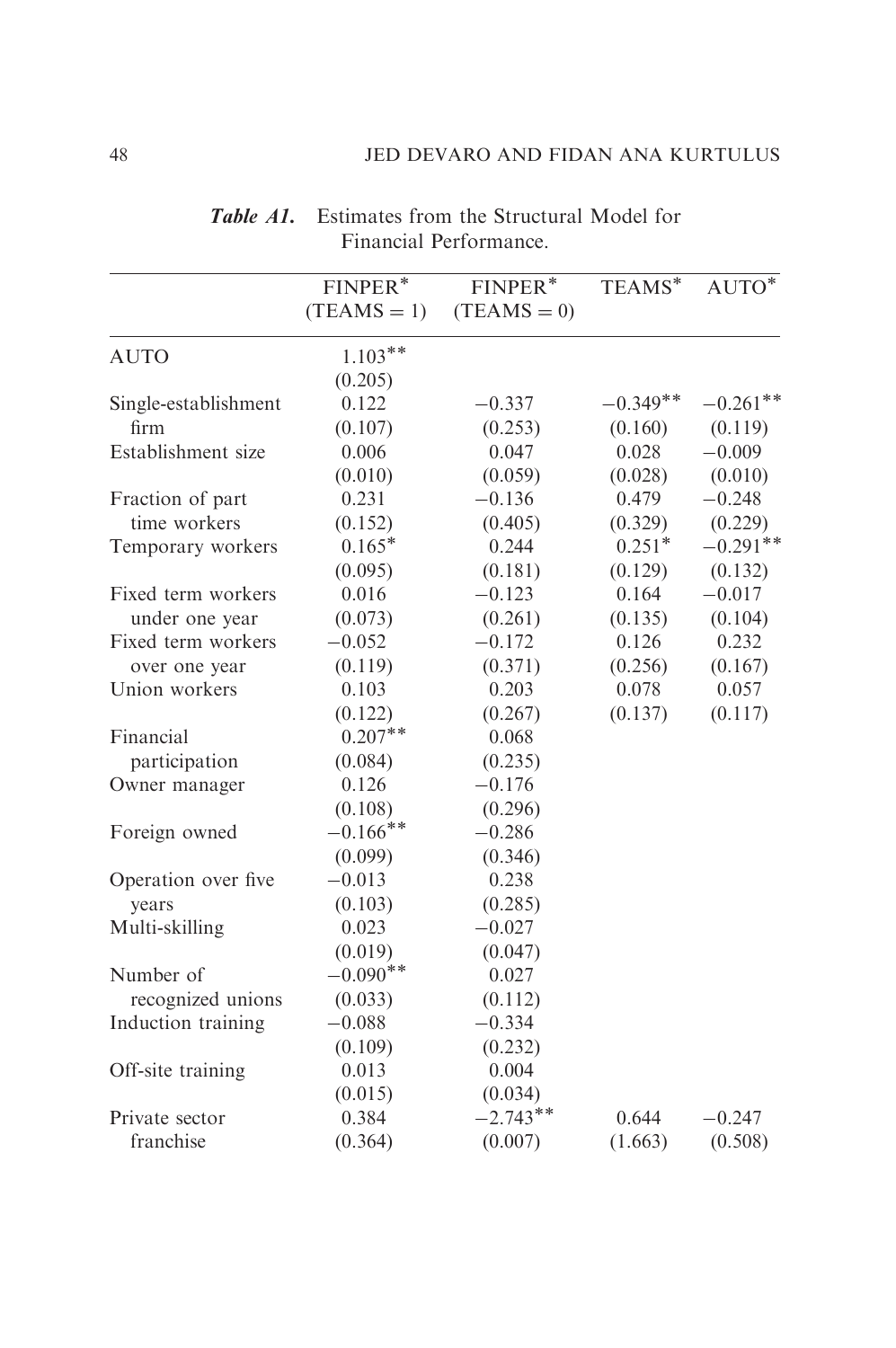|                          | FINPER*       | FINPER*       | TEAMS*    | $AUTO^*$    |
|--------------------------|---------------|---------------|-----------|-------------|
|                          | $(TEAMS = 1)$ | $(TEAMS = 0)$ |           |             |
| Private sector non-      | 0.070         | 0.293         | 0.180     | 0.235       |
| franchise                | (0.145)       | (0.369)       | (0.254)   | (0.243)     |
| Alternative private      | 0.100         | 0.742         | 0.147     | $-0.222$    |
| sector franchise         | (0.380)       | (1.648)       | (1.091)   | (0.573)     |
| Alternative private      | $-0.263*$     | $0.660*$      | 0.260     | $0.514***$  |
| sector non-<br>franchise | (0.148)       | (0.357)       | (0.260)   | (0.261)     |
| Just-in-time             |               |               | $0.350**$ |             |
|                          |               |               | (0.135)   |             |
| Information              |               |               |           | $0.092**$   |
|                          |               |               |           | (0.042)     |
| Incentive alignment      |               |               |           | $-0.261$ ** |
|                          |               |               |           | (0.071)     |
| Decisions                |               |               |           | 0.023       |
|                          |               |               |           | (0.048)     |
| Work at home             |               |               |           | $-0.065$    |
|                          |               |               |           | (0.060)     |
| Constant                 | $-0.746**$    | $1.050*$      | $0.691*$  | 0.559       |
|                          | (0.265)       | (0.553)       | (0.410)   | (0.526)     |
| $\mathcal{C}$            | 0.916         |               |           |             |
|                          | (0.081)       |               |           |             |
| $\sigma$ 02              | 0.843         |               |           |             |
|                          | (17.149)      |               |           |             |
| $\sigma$ 12              | 0.618         |               |           |             |
|                          | (5.656)       |               |           |             |
| $\sigma$ 13              | $-0.804**$    |               |           |             |
|                          | (0.001)       |               |           |             |
| $\sigma_{23}$            | $-0.533**$    |               |           |             |
|                          | (0.038)       |               |           |             |

Table A1. (Continued)

Note: Standard errors from the parametric bootstrap are in parentheses and are based on 75 bootstrap replications. The omitted firm ownership category is public sector.  $N = 889$ .<br>\*Indicates significance at the 10% level.

\*\*Indicates significance at the 5% level.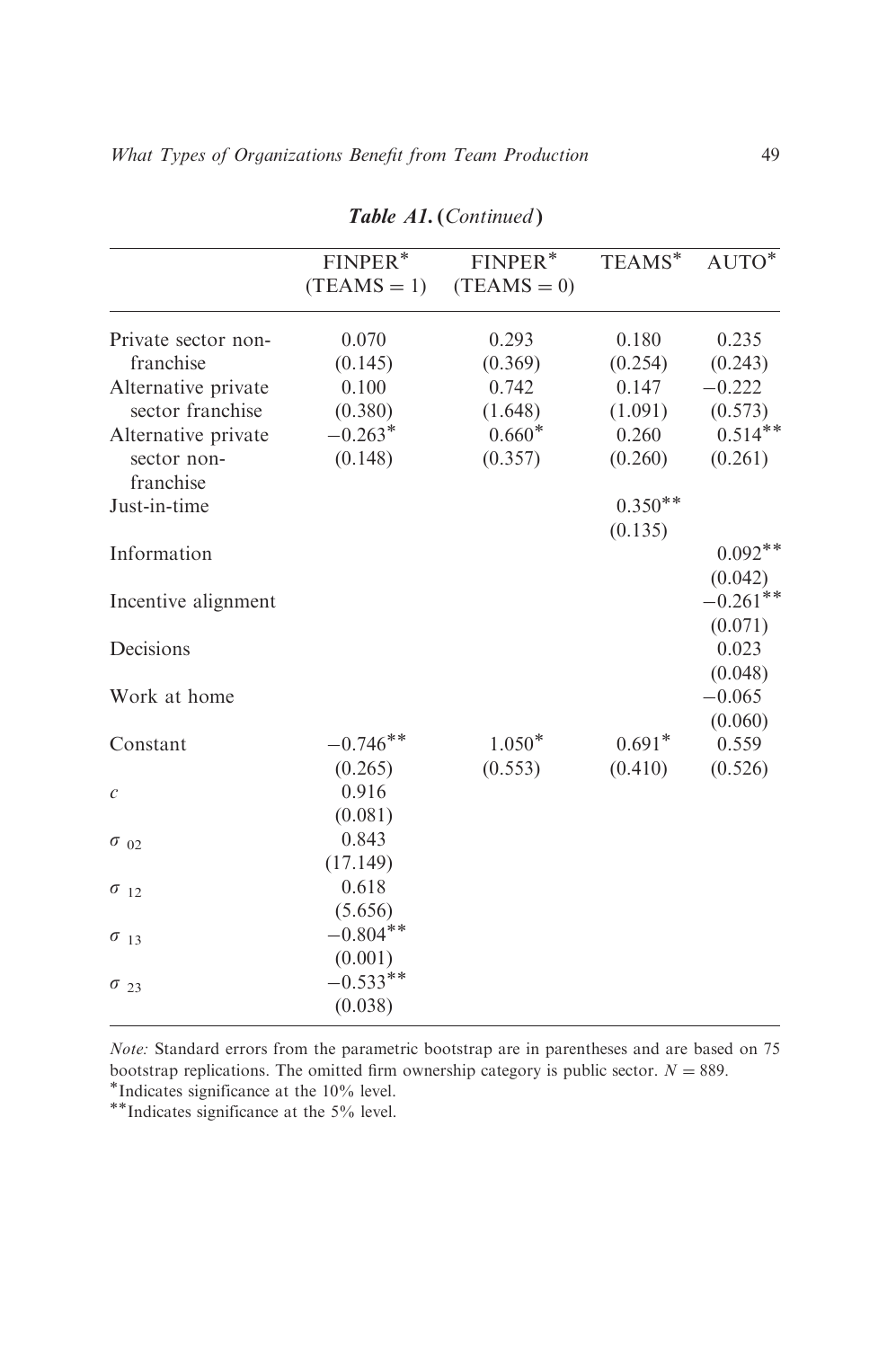|                           | LABPROD*<br>$(TEAMS = 1)$ | LABPROD*<br>$(TEAMS = 0)$ | TEAMS*    | AUTO*      |
|---------------------------|---------------------------|---------------------------|-----------|------------|
| <b>AUTO</b>               | $0.768**$                 |                           |           |            |
|                           | (0.267)                   |                           |           |            |
| Single-                   | 0.054                     | $-0.026$                  | $-0.140$  | $-0.190*$  |
| establishment<br>firm     | (0.091)                   | (0.298)                   | (0.122)   | (0.107)    |
| Establishment             | $-0.003$                  | $-0.039$                  | $0.052**$ | $-0.004$   |
| size                      | (0.005)                   | (0.073)                   | (0.024)   | (0.004)    |
| Fraction of part          | $0.277**$                 | 0.237                     | $-0.301*$ | 0.040      |
| time workers              | (0.127)                   | (0.328)                   | (0.219)   | (0.181)    |
| Temporary                 | $-0.043$                  | $-0.190$                  | 0.110     | $-0.277**$ |
| workers                   | (0.073)                   | (0.288)                   | (0.219)   | (0.075)    |
| Fixed term                | 0.010                     | $-0.059$                  | $0.220**$ | $-0.043$   |
| workers under<br>one year | (0.081)                   | (0.217)                   | (0.103)   | (0.080)    |
| Fixed term                | 0.066                     | $-0.420$                  | 0.251     | 0.004      |
| workers over<br>one year  | (0.082)                   | (0.384)                   | (0.163)   | (0.093)    |
| Union workers             | $-0.020$                  | $0.388*$                  | 0.146     | $-0.051$   |
|                           | (0.079)                   | (0.233)                   | (0.103)   | (0.087)    |
| Financial                 | 0.098                     | $0.378*$                  |           |            |
| participation             | (0.065)                   | (0.223)                   |           |            |
| Owner manager             | 0.089                     | 0.039                     |           |            |
|                           | (0.117)                   | (0.322)                   |           |            |
| Foreign owned             | 0.079                     | 0.165                     |           |            |
|                           | (0.102)                   | (0.300)                   |           |            |
| Operation over            | 0.050                     | 0.118                     |           |            |
| five years                | (0.098)                   | (0.298)                   |           |            |
| Multi-skilling            | $0.044**$                 | $0.062*$                  |           |            |
|                           | (0.015)                   | (0.040)                   |           |            |

Table A2. Estimates from the Structural Model for Labor Productivity.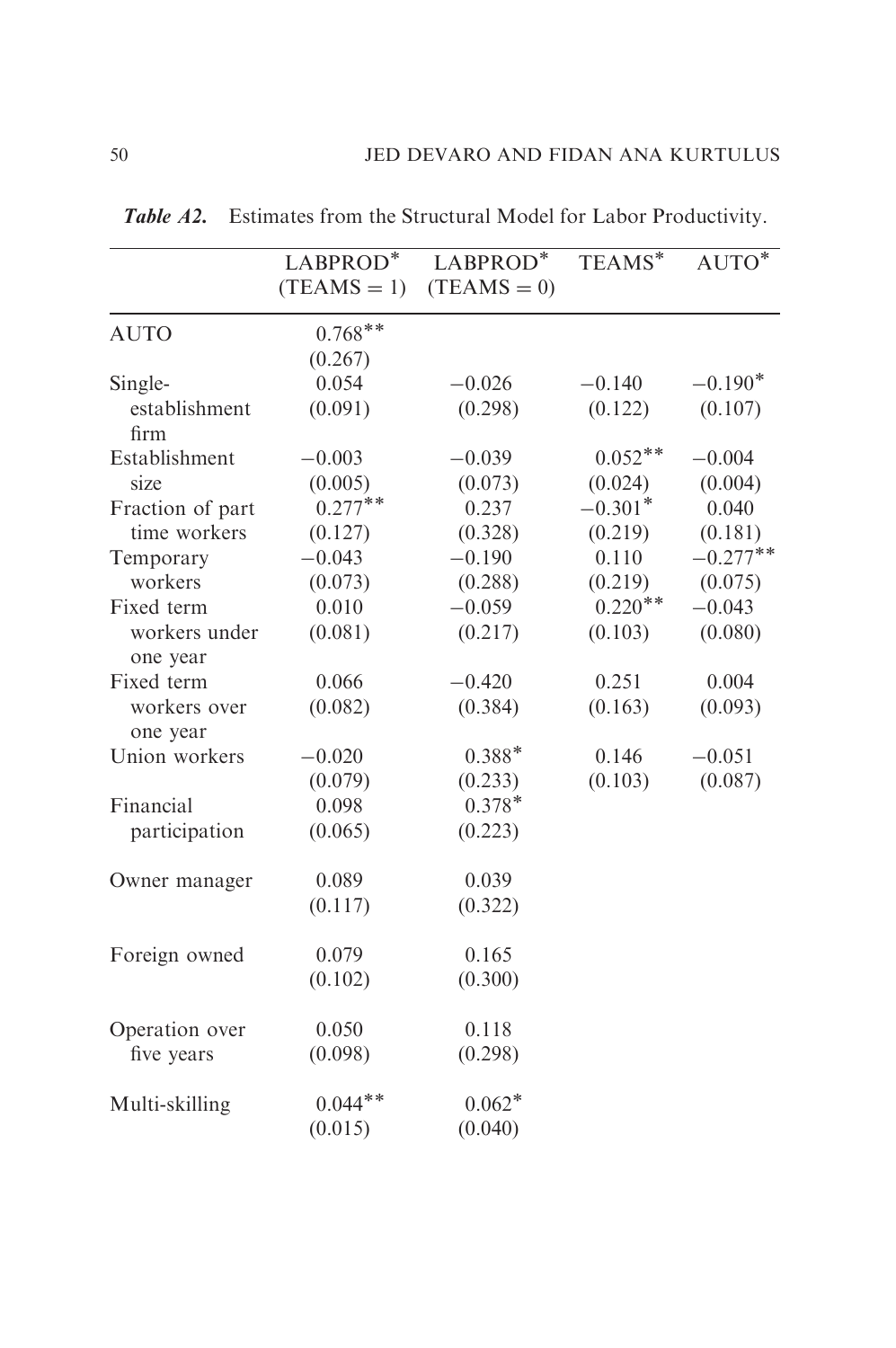|                                                                                                                                                                                               | LABPROD*<br>$(TEAMS = 1)$                                                               | LABPROD*<br>$(TEAMS = 0)$                                                             | TEAMS*                                                                                                        | AUTO*                                                                                                 |
|-----------------------------------------------------------------------------------------------------------------------------------------------------------------------------------------------|-----------------------------------------------------------------------------------------|---------------------------------------------------------------------------------------|---------------------------------------------------------------------------------------------------------------|-------------------------------------------------------------------------------------------------------|
| Number of<br>recognized<br>unions                                                                                                                                                             | $-0.009$<br>(0.022)                                                                     | $-0.069$<br>(0.123)                                                                   |                                                                                                               |                                                                                                       |
| Induction<br>training                                                                                                                                                                         | 0.047<br>(0.070)                                                                        | $-0.099$<br>(0.248)                                                                   |                                                                                                               |                                                                                                       |
| Off-site training                                                                                                                                                                             | 0.022<br>(0.016)                                                                        | $0.097*$<br>(0.054)                                                                   |                                                                                                               |                                                                                                       |
| Private sector<br>franchise<br>Private sector<br>non-franchise<br>Alternative<br>private sector<br>franchise<br>Alternative<br>private sector<br>non-franchise<br>Just-in-time<br>Information | $0.557***$<br>(0.278)<br>0.144<br>(0.099)<br>$-0.557$<br>(0.373)<br>$-0.052$<br>(0.106) | $-2.751$ **<br>(0.454)<br>0.217<br>(0.347)<br>$-0.282$<br>(1.980)<br>0.457<br>(0.431) | 0.670<br>(1.379)<br>$-0.069$<br>(0.175)<br>$-0.152$<br>(0.414)<br>$-0.170$<br>(0.183)<br>$0.289**$<br>(0.118) | $-0.596**$<br>(0.287)<br>$-0.094$<br>(0.137)<br>$-0.274$<br>(0.373)<br>0.103<br>(0.131)<br>$0.105***$ |
| Incentive<br>alignment<br>Decisions<br>Work at home                                                                                                                                           |                                                                                         |                                                                                       |                                                                                                               | (0.032)<br>$-0.190**$<br>(0.041)<br>0.059<br>(0.037)<br>$-0.060$                                      |
| Constant<br>$\mathcal{C}_{0}^{0}$                                                                                                                                                             | $-0.944**$<br>(0.239)<br>1.168<br>(0.064)                                               | $-1.278*$<br>(0.769)                                                                  | $0.762**$<br>(0.284)                                                                                          | (0.046)<br>0.685<br>(0.436)                                                                           |

Table A2. (Continued)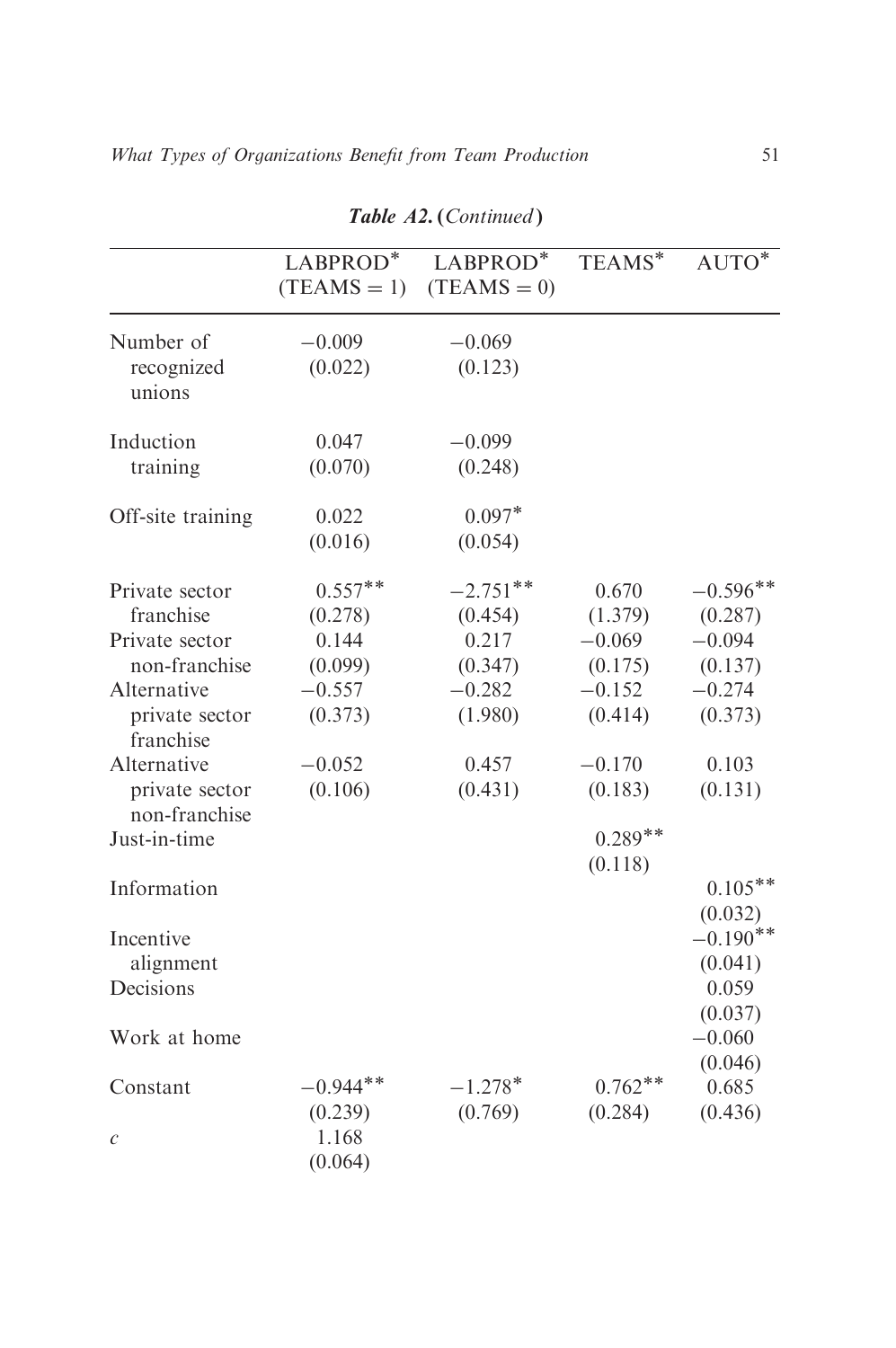|                        |            | LABPROD* LABPROD* TEAMS*<br>$(TEAMS = 1)$ $(TEAMS = 0)$ | AUTO <sup>*</sup> |
|------------------------|------------|---------------------------------------------------------|-------------------|
| $\sigma$ <sub>02</sub> | $-0.046$   |                                                         |                   |
|                        | (0.361)    |                                                         |                   |
| $\sigma$ 12            | 0.386      |                                                         |                   |
|                        | (1.415)    |                                                         |                   |
| $\sigma$ 13            | $-0.496**$ |                                                         |                   |
|                        | (0.018)    |                                                         |                   |
| $\sigma_{23}$          | $-0.693**$ |                                                         |                   |
|                        | (0.009)    |                                                         |                   |

Table A2. (Continued)

Note: Standard errors from the parametric bootstrap are in parentheses (75 bootstrap replications). Dummies for industry and largest occupational group are also included in the TEAMS\* and AUTO\* equations. The omitted firm ownership category is public sector. Sample size is 1,660.

Indicates significance at the 10% level.

\*\*Indicates significance at the 5% level.

|                                  | QUALITY*<br>$(TEAMS = 1)$ | QUALITY*<br>$(TEAMS = 0)$ | TEAMS*              | AUTO <sup>*</sup>   |
|----------------------------------|---------------------------|---------------------------|---------------------|---------------------|
| <b>AUTO</b>                      | $1.234***$<br>(0.123)     |                           |                     |                     |
| Single-<br>establishment<br>firm | $0.181*$<br>(0.090)       | 0.144<br>(0.173)          | $-0.183$<br>(0.123) | $-0.155$<br>(0.105) |
| Establishment size               | 0.002                     | $-0.080*$                 | $0.048***$          | $-0.004$            |
|                                  | (0.003)                   | (0.047)                   | (0.020)             | (0.005)             |
| Fraction of part                 | 0.043                     | 0.246                     | $-0.204$            | 0.001               |
| time workers                     | (0.103)                   | (0.243)                   | (0.189)             | (0.161)             |
| Temporary workers                | 0.075                     | $-0.224$                  | 0.067               | $-0.208**$          |
|                                  | (0.073)                   | (0.162)                   | (0.095)             | (0.081)             |
| Fixed term workers               | $-0.092$                  | $-0.030$                  | $0.205***$          | $-0.021$            |
| under one year                   | (0.057)                   | (0.171)                   | (0.091)             | (0.064)             |

Table A3. Estimates from the Structural Model for Quality of Product or Service.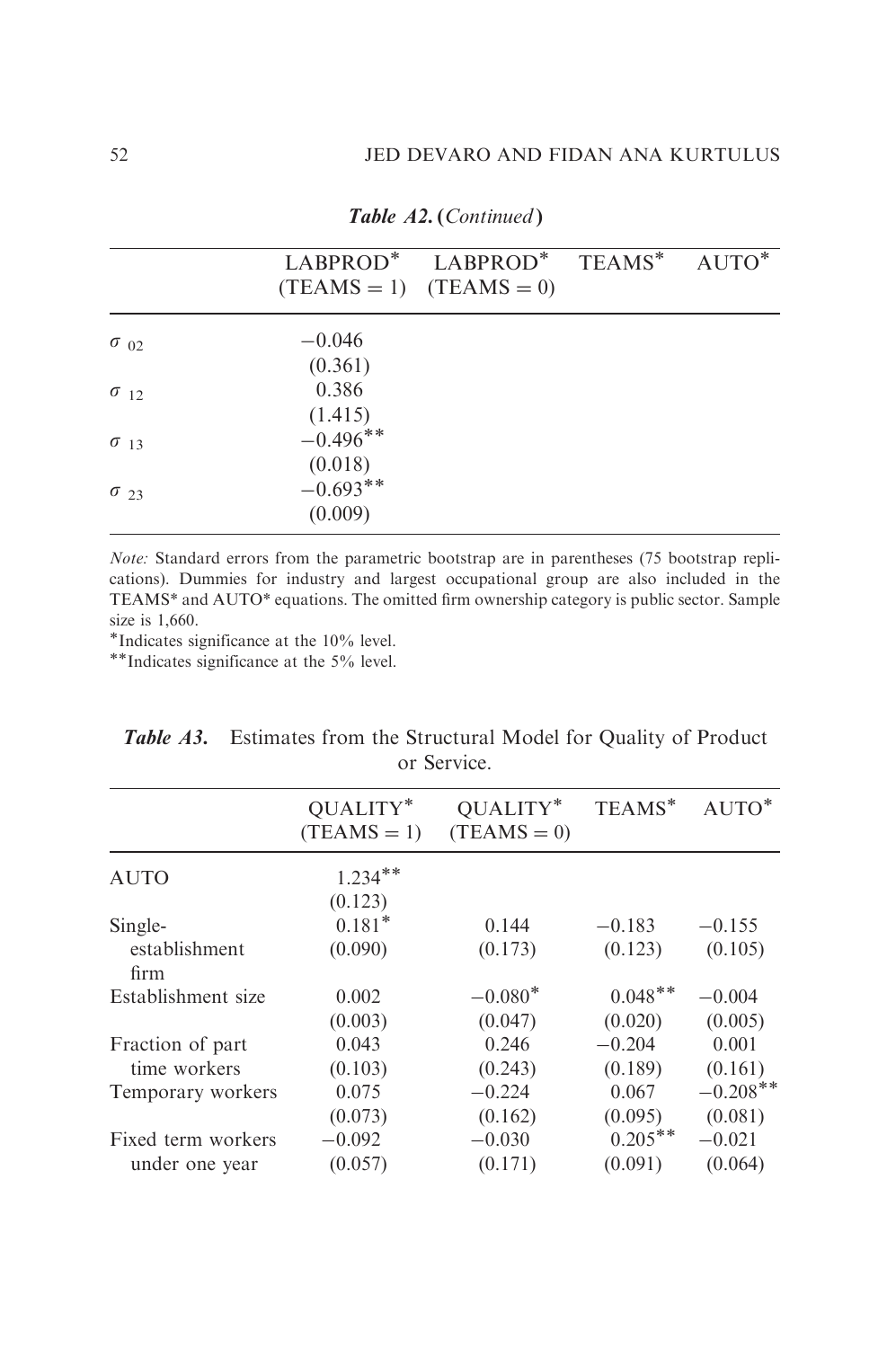|                      | QUALITY*<br>$(TEAMS = 1)$ | QUALITY*<br>$(TEAMS = 0)$ | TEAMS*    | $\mbox{AUTO}^*$ |
|----------------------|---------------------------|---------------------------|-----------|-----------------|
| Fixed term workers   | $-0.014$                  | $-0.224$                  | $0.242*$  | 0.059           |
| over one year        | (0.071)                   | (0.229)                   | (0.141)   | (0.099)         |
| Union workers        | $-0.059$                  | 0.003                     | $0.189*$  | $-0.007$        |
|                      | (0.077)                   | (0.168)                   | (0.099)   | (0.094)         |
| Financial            | $-0.039$                  | 0.016                     |           |                 |
| participation        | (0.054)                   | (0.147)                   |           |                 |
| Owner manager        | $0.206***$                | 0.179                     |           |                 |
|                      | (0.103)                   | (0.186)                   |           |                 |
| Foreign owned        | 0.079                     | $-0.283$                  |           |                 |
|                      | (0.072)                   | (0.265)                   |           |                 |
| Operation over five  | 0.037                     | $0.388*$                  |           |                 |
| years                | (0.078)                   | (0.213)                   |           |                 |
| Multi-skilling       | 0.020                     | 0.049                     |           |                 |
|                      | (0.018)                   | (0.031)                   |           |                 |
| Number of            | $-0.047**$                | $-0.064$                  |           |                 |
| recognized<br>unions | (0.016)                   | (0.070)                   |           |                 |
| Induction training   | 0.067                     | 0.116                     |           |                 |
|                      | (0.066)                   | (0.160)                   |           |                 |
| Off-site training    | 0.018                     | 0.003                     |           |                 |
|                      | (0.013)                   | (0.034)                   |           |                 |
| Private sector       | $0.517*$                  | 0.261                     | 0.840     | $-0.578$        |
| franchise            | (0.276)                   | (1.206)                   | (1.384)   | (0.356)         |
| Private sector non-  | $0.373**$                 | $0.492*$                  | $-0.031$  | $-0.093$        |
| franchise            | (0.077)                   | (0.259)                   | (0.152)   | (0.114)         |
| Alternative private  | 0.068                     | 0.007                     | $-0.070$  | $-0.402$        |
| sector franchise     | (0.279)                   | (0.858)                   | (0.347)   | (0.345)         |
| Alternative private  | $0.282**$                 | $0.547*$                  | $-0.126$  | 0.004           |
| sector non-          | (0.094)                   | (0.281)                   | (0.162)   | (0.111)         |
| franchise            |                           |                           |           |                 |
| Just-in-time         |                           |                           | $0.303**$ |                 |
|                      |                           |                           | (0.086)   |                 |
| Information          |                           |                           |           | $0.071**$       |
|                      |                           |                           |           | (0.027)         |
| Incentive alignment  |                           |                           |           | $-0.202**$      |
|                      |                           |                           |           | (0.038)         |

Table A3. (Continued)